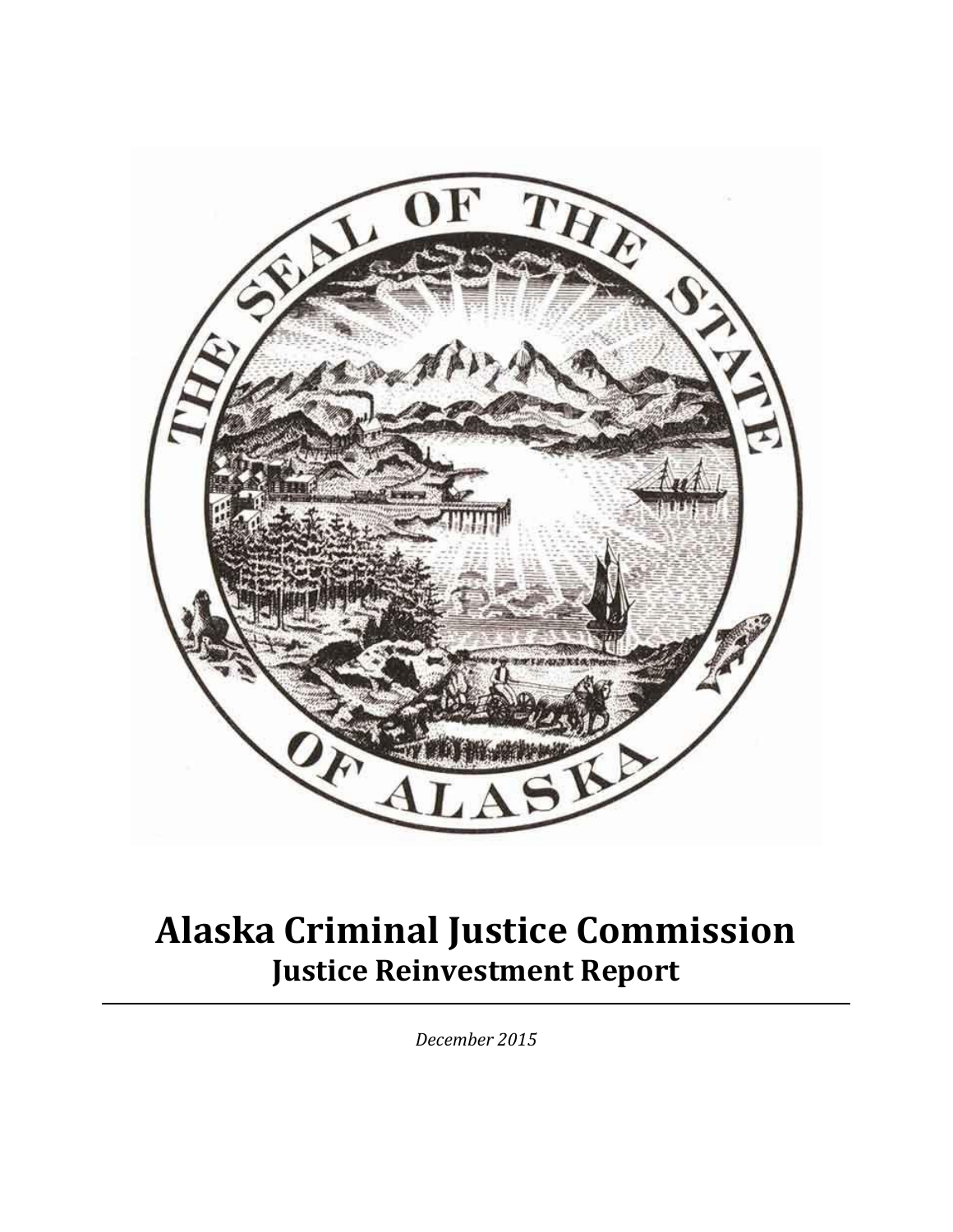# Acknowledgements

The Alaska Criminal Justice Commission ("Commission") would like to thank the following agencies, associations, and individuals for their assistance throughout the Commission's work:

#### **Alaska Council on Domestic Violence**

**and Sexual Assault**  Lauree Morton

#### **Alaska Court System**

Natalie Alexie Michelle Bartley Dave Bauer Tracey Buie Sharon Chen Lisa Fitzpatrick Sharon Heidersdorf Christine Johnson Brodie Kimmel James Kwon Cynthia Lee Robert Lewis Nancy Meade Ruth Meier Debbie Miller Julie Monsen Kelley Montgomery Josh Preston Paul Roetman Doug Wooliver

#### **Alaska Department of Health and**

**Social Services** Val Davidson Karen Forrest Darrell Garrison Tony Piper Albert Wall Alysa Wooden

#### **Alaska Department of Corrections**

Tomi Anderson Carrie Belden Gail Brimner Laura Brooks Rebecca Brunger L. Diane Casto Sherrie Daigle Kay Hoover Remond Henderson Billy Houser

Ashley Lally Dean Marshall Mike Matthews Sandra Martinson Gary Olson Adam Rutherford Keith Thayer Brann Wade April Wilkerson

#### **Alaska Department of Law**

Clint Campion Melanie Ferguson Michael Gray Stacey Kralee Nancy Korting Jack McKenna Gregg Olson Kaci Schroeder John Skidmore

#### **Alaska Department of Public Safety**

Orin Dym Kathy Monfreda Rick Roberts

**Alaska Federation of Natives**  Maude Blair

#### **Alaska Mental Health Trust**

Anna Brawley Lila Hobbs Valette Keller Steve Williams Carmen Gutierrez

**Alaska Native Justice Center**  Denise Morris

**Alaska Office of Victims' Rights**  Taylor Winston

#### **Alaska Parole Board** Jeffrey Edwards Lonzo Henderson

Sarah Possenti

#### **Alaska Public Defender Agency**  Dunnington Babb Regan Williams Terrence Haas

#### **Anchorage Municipal Prosecutor's Office** Seneca Theno

#### **Alaska State Legislature**

Fred Dyson Amory Lelake Ken Truitt Jordan Shilling

#### **First Alaskans Institute**

Darlene Trigg Jorie Ayyu Paoli

#### **Kotzebue Police Department**  Eric Swisher

#### **Office of Governor Bill Walker**

Craig Kahklen Natasha McClanahan Pat Pitney Sylvan Robb Lacy Wilcox Dean Williams

#### **Office of the Public Advocate** Richard Allen

#### **Partners for Progress**

Janet McCabe Doreen Schenkenberger

#### **Tribal Elders**

Liz Dillon Liz Sunnyboy

**University of Alaska, Anchorage, Justice Center** Barbara Armstrong Andre Rosay

The Commission would like to further acknowledge the invaluable support of the Alaska Judicial Council staff, including Brian Brossmer, Teri Carns, Susanne DiPietro, Susie Dosik, Mary Geddes, Rhonda Hala, Giulia Kaufman, Jennie Marshall-Hoenack, and Emily Marrs.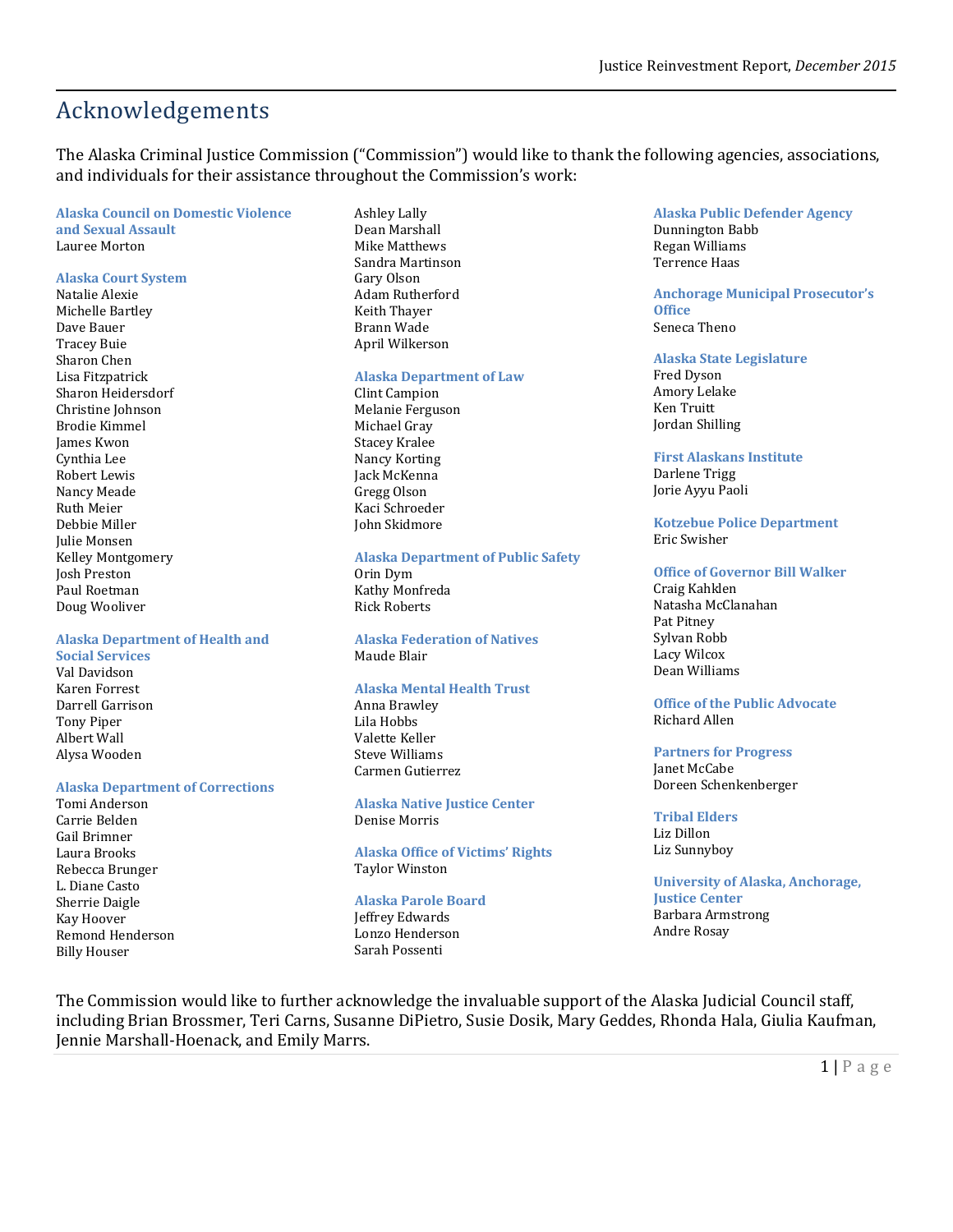# Executive Summary

Alaska's prison population has grown by 27 percent in the last decade, almost three times faster than the resident population. This rapid growth spurred the opening of the state's newest correctional facility – Goose Creek Correctional Center – in 2012, costing the state \$240 million in construction funds. On July 1, 2014, Alaska's correctional facilities housed 5,267 inmates, and the Department of Corrections ("DOC") had a fiscal year operating budget of \$327 million.

Absent reform, these trends are projected to continue: Alaska will need to house an additional 1,416 inmates by 2024, surpassing the state's current prison bed capacity by 2017. This growth is estimated to cost the state at least \$169 million in new corrections spending over the next 10 years.

The rising cost of Alaska's prison population coupled with the state's high recidivism rate – almost two-thirds of inmates released from the state's facilities return within three years – have led policymakers to consider whether the state is achieving the best public safety return on its corrections spending.

Seeking a comprehensive review of the state's corrections and criminal justice systems, the 2014 Alaska Legislature established the bi-partisan, interbranch Alaska Criminal Justice Commission ("Commission").

In April of the following year, state leaders from all three branches of government joined together to request technical assistance from the Public Safety Performance Project of The Pew Charitable Trusts and the U.S. Department of Justice as part of the Justice Reinvestment Initiative. Governor Bill Walker, former Chief Justice Dana Fabe, Senate President Kevin Meyer, House Speaker Mike Chenault, Attorney General Craig Richards, former Commissioner of the Alaska DOC Ron Taylor, and former Chair of the Commission Alexander O. Bryner tasked the Commission with "develop[ing] recommendations aimed at safely controlling prison and jail growth and recalibrating our correctional investments to ensure that we are achieving the best possible public safety return on our state dollars."

In addition, Senate President Meyer and Speaker Chenault requested that, because the state's difficult budget situation rendered reinvestment in evidence-based programs and treatment possible only with significant reforms, the Commission forward policy options that would not only avert future prison growth, but would also reduce the prison population between 15 and 25 percent below current levels.

Over a seven-month period, the Commission analyzed the state's criminal justice system, including a comprehensive review of sentencing, corrections, and community supervision data. Key findings include:

 Alaska's pretrial population has grown by 81 percent over the past decade, driven primarily by longer lengths of stay for both felony and misdemeanor defendants.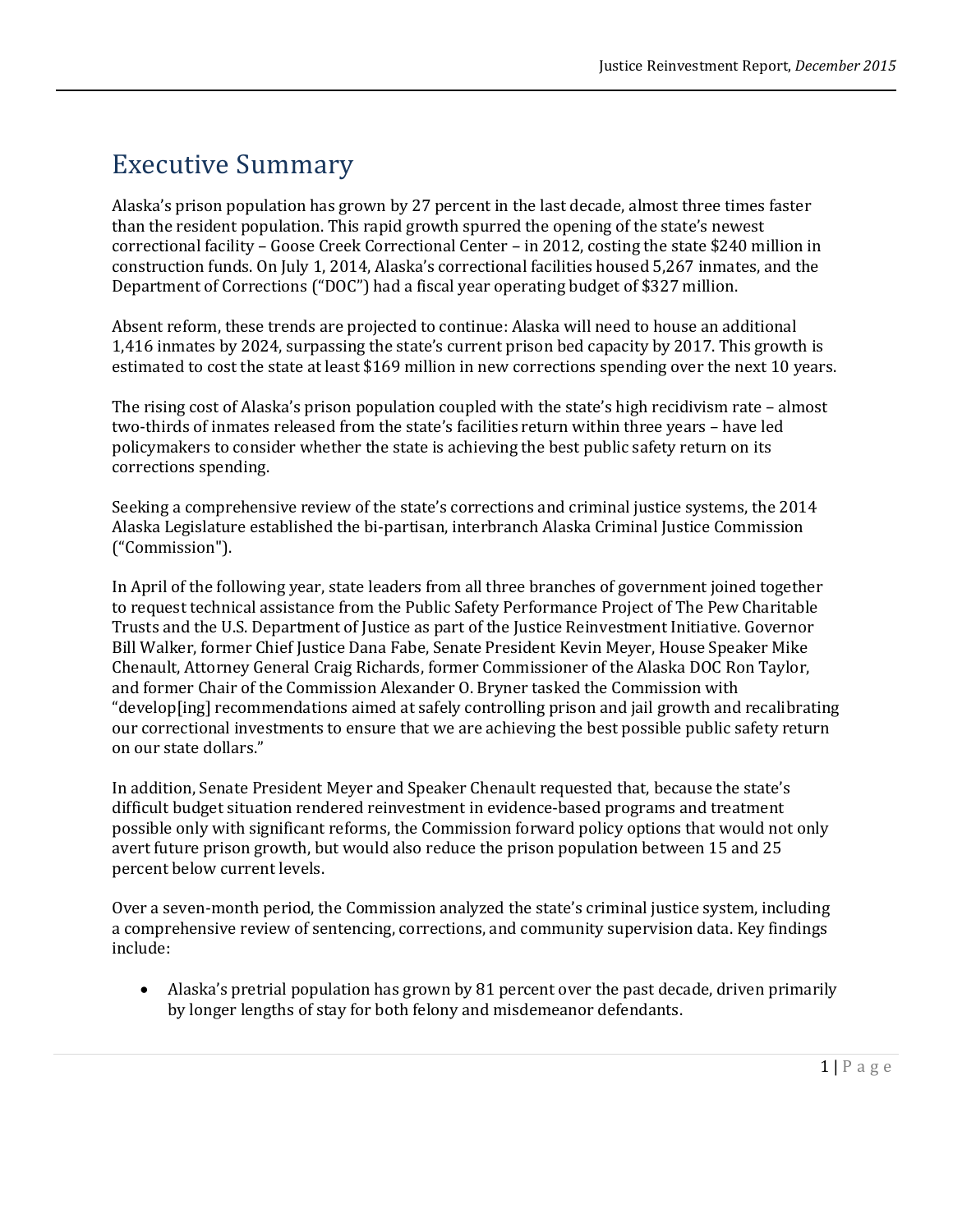- Three-quarters of offenders entering prison post-conviction in 2014 were convicted of a nonviolent offense.
- Length of stay for sentenced felony offenders is up 31 percent over the past decade.
- In 2014, 47 percent of post-revocation supervision violators who are incarcerated primarily for non-criminal violations of probation and parole conditions – stayed more than 30 days, and 28 percent stayed longer than 3 months behind bars.

Based on this analysis, and the directive from legislative leadership, the Commission developed a comprehensive, evidence-based package of 21 consensus policy recommendations that would protect public safety, hold offenders accountable, and reduce the state's average daily prison population by 21 percent, netting estimated savings of \$424 million over the next decade.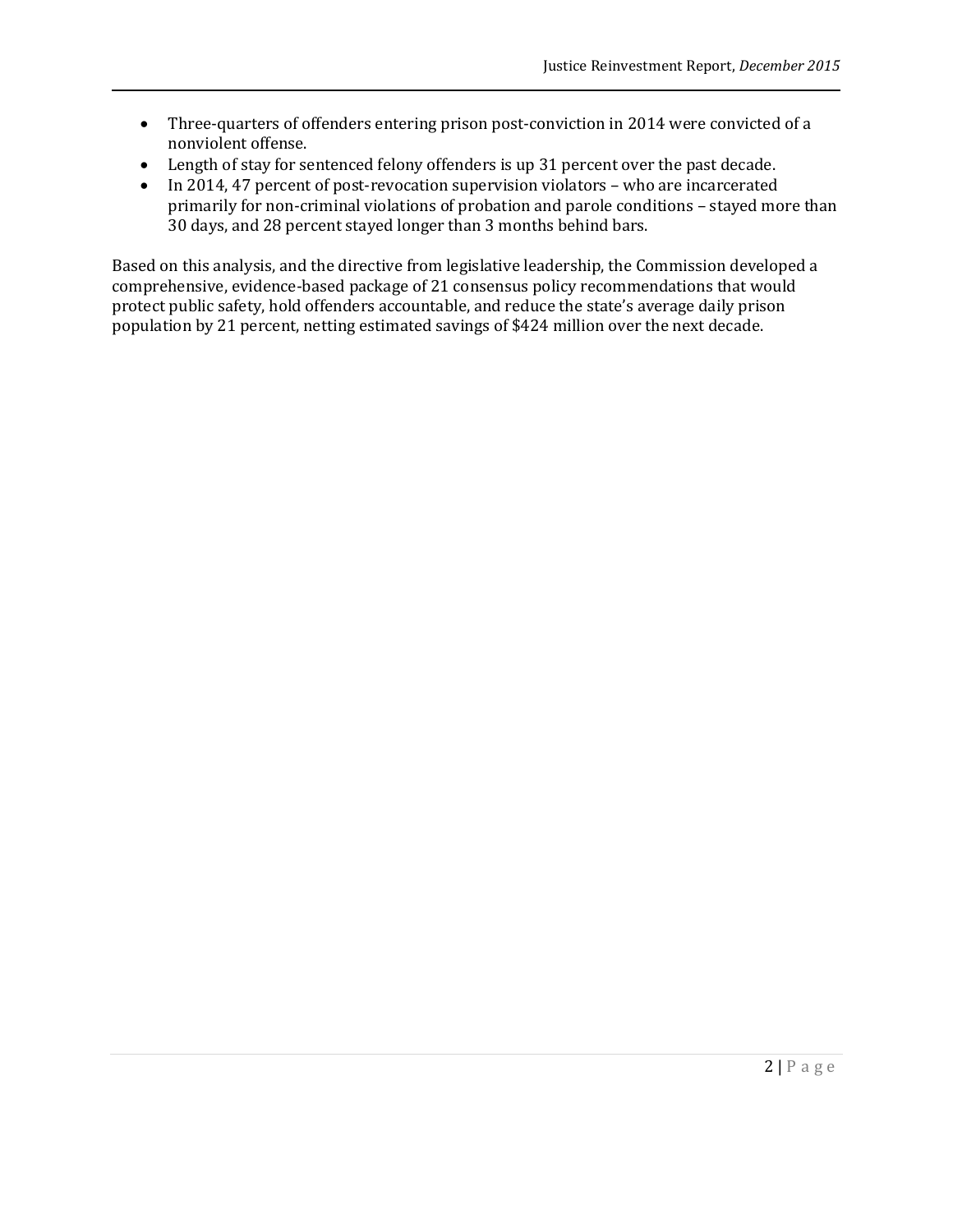# Members of the Alaska Criminal Justice Commission

Gregory P. Razo (Chair) **Alaska Native Justice Center** Alaska Native Justice Center Justice Alexander O. Bryner Alaska Supreme Court (retired) Senator John Coghill **Alaska State Senate** Alaska State Senate Commissioner Gary Folger Alaska Department of Public Safety Jeff Jessee Alaska Mental Health Trust Authority Representative Wes Keller Alaska House of Representatives Commissioner Walt Monegan Alaska Department of Corrections Hon. Judge Stephanie Rhoades Anchorage District Court Attorney General Craig Richards Alaska Department of Law Lieutenant Kris Sell Juneau Police Department Brenda Stanfill **Interior Alaska Center for Non-Violent Living** Quinlan Steiner Alaska Public Defender Hon. Judge Trevor Stephens Ketchikan Superior Court

*Terry Vrabec, former Deputy Commissioner of the Department of Public Safety and Ron Taylor, former Commissioner of the Department of Corrections, were previous members of the Commission and initial participants in the Justice Reinvestment process.* 

# Challenges Facing Alaska

Alaska's prison population, which includes both pretrial and post-conviction inmates, has grown by 27 percent in the last decade, nearly three times faster than the resident population.<sup>1</sup> Alaska's overall correctional population, which includes incarcerated offenders as well as offenders on probation and parole, electronic monitoring, and in halfway houses, grew 45 percent over the last decade. On July 1, 2014, Alaska's correctional facilities housed 5,267 inmates and the total number of offenders under the Department of Corrections' ("DOC") control numbered 11,136.

Growth in the state's prison and community corrections populations has come at significant state expense. Alaska spent \$327 million on corrections in fiscal year 2014, up from \$184 million in 2005. In addition to these operating costs, recent corrections growth has also required significant capital expenditures, including the construction of the \$240 million Goose Creek Correctional Center, which opened in 2012.<sup>2</sup>

Moreover, the state's growing prison population and increased corrections spending have failed to produce commensurate improvements in public safety: nearly two out of every three offenders released from Alaska correctional facilities return within three years.

Without a shift in sentencing and corrections policy, Alaska's average daily prison population is projected to grow by another 1,416 inmates over the next decade. (See figure 1, next page.) These additional inmates will surpass the state's capacity to house them in 2017, requiring both the reopening of a currently unused 128-bed facility and, once that facility has been filled, transferring inmates to private facilities out of state. If policy makers decide to keep all the state's inmates in Alaska, accommodating the projected prison population growth will necessitate building another facility or expanding existing facilities, costing the state significantly more in capital expenditures.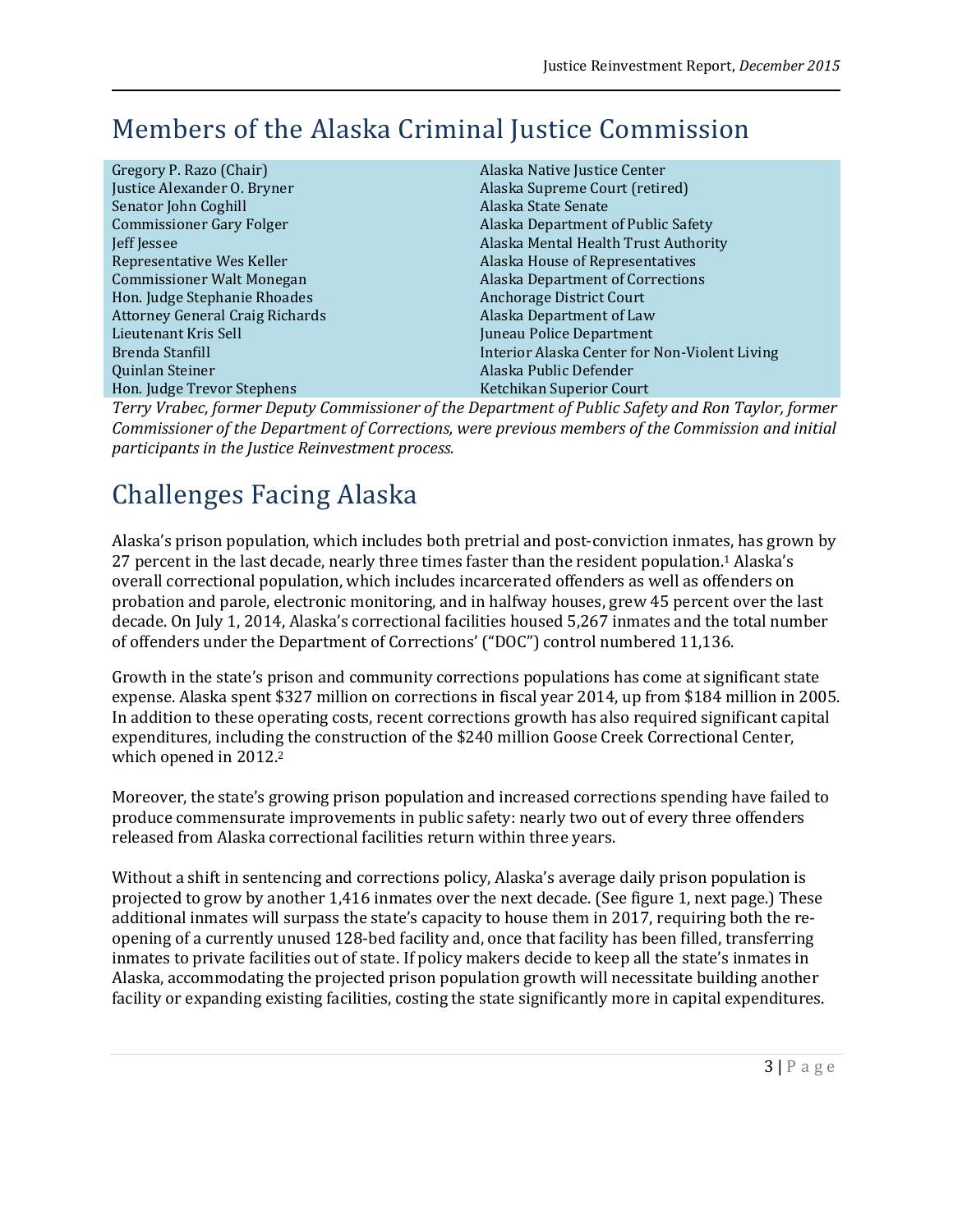

Source: Alaska Department of Corrections

# Alaska Criminal Justice Commission

Seeking a comprehensive review of the state's corrections and criminal justice systems, the 2014 Alaska Legislature passed Senate Bill 64, which established the bipartisan, inter-branch Alaska Criminal Justice Commission ("Commission").

The Commission, comprised of 13 stakeholders including legislators, judges, law enforcement officials, the state's Attorney General and Public Defender, the Corrections Commissioner, and members representing crime victims, Alaska Natives, and the Mental Health Trust Authority, was charged with conducting a comprehensive review of Alaska's criminal justice system and providing recommendations for legislative and administrative action.

In April 2015, state leaders from all branches of government joined together to request technical assistance from the Public Safety Performance Project as part of the Justice Reinvestment Initiative, a collaboration between The Pew Charitable Trusts and the U.S. Department of Justice Bureau of Justice Assistance. Governor Bill Walker, former Chief Justice Dana Fabe, Senate President Kevin Meyer, House Speaker Mike Chenault, Attorney General Craig Richards, former Commissioner of the Alaska DOC Ron Taylor, and former Chair of the Commission Alexander O. Bryner tasked the Commission with "develop[ing] recommendations aimed at safely controlling prison and jail growth and recalibrating our correctional investments to ensure that we are achieving the best possible public safety return on our state dollars."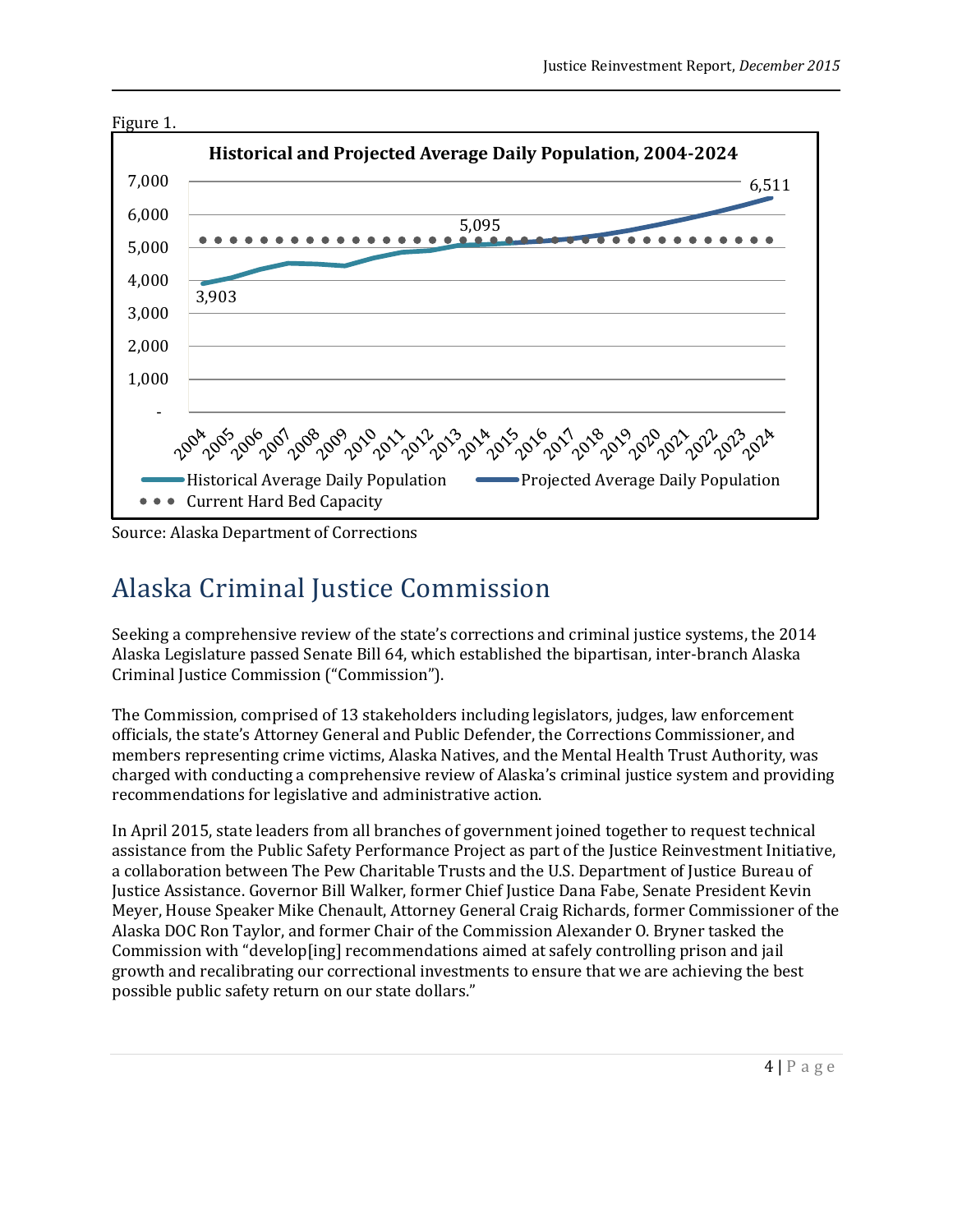Beginning in the summer of 2015 and extending through the end of the calendar year, the full Commission met seven times as a part of the Justice Reinvestment Initiative. To provide the opportunity for further analysis and discussion of specific policy areas, Commissioners also split into three subgroups focused on pretrial, sentencing, and community supervision policies.

Each subgroup's goal was to craft recommendations within their criminal justice policy area that would meet the Commission's charge. Subgroups reported their policy recommendations to the larger Commission for consideration.

Throughout the Justice Reinvestment process, the Commission and its staff heard from a wide range of stakeholders. It held five public hearings across the state, conducted outreach in rural hub communities and remote villages, and held roundtable discussions with victims, survivors, and victim advocates to identify key priorities. Members of the Commission and staff also received input and advice from prosecutors, defense attorneys, behavioral health experts, and other criminal justice stakeholders, and presented at annual convenings for judges, magistrates, law enforcement, the Prisoner Reentry Coalition, and the Alaska Federation of Natives.

# National Picture

Alaska's challenges with long-term prison growth are not unique. Across the country, state prison populations have expanded rapidly and state officials have spent an increasing share of taxpayer dollars to keep pace with soaring prison costs. From the mid-1980s to the mid-2000s, spending on corrections was the second fastest growing state budget category, behind only Medicaid.<sup>3</sup> In 2012, one in 14 state general fund dollars went to corrections.<sup>4</sup>

However, in recent years many states have taken steps to curb their prison population growth while holding public safety paramount. After 38 years of uninterrupted growth, the national prison population declined 3 percent between 2009 and 2014. 5

Many of these states adopted policies to rein in the size and cost of their corrections systems through a "justice reinvestment" strategy. Georgia, Mississippi, North Carolina, Oregon, South Dakota, Texas, and Utah, among many others, have implemented reforms to protect public safety and control corrections costs. These states revised their sentencing and corrections policies to focus state prison beds on violent and habitual offenders and then reinvested a portion of the savings from averted prison growth into more cost-effective strategies to reduce recidivism.

In 2011, for example, policymakers in Georgia faced a projected eight percent increase in the prison population over the next five years, at a cost of \$264 million. Rather than spend additional taxpayer dollars on prisons, Georgia leaders looked for more cost‐effective solutions. The state legislature unanimously passed a set of reforms that controlled prison growth through changes to drug and property offense statutes, and improved public safety by investing in drug and mental health courts and treatment.<sup>6</sup> Between 2012 and 2014 (the most recent year with available crime data), the state crime rate has fallen three percent and the sentenced prison population has declined three percent, giving taxpayers better public safety at a lower cost. 7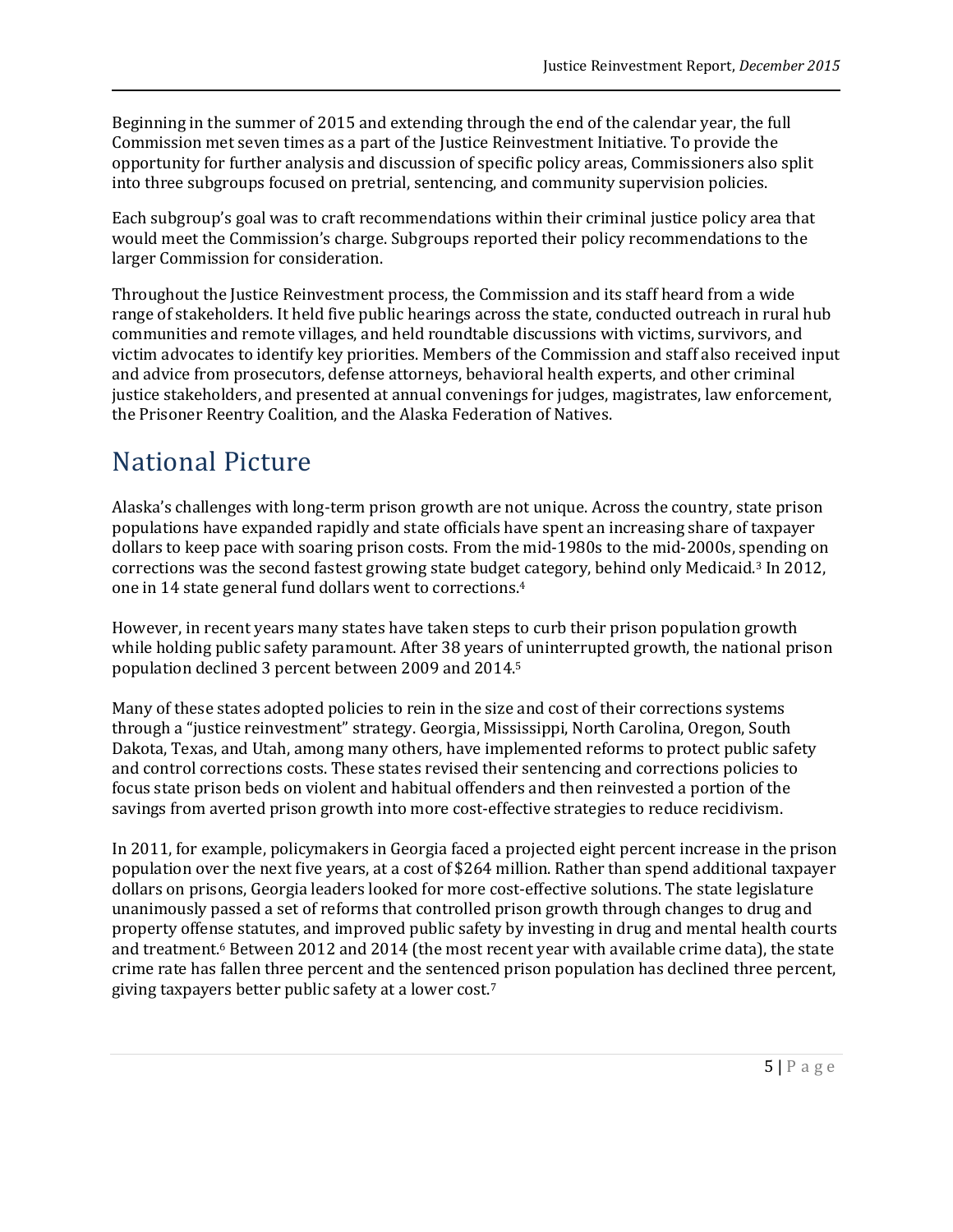In these and other states, state working groups have focused on research that shows how to improve public safety and have integrated the perspectives of the three branches of government and key system stakeholders. This data-driven, inclusive process resulted in wide-ranging innovations to the laws and policies that govern who goes to prison, how long they stay, and whether they return.

# Key Findings of the Alaska Criminal Justice Commission

To evaluate Alaska's criminal justice system, the Commission reviewed the research on what works to change criminal offending behavior and safely reduce prison populations and then assessed Alaska's practices and policies against these standards. The Commission studied the criminal justice system in three areas – pretrial detention, post-conviction imprisonment, and community corrections.

# **Pretrial Detention**

The number of pretrial inmates in Alaska has grown by 81 percent over the past decade (up from 817 in 2005 to 1,479 in 2014), significantly outpacing the growth of the post-conviction population (up 14 percent from 2,303 in 2005 to 2,627 in 2014) and the growth in the supervision violation population (up 15 percent from 1,013 to 1,161). In 2005, pretrial inmates comprised 20 percent of the population; today they comprise 28 percent.

While criminologists have been studying post-conviction imprisonment and community corrections for many decades, publications on the pretrial phase of the criminal justice system were, until recently, focused almost exclusively on legal and constitutional questions rather than scientific ones. In the last decade, however, rigorous scientific research into the area of pretrial policy has expanded rapidly. Today, a growing body of literature supports the following three principles of pretrial policy.

## *Pretrial risks can be predicted and used to guide release decisions*

In deciding whether to release a defendant pretrial, courts generally consider two factors: the likelihood that the defendant will miss their court hearings and the likelihood that the defendant will engage in new criminal activity if released.<sup>8</sup> Research has shown that risk assessment tools can accurately predict these risks by identifying and weighing factors that are associated with each type of pretrial failure. <sup>9</sup>

Research also supports the use of these assessments in guiding decisions about conditions of release. Targeted use of pretrial conditions is critical because restrictive release conditions such as electronic monitoring and drug and alcohol testing do not improve outcomes for all pretrial defendants. While select restrictive release conditions can decrease the likelihood of pretrial failure (measured as failure to appear or bail revocation due to new arrest) for higher risk defendants, when restrictive conditions are applied to lower risk defendants, they can actually do the opposite. Compared to similar defendants not assigned these restrictive release conditions,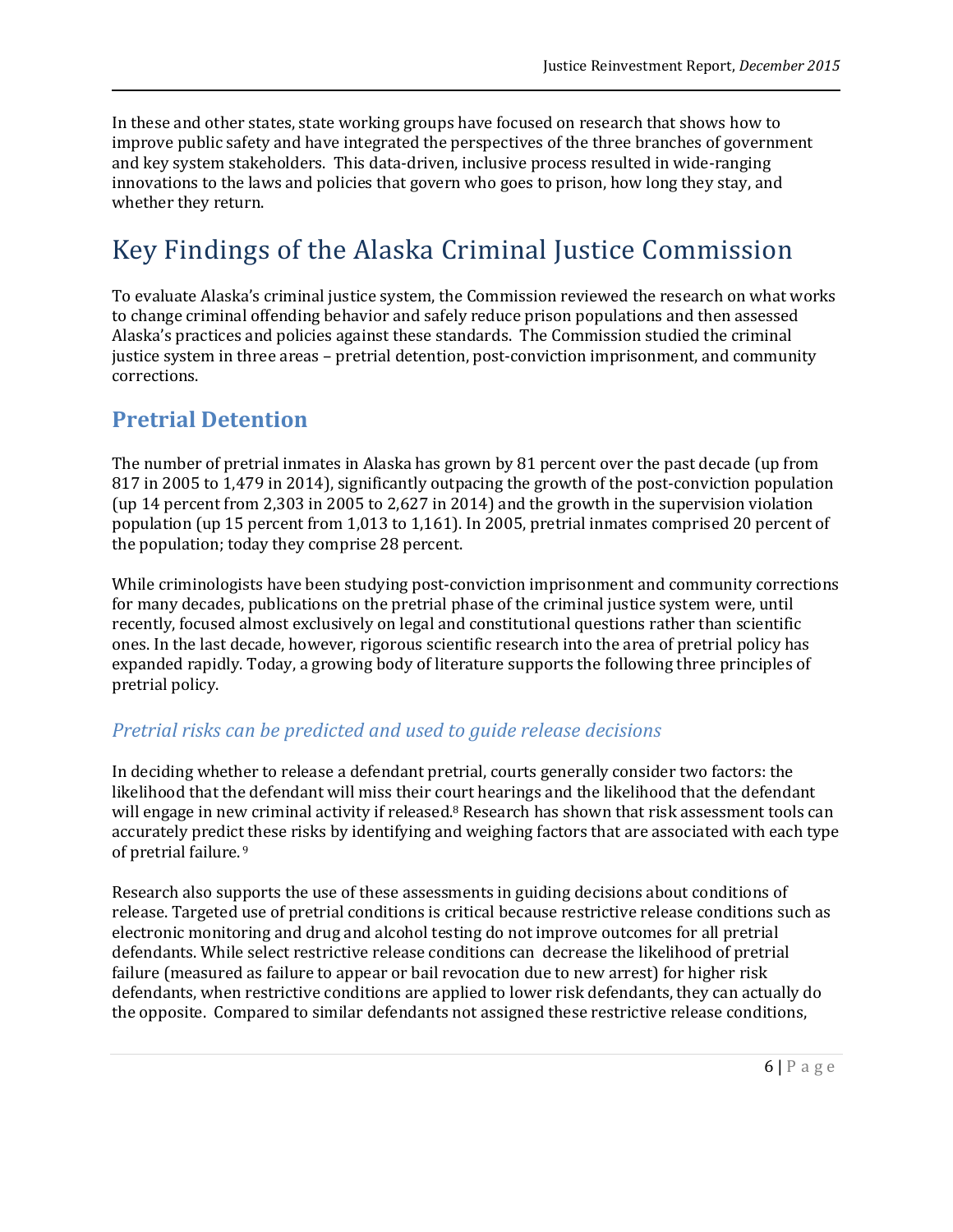lower risk defendants with restrictive release conditions are more likely to fail during their pretrial release period. 10

In Alaska, courts do not currently utilize pretrial risk assessments to guide their decisions about release or conditions of release, so, in the absence of data, it is not possible to determine whether those who are detained pretrial or released under restrictive conditions are in fact higher risk.

## *Pretrial detention longer than 24 hours can lead to worse outcomes, particularly for low risk defendants*

Researchers have also examined the impacts of pretrial detention on defendants' outcomes. In a recent examination of this relationship, researchers matched defendants with similar criminal charges, risk levels, and demographic characteristics who were detained pretrial for different lengths of time. A key finding of this study was that, generally, low risk defendants who are detained for more than 24 hours experience an increased likelihood of failure to appear and new criminal activity during the pretrial period.11 In addition, the study demonstrated that being detained for the entirety of the pretrial period is associated with an increased likelihood of new criminal activity post-disposition across all risk categories. 12

In Alaska, pretrial inmates are staying behind bars longer before being released than they were 10 years ago – increases that have occurred across charge severity. (See figure 2.) For example, in 2014, detainees whose most serious charge was a nonviolent misdemeanor were staying an average of nine days during the pretrial period – three days longer than the average stay in 2005.



Figure 2.

Source: Alaska Department of Corrections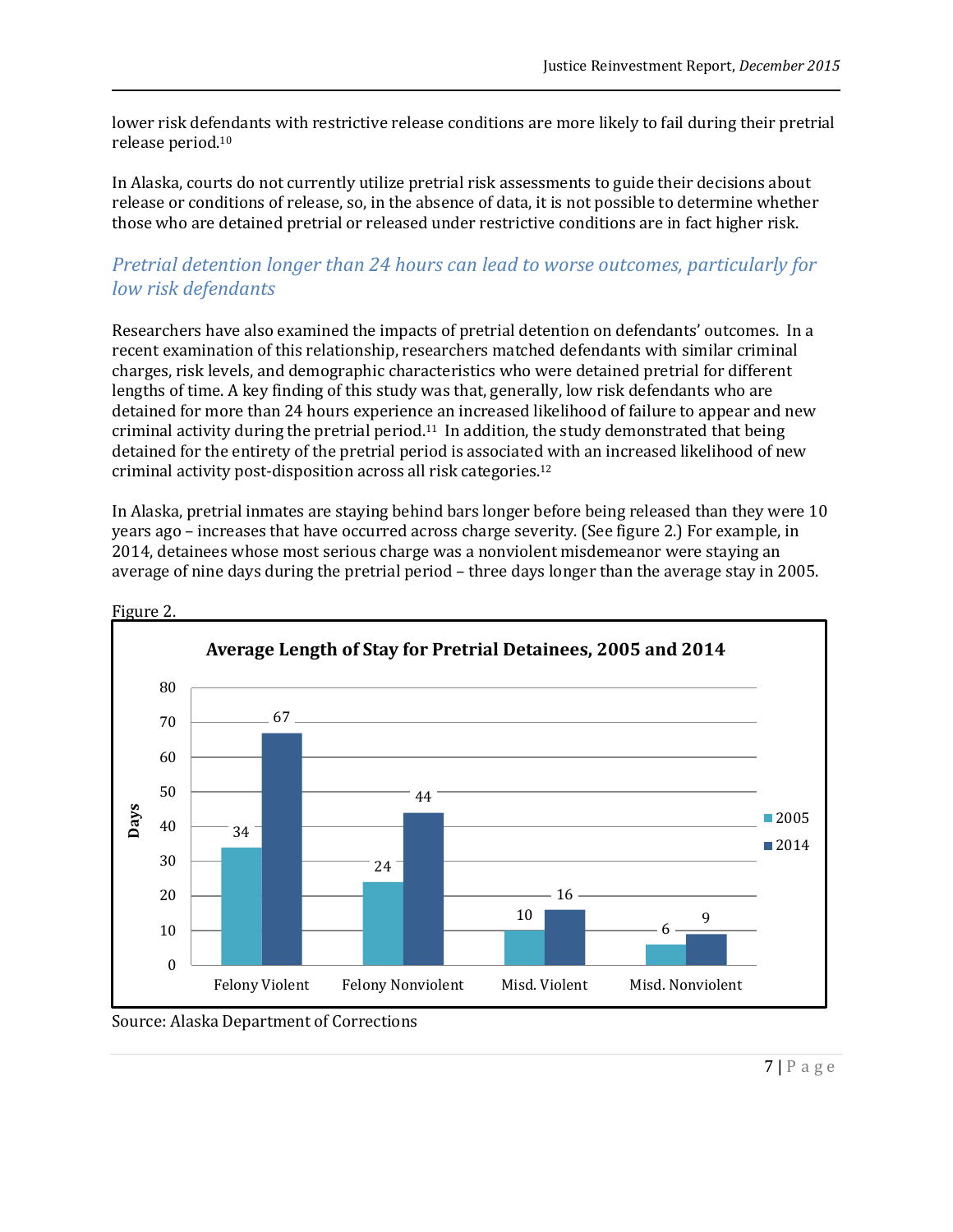## *Unsecured bail is as effective as secured bail*

Across the country, length of pretrial detention is often tied to whether a defendant can afford to pay monetary bail. While this is a common practice in the United States, it does not have a foundation in the growing body of research on pretrial risk. Ability to pay monetary bail does not make a person low risk. <sup>13</sup> There are defendants who cannot afford monetary bail who are unlikely to engage in new criminal activity during the pretrial period. Additionally, there are defendants who can afford to pay their monetary bail, but who are likely to engage in new criminal activity. For these reasons, monetary bail is not the most effective tool for protecting the public during the pretrial period.

Research supports the use of unsecured monetary bail and other release conditions in place of secured monetary bail to reduce length of pretrial detention. (Secured bail requires payment of money upfront to be released, while unsecured bail permits release without payment and only requires payment if the defendant does not comply with their release conditions). Research has shown that defendants are as likely to make their court appearances and refrain from new criminal activity whether their bail is secured or unsecured, compared to defendants with similar risk levels. <sup>14</sup> However, use of secured bail results in many more jail beds than use of unsecured bail, as defendants who are unable to post the monetary amount upfront remain detained.<sup>15</sup>

One of the likely contributors to pretrial length of stay in Alaska is the use of secured money bail. While there is a statutory presumption that defendants will be released on personal recognizance or unsecured bail, a court file review of bail conditions for a random sample of offenders found that courts departed from this presumption in the vast majority of cases.<sup>16</sup> Only 12 percent of defendants in the sample were released on personal recognizance, and an additional 10 percent had unsecured money bail. Fifty-two percent of sampled defendants were never released prior to their case being resolved.

The case file review also revealed a connection between higher dollar bail amounts and release. Fewer than half of the defendants sampled were released at all during the pretrial period, and those with higher amounts of secured money bail were less likely to be released. Of those who were released, those with higher money bail spent longer in jail prior to their first release. For offenders whose bail was set at \$1,000 or more, for example, those who were eventually able to secure their release spent an average of seven weeks detained pretrial prior to release.

# **Post-Conviction Imprisonment**

Alaska's sentenced prison population, defined as those offenders sentenced to a period of incarceration for a new criminal conviction, has grown by 14 percent in the last decade. Additionally, the number of offenders in prison for a violation of supervision (both pre-hearing and post-revocation) grew 15 percent over the same period.

The relationship between crime and incarceration has been studied for many years. While experts differ on precise figures, researchers have found that increased incarceration in the 1990s was responsible for between 10 and 30 percent of the nationwide crime decline in that decade. 17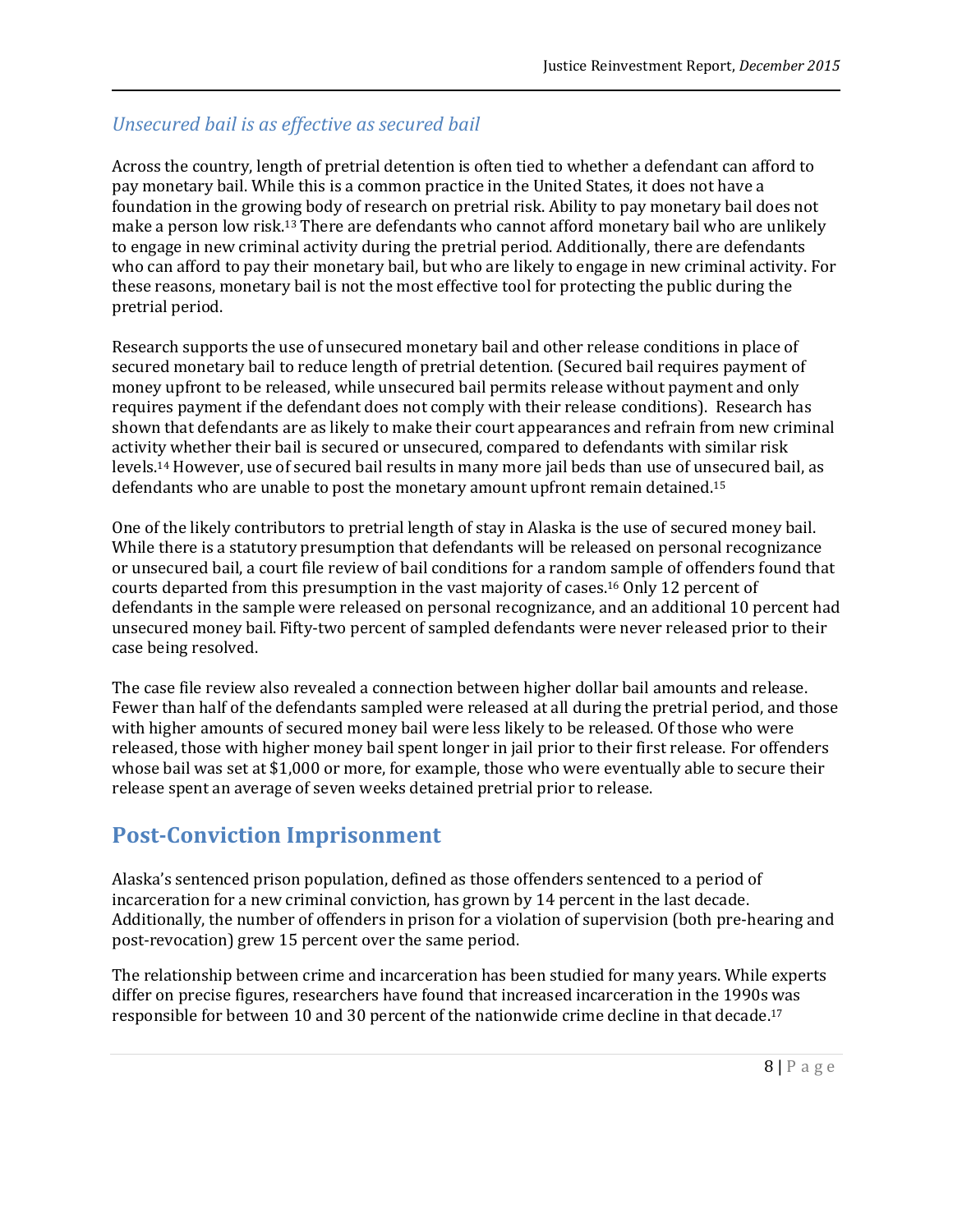Beyond the crime control benefit, prison sentences can be used to express community condemnation or to isolate the offender.

However, there is general consensus among experts that, as states have incarcerated higher numbers of lower-level offenders, and held offenders for longer periods of time, the country has passed the point of diminishing returns, meaning that additional use of prison would have little if any crime reduction effect today.<sup>18</sup> On the individual offender level, the evidence suggests that, for many offenders, incarceration is not more effective at reducing recidivism than non-custodial sanctions. At the same time, for a substantial number of offenders, there is little or no evidence that longer prison stays reduce recidivism more than shorter prison stays.<sup>19</sup>

## *For many offenders, incarceration is not more effective at reducing recidivism than non-custodial sanctions*

The Commission first considered the value of sending offenders to prison relative to non-custodial sanctions – such as drug court, probation, or electronic monitoring. Researchers have examined this question by matching samples of offenders sent to prison with those sent to non-custodial sanctions and have consistently found no differences in re-arrest or re-conviction rates, both in short-term and in long-term analyses, even when controlling for individuals' education, employment, drug abuse status, and current offense.<sup>20</sup>

Moreover, there is a growing body of research showing that for many low-level offenders, prison terms may increase rather than reduce recidivism.<sup>21</sup> Research around the "schools of crime" theory suggests that for many types of nonviolent offenders, the negative impacts of incarceration outweigh the positive: that is, sending offenders to prison can cause them to commit more crimes upon release.<sup>22</sup>

In examining the use of incarceration as a post-conviction sanction in Alaska, the Commission focused closely on the number of offenders entering prison for nonviolent offenses. Over the last 10 years, the number of nonviolent felony admissions has increased and, in 2014, nonviolent offenses (misdemeanors and felonies) comprised three-quarters of all post-conviction admissions to prison. (See figure 3.)





Source: Alaska Department of Corrections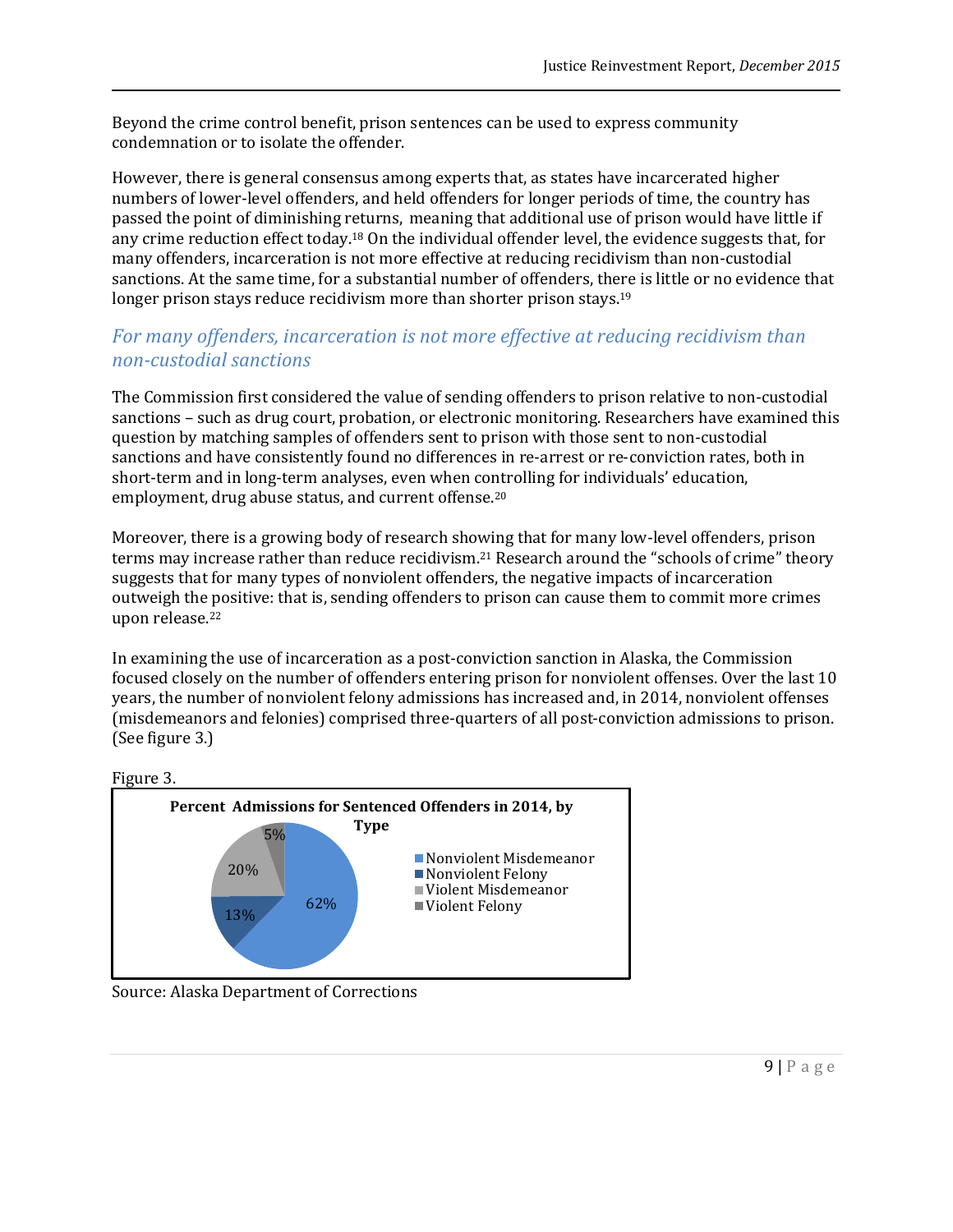Additionally, the Commission examined the growing number of inmates in Alaska entering prison not for a new conviction but for a technical violation of their probation or parole conditions, defined as a violation of their supervision conditions that does not rise to the level of new criminal conduct. These offenders are admitted for failing to comply with the terms of their supervision, such as missing or failing a drug test or failing to report to their supervision officer. The number of offenders sentenced to prison after being revoked for a technical violation grew 32 percent in the past 10 years.

## *Longer prison stays do not reduce recidivism more than shorter prison stays*

The Commission also considered the relationship between the length of prison terms and recidivism. The best measurement for whether longer lengths of stay provide for greater deterrence is whether similar offenders, when subjected to different terms of incarceration, recidivate at different levels. The rigorous research studies find no significant effect, positive or negative, of longer prison terms on recidivism rates.<sup>23</sup>

Examining length of stay in Alaska presents a mixed picture: while average misdemeanant length of stay is down slightly over the last 10 years, felony length of stay is up across all offense types and felony classes. For some offense types, including drug and property offenders, length of stay has increased by roughly 30 days over the last decade. For others, including felony public order and sex offenders, length of stay has nearly doubled, leading to an additional 3 ½ months in prison on average for public order convictions and an additional 16 months in prison on average for felony sex offenders. <sup>24</sup> (See figure 4.)





Source: Alaska Department of Corrections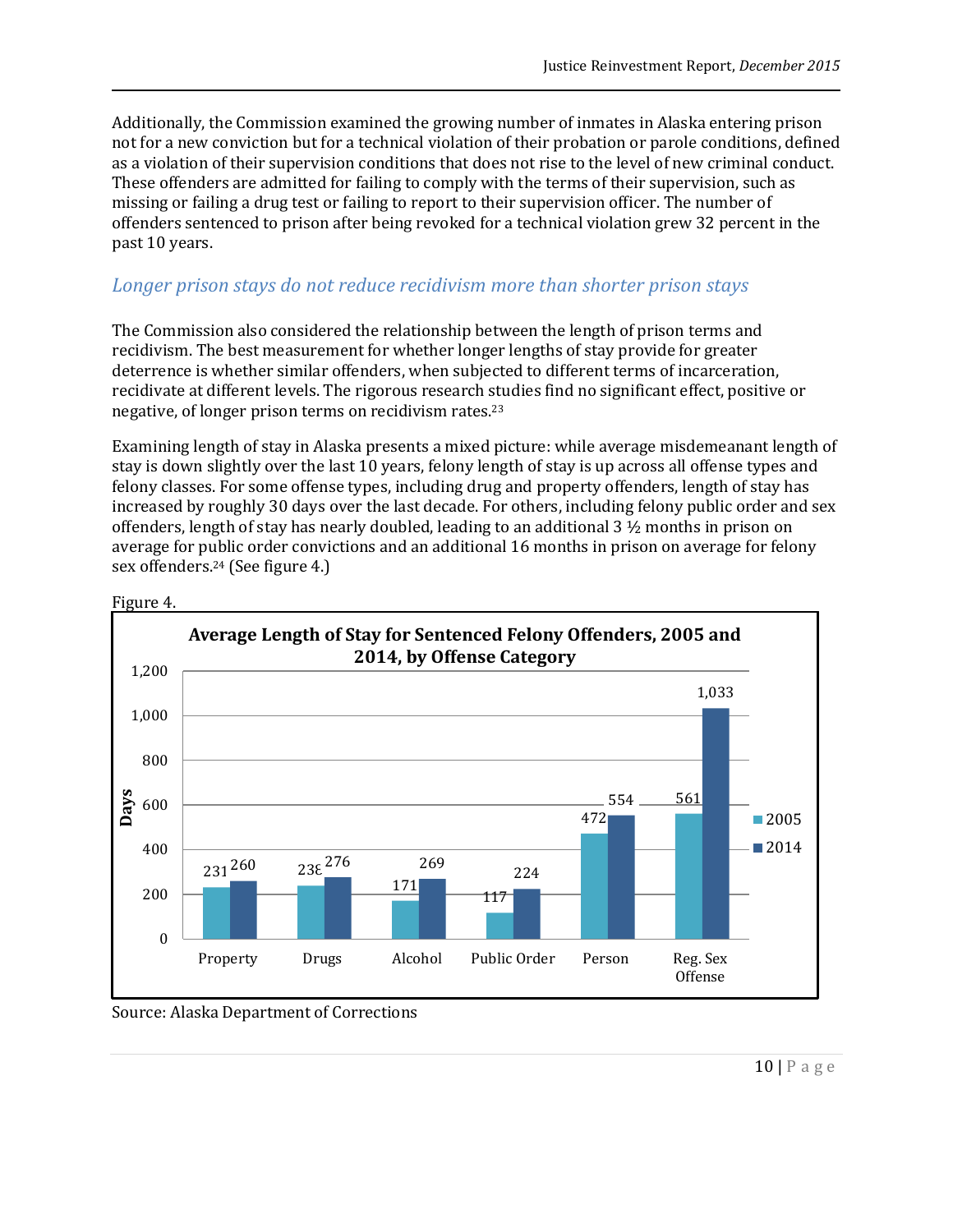# **Community Corrections**

While Alaska's prison population has grown by 27 percent over the last decade, the state has experienced more growth among its community corrections populations, including probation and parole (up 62 percent), community residential centers or halfway houses ("CRCs") (up 42 percent), and electronic monitoring ("EM") (up 229 percent). (See figure 5.)



Source: Alaska Department of Corrections

Research has identified a number of key strategies to increase success rates for those supervised in the community, including identifying and focusing resources on higher risk offenders, using swift, certain, and proportionate sanctions, incorporating rewards and incentives, frontloading resources in the first weeks and months following release from prison, and integrating treatment into supervision, rather than relying on surveillance alone.

## *Identify and focus supervision resources on high risk offenders*

Research has consistently shown that offenders' likelihood to recidivate – that is, to commit new crimes upon release – can be accurately predicted with the use of validated risk assessment tools.<sup>25</sup> With these tools, supervision agents can focus their oversight and resources on those who pose the highest risk of reoffending, a practice that provides the biggest return on investment.

While Alaska currently utilizes a risk and needs assessment tool, the Level of Service Inventory-Revised ("LSI-R"), to inform supervision levels, a sizeable portion of the state's community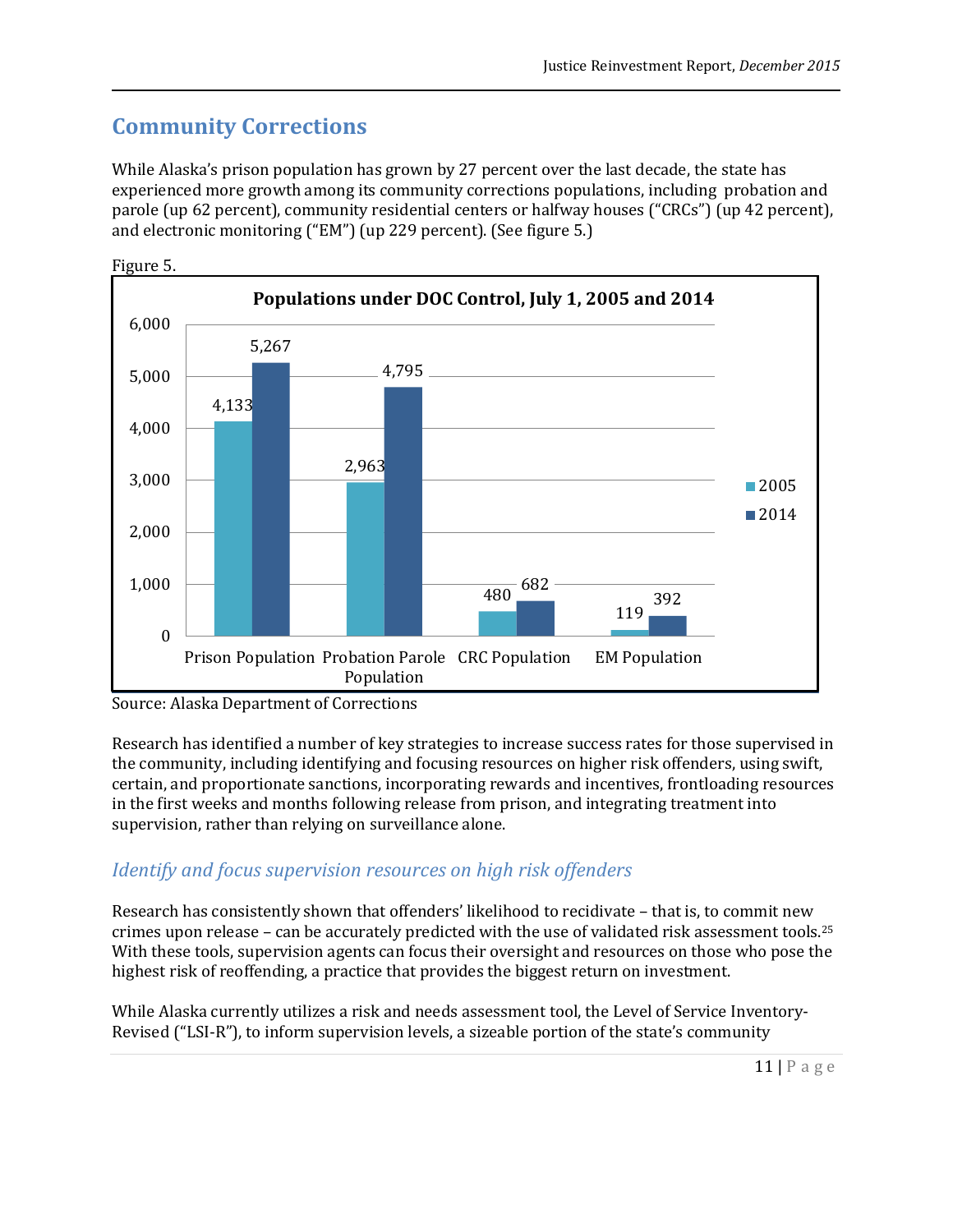supervision resources remain focused on low risk offenders. On July 1, 2014, 39 percent of the state's probation and parole supervised population was classified as low risk. Even with reduced reporting requirements, these low risk offenders make up a large share of caseloads and require staff resources that could otherwise be dedicated to offenders with a higher likelihood to reoffend.

### *Use swift, certain, and proportionate sanctions*

Research has also demonstrated that offenders are more responsive to sanctions that are swift, certain, and proportionate rather than those that are delayed, inconsistently applied, and severe. 26 Swift and proportionate sanctions work both because they help offenders see the sanction as a consequence of their behavior rather than a decision levied upon them, and because offenders heavily weigh the present over the future (consequences that come months and years later are steeply discounted). Certainty establishes a credible and consistent threat – thereby creating a clear deterrent for non-compliant behavior.<sup>27</sup>

In Alaska, with the implementation of the Probation Accountability with Certain Enforcement ("PACE") program in 2010, the state has begun utilizing evidence-based jail sanctions for a small portion of offenders on community supervision (offenders deemed high risk in five pilot communities). However, data across the entire supervision violator population – PACE and non-PACE – point to long delays between the problem behavior and the consequence – with an average of 33 days to resolve a revocation charge – and many offenders serving long sentences once convicted. In 2014, nearly half of revoked supervision violators stayed more than 30 days, and 28 percent stayed longer than 3 months behind bars.

Moreover, Alaska lacks a system-wide framework for the use of swift, certain, and proportionate sanctions that do not rise to the level of additional prison time. States across the country have successfully implemented graduated sanctioning, whereby supervision officers can respond to noncompliant behavior with a range of non-custodial responses – from less intensive sanctions like increased reporting requirements or community service hours, to more intensive sanctions like electronic monitoring.

### *Incorporate rewards and incentives*

Historically, probation and parole supervision was focused on surveillance and sanctioning in order to catch or interrupt negative behavior. However, research shows that encouraging positive behavior with incentives and rewards can have an even greater effect on motivating and sustaining behavior change.<sup>28</sup>

While incarcerated offenders in Alaska have the opportunity to receive good time and furlough incentives in acknowledgement of positive behavior and program participation, the state provides no similar incentives for offenders under supervision. Alaska has no earned discharge policy to allow supervisees to earn time off their supervision sentence for good behavior. Additionally, there is currently no standard practice for probation and parole officers to terminate supervision for offenders who have been consistently compliant. Rather, applications to terminate supervision must be made before a court and on an individual basis.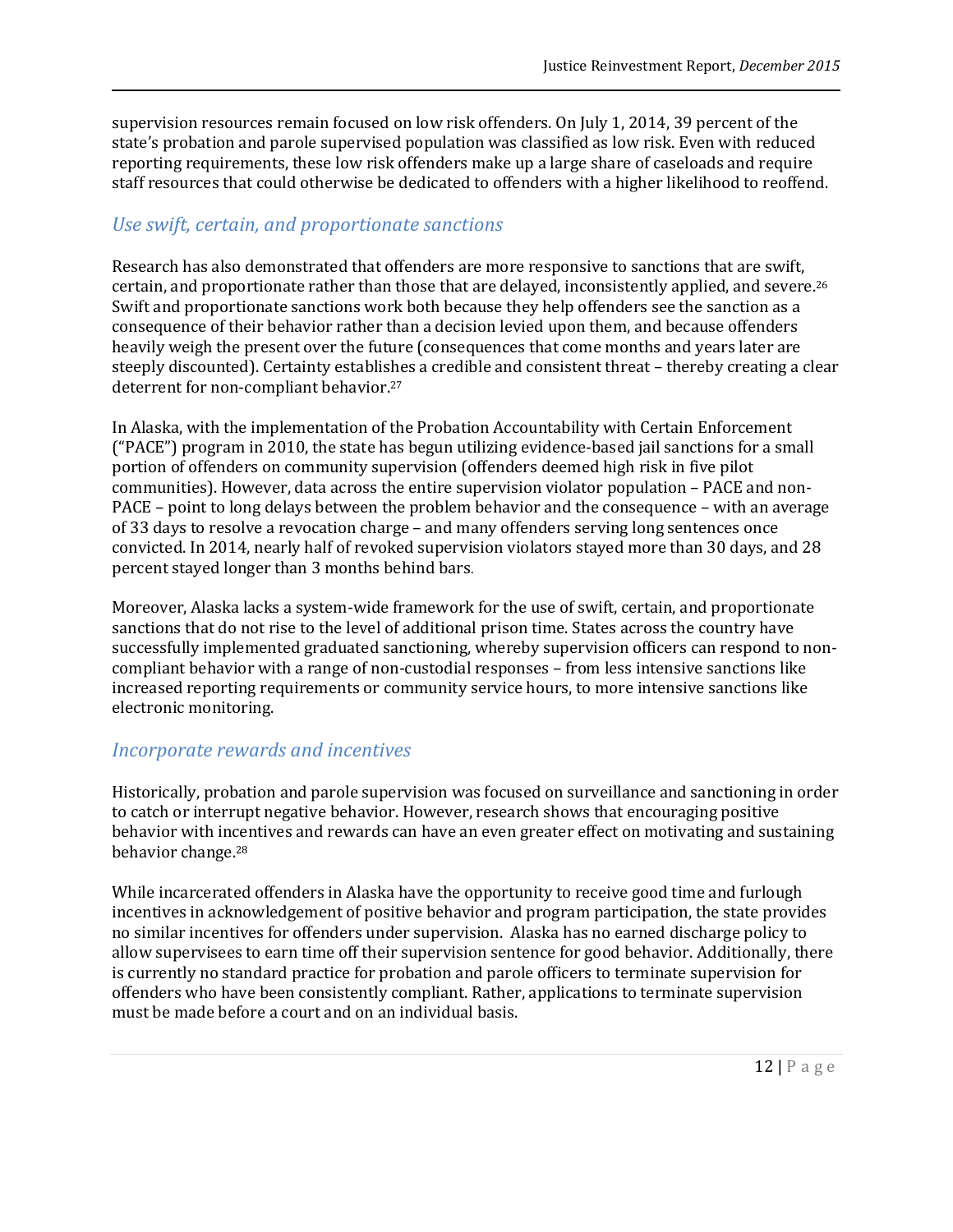## *Frontload resources in the first weeks and months following release*

Long-term success for offenders returning home from prison is closely tied to accountability and support in the time period immediately following release. Offenders in Alaska and elsewhere are most likely to reoffend or violate the terms of their community supervision in the initial days, weeks, and months after release from prison. (See figure 6.) The likelihood of violations and the value of ongoing supervision diminish as offenders gain stability and demonstrate longer-term success in the community.<sup>29</sup>

Research has shown that supervision resources have the highest impact when they target this critical period. By frontloading limited resources, states can better target offenders at the time when they are most likely to reoffend, thereby reducing future violations by addressing noncompliant offender behavior early in the process.<sup>30</sup>



Figure 6.

Source: Alaska Department of Corrections

While Alaska has taken significant strides in recent years to support offenders as they reenter the community, the state lacks policies to concentrate supervision resources on those first critical months. Moreover, while offenders are far more likely to fail in the first three months after release, the average length of time spent on community supervision prior to successful discharge has grown by 13 percent in the last decade, meaning that more parole and probation resources are dedicated to supervising offenders beyond the period when they pose the highest risk.

*Integrate treatment into surveillance*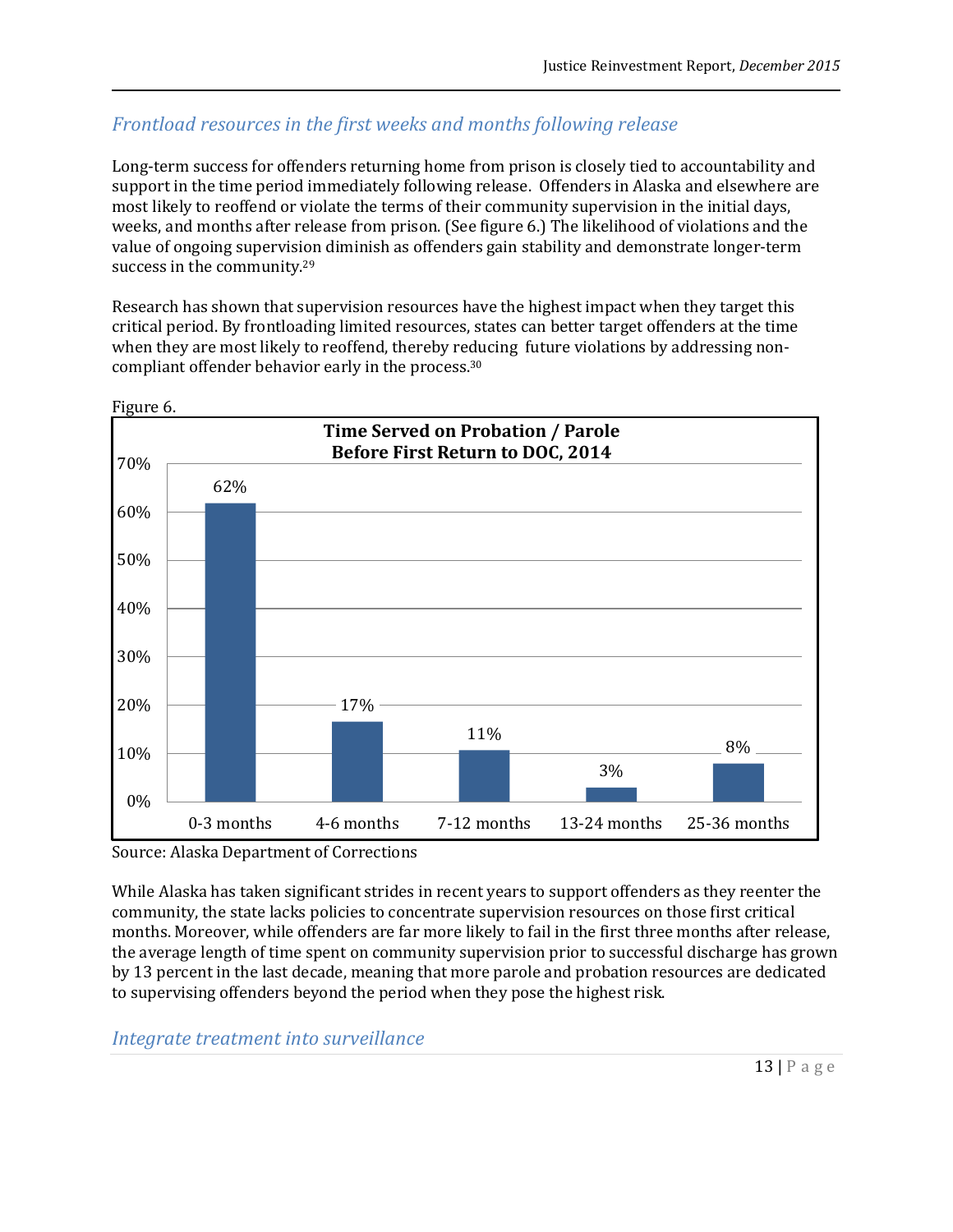Lastly, research shows that a combination of surveillance and treatment focused on offenders' criminogenic needs (changeable risk factors that increase an offender's likelihood of committing a crime, such as anti-social behavior and substance abuse) is more effective at reducing recidivism than supervision consisting of surveillance alone.<sup>31</sup>

In Alaska, probation and parole officers currently use risk assessments to both inform offenders' supervision levels (as outlined earlier), as well as to identify supervisees' criminogenic needs with top priority needs forming the basis of case management plans. However, the Commission heard a number of anecdotal reports regarding insufficient inpatient and outpatient treatment beds in DOC institutions and CRCs, as well as regional disparities in the availability of community-based treatment and programming, that render accessing evidence-based treatment difficult for many offenders.

# **Policy Recommendations**

On September 8, 2015, Senate President Kevin Meyer and Speaker of the House Mike Chenault made an additional request of the Commission. Noting that the state's difficult budget situation rendered reinvestment in programs and treatment only possible with significant reforms, they charged the Commission with delivering policy options that met three benchmarks: (1) averting all future growth, (2) averting all future growth and reducing the prison population by 15 percent, and (3) averting all future growth and reducing the prison population by 25 percent. In a separate letter, Governor Walker applauded the legislative leadership for taking this initiative and pledged to use the benchmarks in developing reinvestment priorities in his budget.

Based on the Commission's review of evidence-based practices and an evaluation of the state's alignment with those practices in the areas of pretrial detention, post-conviction imprisonment, and community corrections, the Commission came to consensus on 21 policy recommendations that, taken together, are projected to reduce the average daily prison population by 21 percent by 2024, achieving an estimated net savings to the state of \$424 million over the next decade.

These 21 consensus recommendations will:

- Implement evidence-based pretrial practices;
- Focus prison beds on serious and violent offenders;
- Strengthen supervision and interventions to reduce recidivism;
- Ensure oversight and accountability; and
- Advance crime victim priorities.

In an acknowledgement of the state's rapid prison growth over the last decade, and the importance of reinvesting savings into programs and policies that will reduce victimization and the state's recidivism rate, the Commission decided not to forward recommendations to the legislature that met the first two benchmarks: averting all future growth, and averting all future growth and reducing the prison population by 15 percent. Instead, the Commission strongly encourages the legislature to consider the 21 consensus recommendations forwarded and, where savings are achieved, to reinvest a portion into pretrial supervision services, victims' services in remote and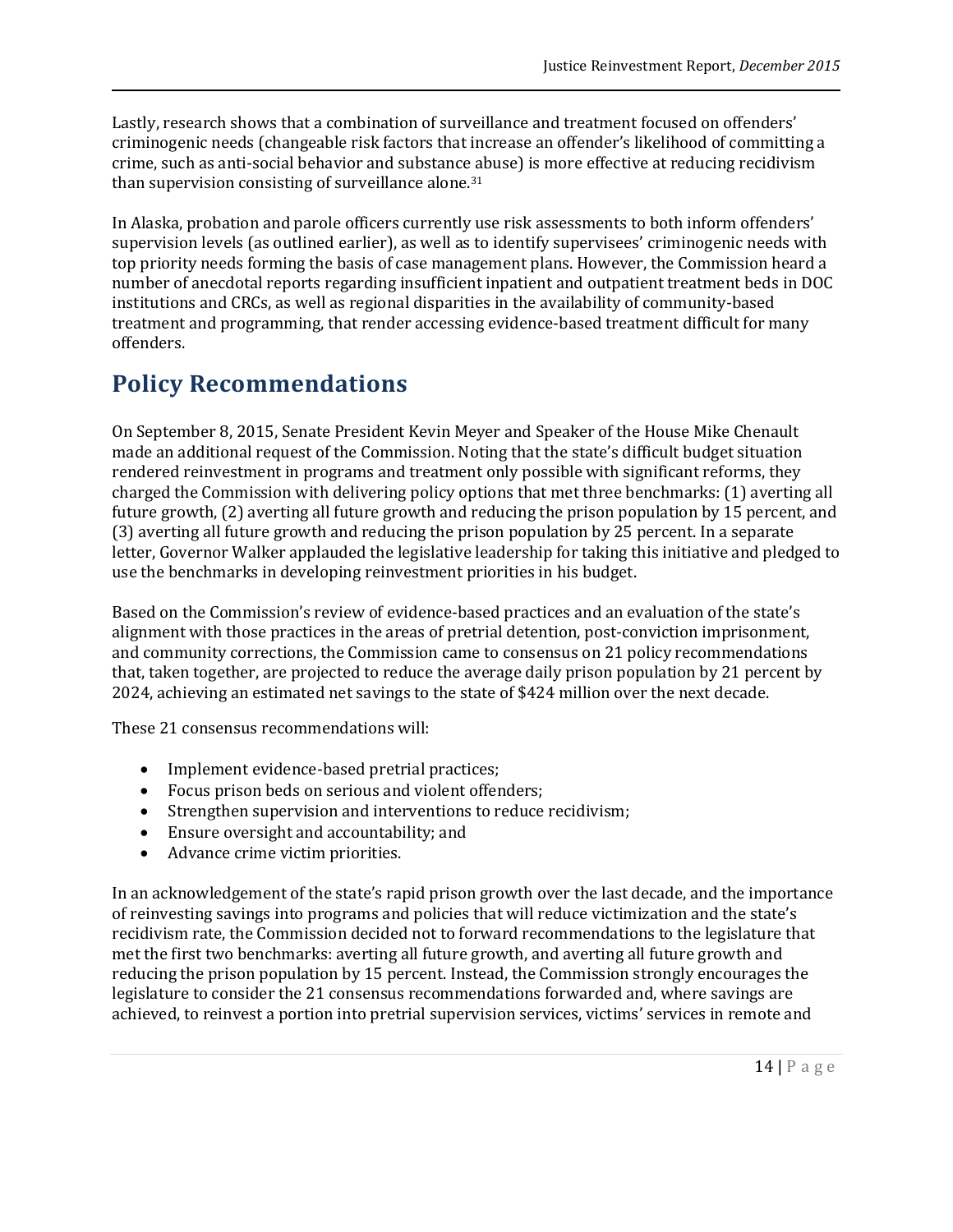bush communities, violence prevention, reentry support services, and institutional and communitybased treatment in both rural and urban areas.

## **Commission's Consensus Recommendations**

## *Implement evidence-based pretrial practices*

#### **Recommendation 1: Expand the use of citations in place of arrest for lower-level nonviolent offenses**

The majority of admissions to prison pretrial are for defendants with nonviolent misdemeanor charges. While law enforcement officers have discretion to issue citations for these offenses, the large number of admissions suggests that officers are not using that discretion as often as they could to ensure that expensive prison beds during the pretrial period are occupied those facing serious charges.

*Specific Action Recommended:* To reduce pretrial admissions for defendants with lower-level nonviolent charges, the Commission recommends:

- a. Creating a presumption of citation for misdemeanors and class C felonies, excluding person offenses, domestic violence offenses, violations of release conditions, or offenses for which a warrant or summons has been ordered.
- b. Allowing law enforcement officials to overcome the presumption of citation if the officer has reasonable grounds to believe the person presents a significant likelihood of flight, presents a significant danger to the victim or the public, or if the officer is unable to verify the person's identification without making an arrest.

### **Recommendation 2: Utilize risk-based release decision-making**

A review of a sample of Alaska court files found that courts ordered some amount of secured monetary bond (as opposed to personal recognizance or unsecured bond) in a majority of cases. Additionally, 52 percent of sampled defendants were detained for the entirety of their pretrial period. Therefore, whether a defendant is released pretrial in Alaska is often tied to his or her ability to pay a certain amount of secured money bail rather than his or her likelihood of failing to appear for court hearings or engaging in new criminal activity.

*Specific Action Recommended:* To implement pretrial release decision-making based upon the offender's risk level, instead of ability to pay monetary bond, the Commission recommends:

- a. Directing the DOC, in consultation with the Department of Law ("DOL"), Public Defender, Department of Public Safety ("DPS"), and Alaska Court System ("ACS"), to create an evidencebased pretrial release decision-making grid that strengthens the presumption of release on personal recognizance or unsecured bond for defendants with less serious charges and lower risk scores. The statutory parameters for this grid would include:
	- i. Defining a category of defendants who, as a matter of law, should always be released on personal recognizance or unsecured bond with appropriate release conditions; and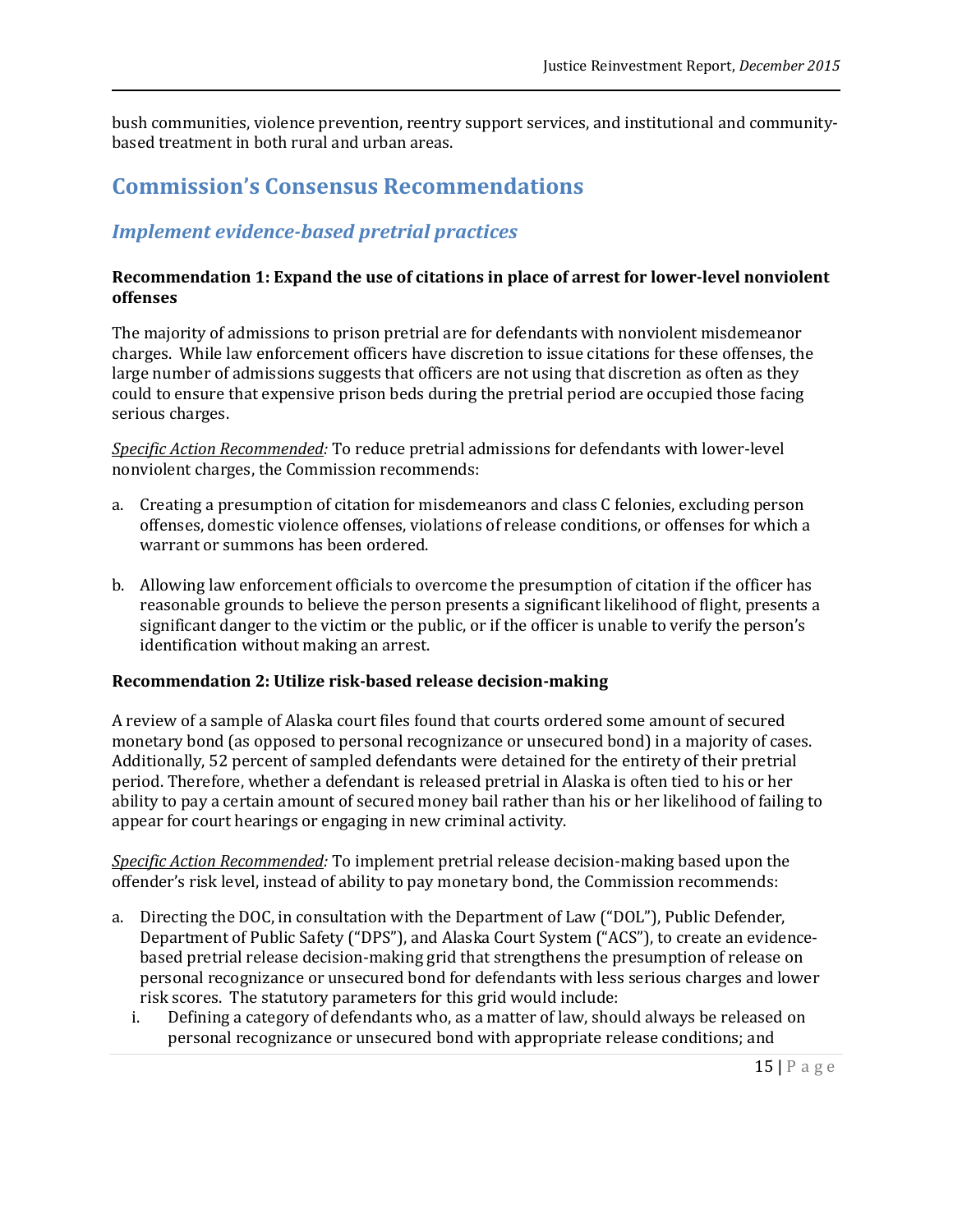ii. Defining categories of defendants for whom DOC should always or usually recommend release on personal recognizance or unsecured bond with appropriate release conditions, while providing a mechanism for the court to depart from that recommendation in limited circumstances. 32

|                   | 00-C                                           |                                                         |                                    |                                                  |                                        |
|-------------------|------------------------------------------------|---------------------------------------------------------|------------------------------------|--------------------------------------------------|----------------------------------------|
| Offense<br>Type   | Misd.<br>non-person<br>offense<br>(non-DV/non- | Class C felony<br>non-person<br>offense<br>(non-DV/non- | <b>DUI</b>                         | Failure to<br>appear/<br>violation of<br>release | Other                                  |
|                   | DUI)                                           | DUI)                                                    |                                    | condition                                        |                                        |
| Low-risk          | OR or UB<br>release                            | OR or UB<br>release                                     | OR or UB<br>recommended            | OR or UB<br>usually<br>recommended               | OR or UB<br>usually<br>recommended     |
| Moderate-<br>risk | OR or UB<br>release                            | OR or UB<br>recommended                                 | OR or UB<br>recommended            | OR or UB<br>usually<br>recommended               | OR or UB<br>not usually<br>recommended |
| High-risk         | OR or UB<br>recommended                        | OR or UB<br>recommended                                 | OR or UB<br>usually<br>recommended | OR or UB<br>not usually<br>recommended           | OR or UB<br>not usually<br>recommended |

The following grid cantures the release categories as recommended by the Commission:

OR: Own recognizance.

UB: Unsecured bond.

- b. Mandating that DOC assess all pretrial defendants for risk using a validated pretrial risk assessment tool and make release recommendations to the court based on the grid prior to the defendant's first appearance. All releases on personal recognizance or unsecured bond would be accompanied by release conditions and, when appropriate, varying levels of pretrial supervision.
	- i. Absent compelling circumstances, all defendants should be seen for their first appearance within 24 hours. If a first appearance happens within 24 hours, DOL is not required to be present. The court shall notify DOL if an additional probable cause hearing within 48 hours is required.
- c. Authorizing courts to consider a defendant's inability to pay a previously set secured money bond in at least one bail review hearing.
- d. Authorizing courts to issue unsecured and partially-secured performance bonds.<sup>33</sup>
- e. Authorizing the DOL collections unit to garnish paychecks and Permanent Fund Dividend checks to collect on forfeited unsecured bonds and unpaid victim restitution.
- f. Directing the ACS to eliminate misdemeanor bail schedules following DOC's implementation of the above evidence-based pretrial practices. Thereafter, any defendant arrested by law enforcement would remain detained until they have received a risk assessment and have made their first appearance before a judicial officer.

### **Recommendation 3: Implement meaningful pretrial supervision**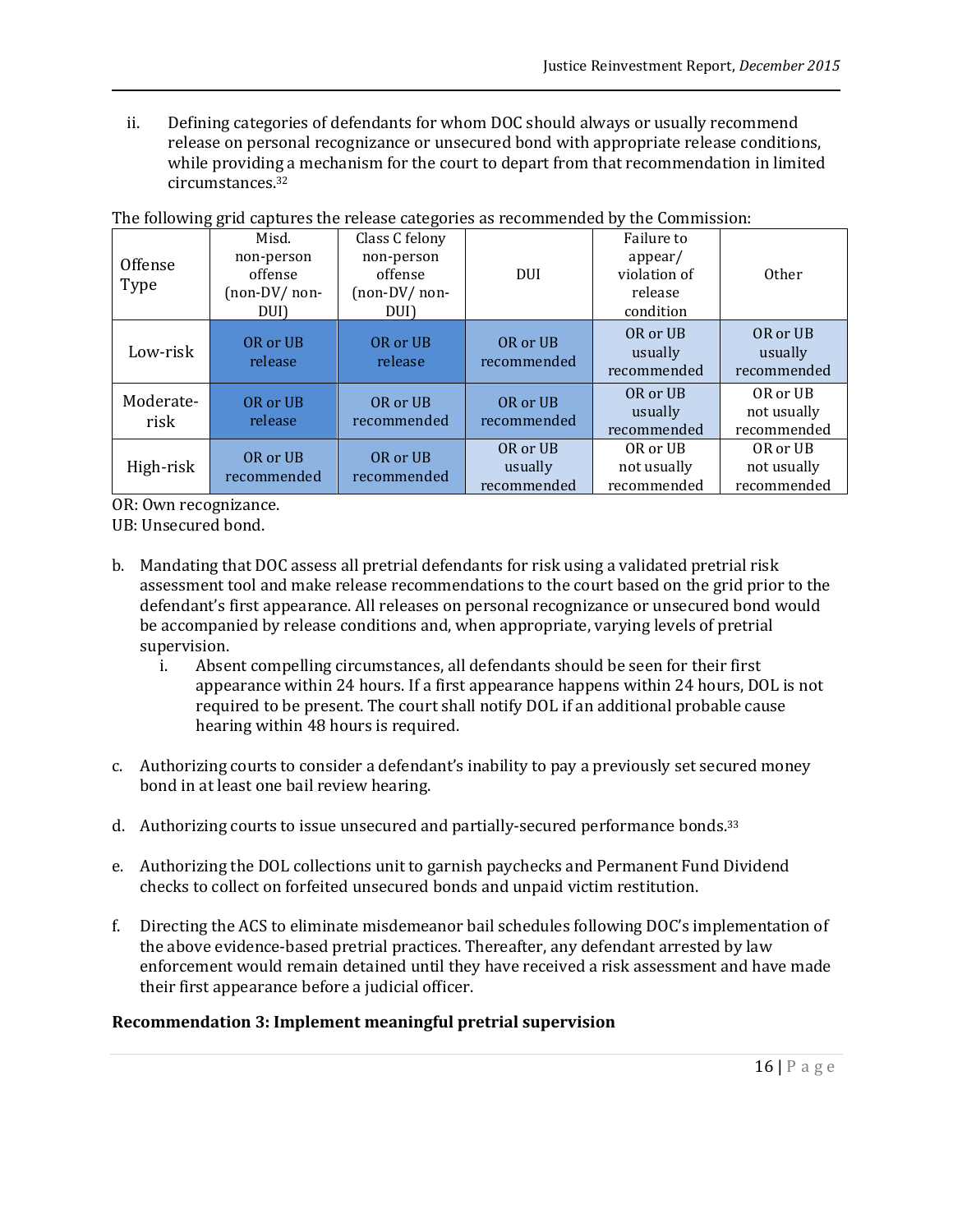Currently, judges have few options for pretrial supervision, and the options that are available are typically handled by non-state agencies and contingent upon the defendant's ability to pay monitoring fees, including the ordering of a private third-party custodian, the services of a private electronic-monitoring company, and the 24/7 sobriety program. The Commission heard from many judges and magistrates who said they would release more defendants from jail pretrial if there were more options for meaningful supervision in the community to reduce the defendants' risk of committing new crimes or failing to appear for court.

*Specific Action Recommended:* To reduce the risk that released defendants will fail to appear or engage in new criminal activity, the Commission recommends:

- a. Directing the DOC to provide varying levels of supervision for moderate- and high-risk defendants who are released pretrial. The DOC would also be responsible for standardizing and recommending the use of pretrial diversion, conducting outreach to community programs and tribal courts to develop and expand diversion options, and providing referral services on a voluntary basis for substance abuse and behavioral health treatment services.
- b. Directing the ACS to issue court date reminders to criminal defendants for each of their hearings, and to coordinate and share information about hearing dates and times with the DOC.

### **Recommendation 4: Focus supervision resources on high-risk defendants**

Research shows that pretrial supervision resources should be focused on those defendants who are the most likely to fail. Certain restrictive release conditions can improve success rates for higherrisk defendants, but result in worse outcomes for lower-risk defendants.<sup>34</sup> Courts in Alaska currently do not utilize actuarial risk assessment tools or have guidance for assigning release conditions based in part on risk scores.

*Specific Action Recommended:* To ensure that supervision resources are focused on defendants at the highest risk to reoffend, the Commission recommends:

- a. Ensuring that the DOC recommends evidence-based release conditions for each defendant who they have recommended for pretrial release, with more restrictive conditions reserved for higher-risk defendants.
	- i. Additionally, entitling defendants to a subsequent bail hearing in cases where the release conditions prevented the defendant's release. At the bail hearing, the court would either revise the conditions or find on the record that there is clear and convincing evidence that no other release conditions can reasonably assure court appearance and public safety.
- b. Restricting third-party custodian conditions to only those cases in which pretrial supervision provided by the DOC is not available; when no secured money bond is ordered; and when the court finds on the record that there is clear and convincing evidence that no less restrictive release conditions can reasonably assure court appearance and public safety.
- c. Revising eligibility requirements for third-party custodians to limit disqualification from serving as a third-party custodian if there is a reasonable possibility that the prosecution will call them as a witness. 35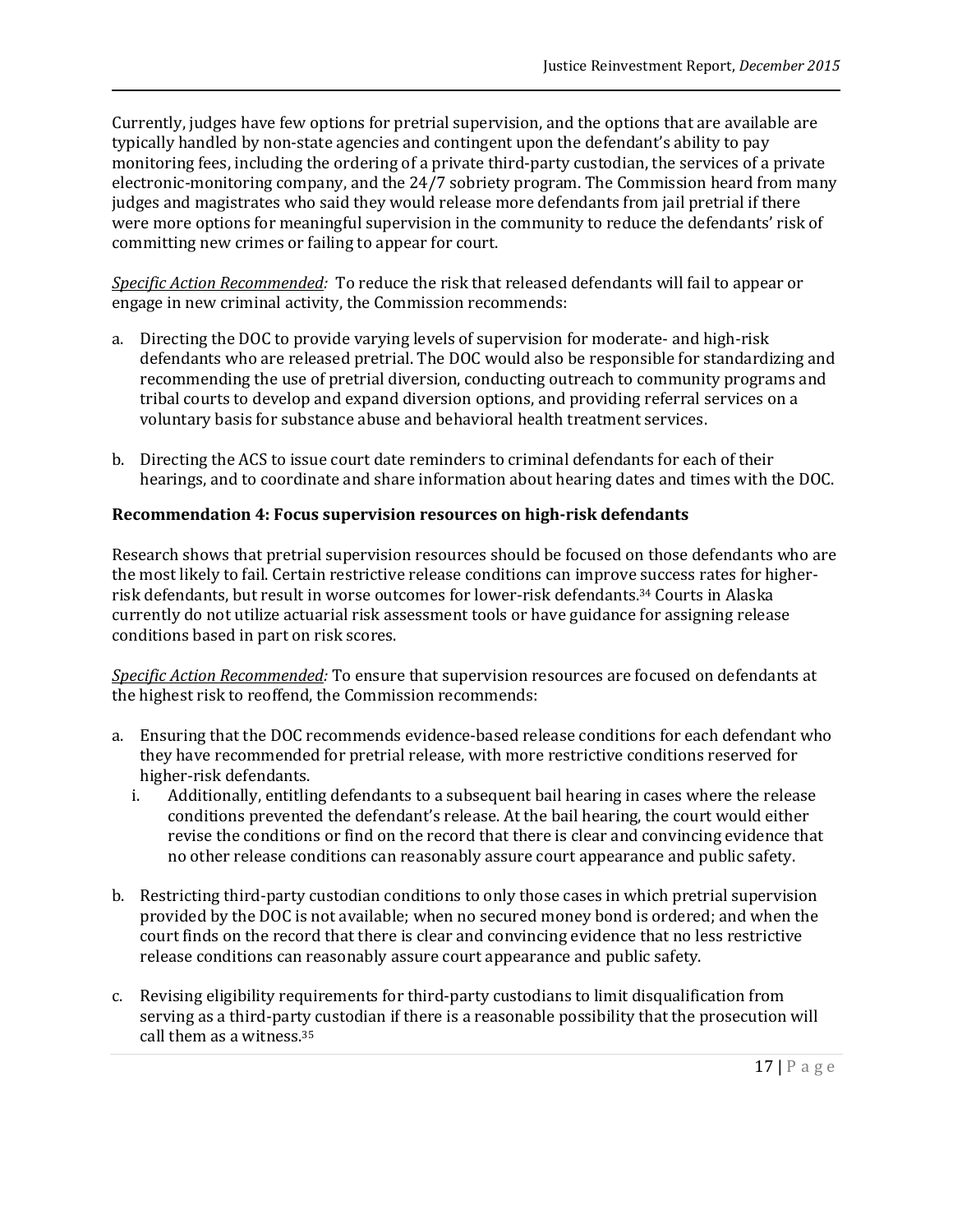## *Focus prison beds on serious and violent offenders*

### **Recommendation 5: Limit the use of prison for lower-level misdemeanor offenders**

In 2014, 6,569 offenders were admitted for a period of incarceration for a nonviolent misdemeanor offense, and an additional 2,093 offenders were admitted to prison for a violent misdemeanor – constituting 82 percent of all admissions to prison in that year.

*Specific Action Recommended:* In accordance with the research on the null or mildly criminogenic effect of prison stays for many lower-level offenders, and the Commission's desire to redirect a greater percentage of lower-level misdemeanor offenders to alternatives such as fines, probation, and electronic monitoring, the Commission recommends:

- a. Reclassifying the following misdemeanors as violations, punishable by up to \$1,000 fine:
	- i. Misdemeanor B offenses, the lowest-level misdemeanor class in terms of severity, excluding theft and disorderly conduct violations;
	- ii. Driving with a suspended license ("DWLS") offenses, when the underlying license suspension was not related to a conviction for driving under the influence ("DUI") or refusal to submit to a chemical test; and
- iii. Violations of conditions of release ("VCOR") and failure to appear ("FTA") offenses, with certain exclusions.<sup>36</sup> For these pretrial violations, law enforcement will be authorized to arrest the defendant, and the DOC will be authorized to detain the defendant until the court schedules a bail review hearing.
- b. Reclassifying disorderly conduct offenses in such a way that allows for an arrest but limits jail holds or terms up to 24 hours.
- c. Reclassifying first- and second-time theft offenses under \$250 as non-jailable misdemeanors, and limiting the maximum sentence for a third or subsequent theft offense under \$250 to five days suspended and a six-month probation term.
- d. Eliminating the mandatory minimum for first-time DUI-related DWLS offenses.
- e. Requiring that first-time misdemeanor DUI and refusal to submit to chemical test offenders serve their incarceration sentences on electronic monitoring in the community; in cases where electronic monitoring is not available, assigning the offenders to serve their incarceration sentence on supervised probation.
- f. Presumptively setting a zero to thirty day sentencing range for misdemeanor A's.
	- i. Permitting courts to depart from the presumptive sentencing range for DV-related assault 4s if the prosecution demonstrates that the conduct was among the most serious constituting the offense or if the offender has past similar and repeated criminal history (not limited to convictions).
	- ii. Permitting courts to depart from the presumptive sentencing range for all other misdemeanor A's if the prosecution demonstrates that the conduct was among the most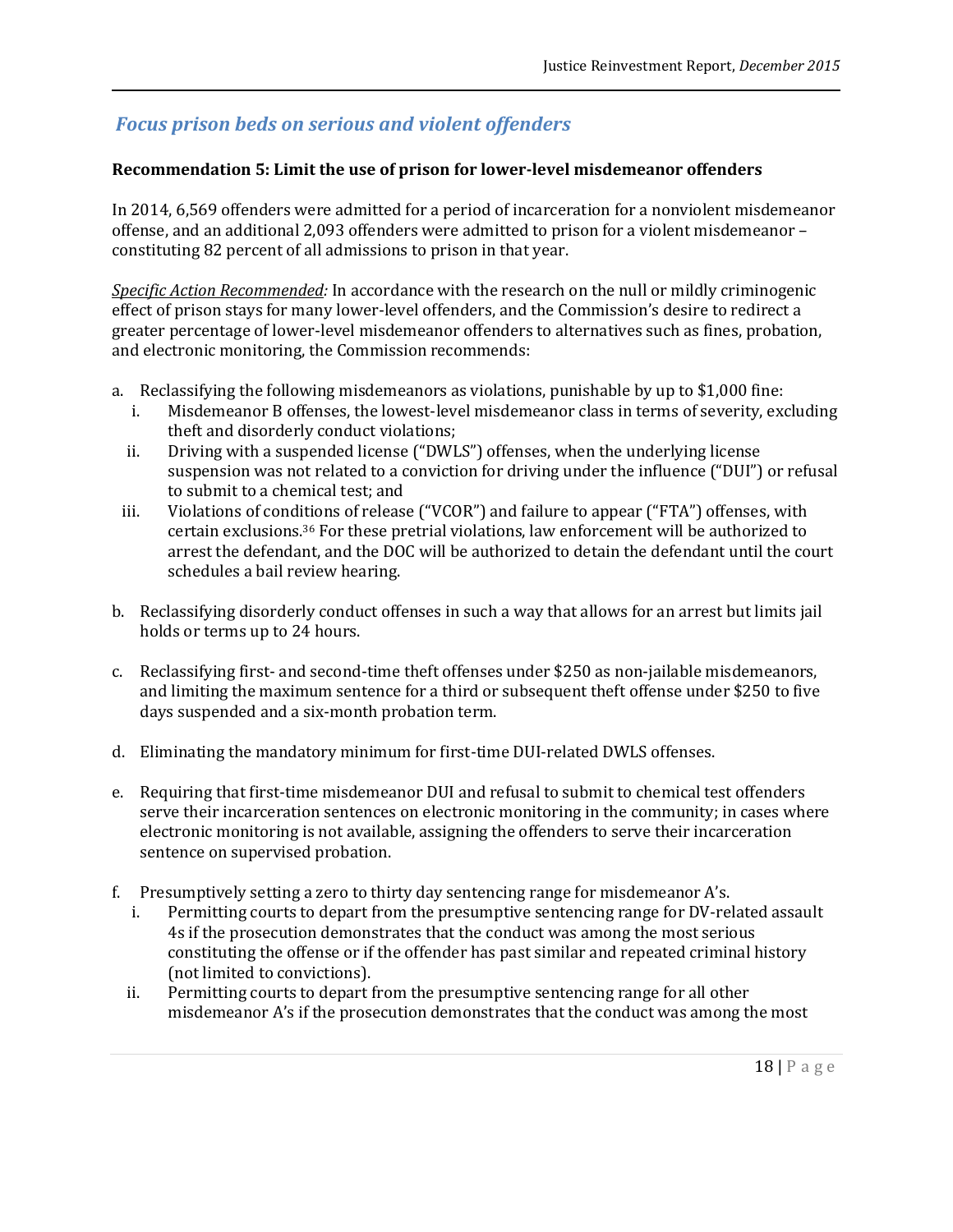serious constituting the offense or if the offender had past similar criminal convictions.

g. Restricting municipalities from incarcerating past these limits for similar municipal offenses.

### **Recommendation 6: Revise drug penalties to focus the most severe punishments on higherlevel drug offenders**

Over the past 10 years, post-conviction admissions to prison for drug offenses have grown by 35 percent. In addition, felony drug offenders are spending 16 percent longer behind bars than they were a decade ago.

In addition to reviewing meta-analyses demonstrating that longer prison stays do not reduce recidivism more than shorter prison stays for many offenders, the Commission also reviewed research pointing to the low deterrent value of long prison terms for drug offenders. Research shows that the chances of a typical street-level drug transaction being detected are about 1 in 15,000.<sup>37</sup> With such a low risk of detection, drug offenders are unlikely to be dissuaded by the remote possibility of a longer stay in prison.

*Specific Action Recommended*: In accordance with the research on the limited recidivism-reduction benefit of longer stays in prison, as well as the low deterrent value of long drug sentences in particular, the Commission recommends:

- a. Reclassifying simple possession of heroin, methamphetamine, and cocaine as a misdemeanor offense, and limiting the maximum penalty for first-and second-time possession offenses to one month and six month suspended sentences, respectively.<sup>38</sup>
- b. Aligning penalties for commercial heroin offenses with penalties for commercial methamphetamine and cocaine offenses.<sup>39</sup> This recommendation shall be forwarded to the Controlled Substances Advisory Committee ("CSAC") and CSAC shall be provided with the opportunity to comment and carry out their duties under AS 11.71.110.
- c. Creating a tiered commercial drug statute whereby offenses related to more than 2.5g of heroin, methamphetamine, and cocaine is a more serious offense (Felony B) than offenses related to less than 2.5g of heroin, methamphetamine, and cocaine (Felony C).<sup>40</sup>

### **Recommendation 7: Utilize inflation-adjusted property thresholds**

Alaska's felony property offense threshold, the dividing line at which the vast majority of property crimes are categorized as felonies as opposed to misdemeanors, was originally set at \$500 in 1978. The equivalent value in today's dollars would be over \$1800. However, the state's threshold today is set at \$750, having been raised from \$500 in 2014.

In a recent examination of felony cut-off points, findings showed that increasing a felony theft threshold does not lead to higher property crime rates. Between 2001 and 2011, 23 states raised their felony theft thresholds. The analysis found that the change in threshold had no statistically significant impact, up or down, in the states' overall property crime or larceny rates. Additionally,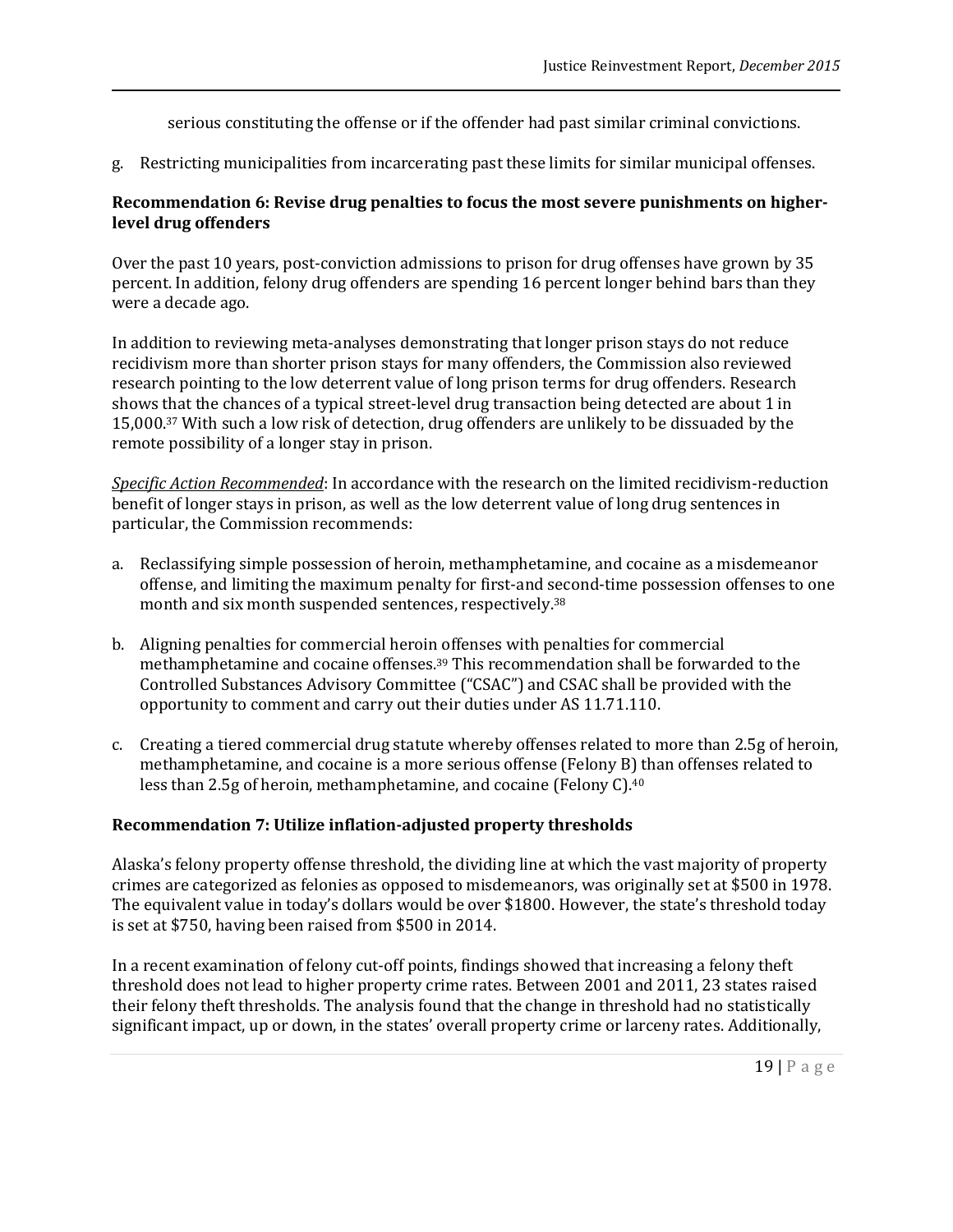the study found no correlation between the amount of a state's felony theft threshold – whether it is \$500, \$1,000, or \$2,000 – and its property crime rates. $41$ 

*Specific Action Recommended:* To focus costly prison space on more serious offenders, and to ensure that value-based penalties take inflation into account, the Commission recommends:

- a. Raising the felony property crime threshold to \$2,000 for all property crimes with a required value amount. 42
- b. Requiring the Department of Labor to set in regulation an inflation-adjusted felony property threshold, as well as an inflation-adjusted threshold dividing Misdemeanor A and B property crimes (currently set at \$250), every 5 years, rounded up to the nearest \$50 increment.

#### **Recommendation 8: Align non-sex felony presumptive ranges with prior presumptive terms**

In 2005, following the Supreme Court Case *Blakely v. Washington,* Alaska moved from a statutory framework with presumptive prison terms to one utilizing presumptive ranges. In designing these ranges, lawmakers used the prior presumptive term as the bottom of the presumptive range. For example, in establishing the presumptive range for a non-sex, first-time Class A Felony, the prior presumptive term – 5 years – was used as the bottom of the new presumptive range – set at 5 to 8 years. (See chart below.)

Lawmakers had sought to maintain the status quo in regard to sentence lengths, noting in the legislation that, "it is not the intent […] to bring about an overall increase in the amount of active imprisonment time."<sup>43</sup> However, since the shift to presumptive ranges, length of stay has increased across all non-sex felony classes: including an 80 percent increase for Class A Felonies, an 8 percent increase for Class B Felonies, and a 17 percent increase for Class C Felonies. 44

*Specific Action Recommended:* In accordance with the research demonstrating that for many offenders longer prison stays do not reduce recidivism more than shorter prison stays, and the original legislative intent to maintain lengths of prison stays at 2005 levels, the Commission recommends aligning presumptive ranges with the prior presumptive terms as outlined below.

| Felony Class <sup>45</sup>   | Presumptive Term (2005)        | Alaska Current         | Recommendation         |  |  |  |
|------------------------------|--------------------------------|------------------------|------------------------|--|--|--|
| <b>Class A</b>               |                                |                        |                        |  |  |  |
| First                        | $[5]$ – 20 years               | $[5 - 8] - 20$ years   | $[3 - 6] - 20$ years   |  |  |  |
| First/Enhanced <sup>46</sup> | [7] – 20 years                 | $[7 - 11] - 20$ years  | $[5 - 9] - 20$ years   |  |  |  |
| Second                       | $[10]$ – 20 years              | $[10 - 14] - 20$ years | $[8 - 12] - 20$ years  |  |  |  |
| Third                        | $[15]$ – 20 years              | $15 - 20$ years        | $13 - 20$ years        |  |  |  |
| <b>Class B</b>               |                                |                        |                        |  |  |  |
| First                        | $\lceil n/a \rceil$ – 10 years | $[1 -3] - 10$ years    | $[0 - 2] - 10$ years   |  |  |  |
| First/Enhanced <sup>47</sup> | $\lceil n/a \rceil$ - 10 years | $[2 - 4] - 10$ years   | $[1 - 3] - 10$ years   |  |  |  |
| Second                       | $[4]$ – 10 years               | $[4 - 7] - 10$ years   | $[2 - 5] - 10$ years   |  |  |  |
| Third                        | $[6]$ – 10 years               | $6 - 10$ years         | $4 - 10$ years         |  |  |  |
| <b>Class C</b>               |                                |                        |                        |  |  |  |
| First                        | $[n/a]$ – 5 years              | $[0 - 2] - 5$ years    | Presumptive probation; |  |  |  |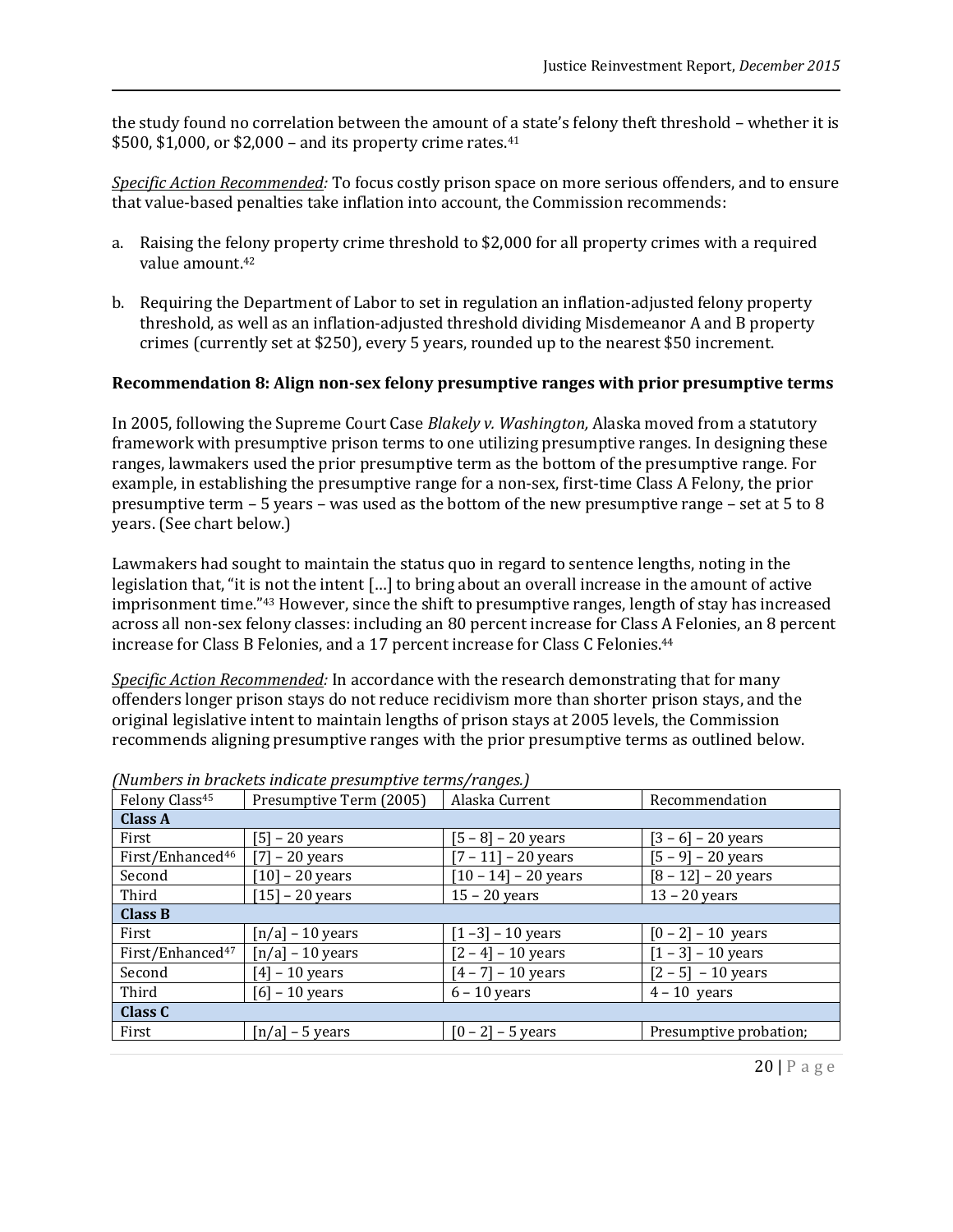|        |                                |                                                          | $0 - 18$ months <sup>48</sup> |
|--------|--------------------------------|----------------------------------------------------------|-------------------------------|
| Second | ro 1<br>– 5 years<br>14 I      | гn<br>$41 -$<br>5 years<br>$\overline{\phantom{0}}$<br>╺ | $31 -$<br>5 years             |
| Third  | <b>FOT</b><br>– 5 years<br>151 | – 5 years                                                | – 5 years                     |

#### **Recommendation 9: Expand and streamline the use of discretionary parole**

Current eligibility for discretionary parole is restricted to those non-sex offense felons convicted of the most serious crimes (Unclassified Felonies), and felonies towards the bottom of the severity scale (first- and second-time Class C Felonies, as well as first-time Class B Felonies). Offenders who fall between these two poles are ineligible for discretionary parole without the intervention of the three-judge panel. Additionally, no offenders convicted of a felony sex offense are able to apply for discretionary parole without the intervention of the three-judge panel.

Moreover, a review of DOC files found that, although a substantial number of offenders currently serving time in prison are eligible for discretionary parole, only a small percentage are applying and appearing before the Parole Board. Commissioners heard from numerous sources that this low percentage was attributable to a cumbersome application and review process.

*Specific Action Recommended:* To increase the number of offenders who are eligible to apply for parole, as well as to streamline the decision-making process, the Commission recommends:

- a. Expanding eligibility for discretionary parole to all offenders except Class A or Unclassified sex offenders with prior felony convictions.
- b. Streamlining parole decision-making for lower-level felonies (first time Felony C and B offenders) by restricting hearings to only those offenders who have failed to comply with their individual case plan or who have been disciplined for failure to obey institutional rules, or in cases where the victim has requested a parole hearing. Otherwise, inmates will be paroled at their earliest eligibility date.
- c. Requiring that any other offender who is eligible for parole receives a hearing at least 90 days before his or her first eligibility date, with the presumption that the offender will be granted parole if he or she has complied with the Individual Case Plan and followed institutional rules. The presumption of parole could be overcome with a finding on the record that release would jeopardize public safety

#### **Recommendation 10: Implement a specialty parole option for long-term, geriatric inmates**

Geriatric prisoners are often much more expensive than younger inmates because of their higher medical costs. At the same time, research shows that older inmates are at a much lower risk of recidivism than younger inmates because they typically have "aged out" of their crime committing years. According to research by the Alaska Judicial Council, offenders released at age 55 and older were far less likely to be rearrested than the average for all offenders.<sup>49</sup>

*Specific Action Recommended:* To reduce the number of low risk, geriatric offenders in prison, the Commission recommends: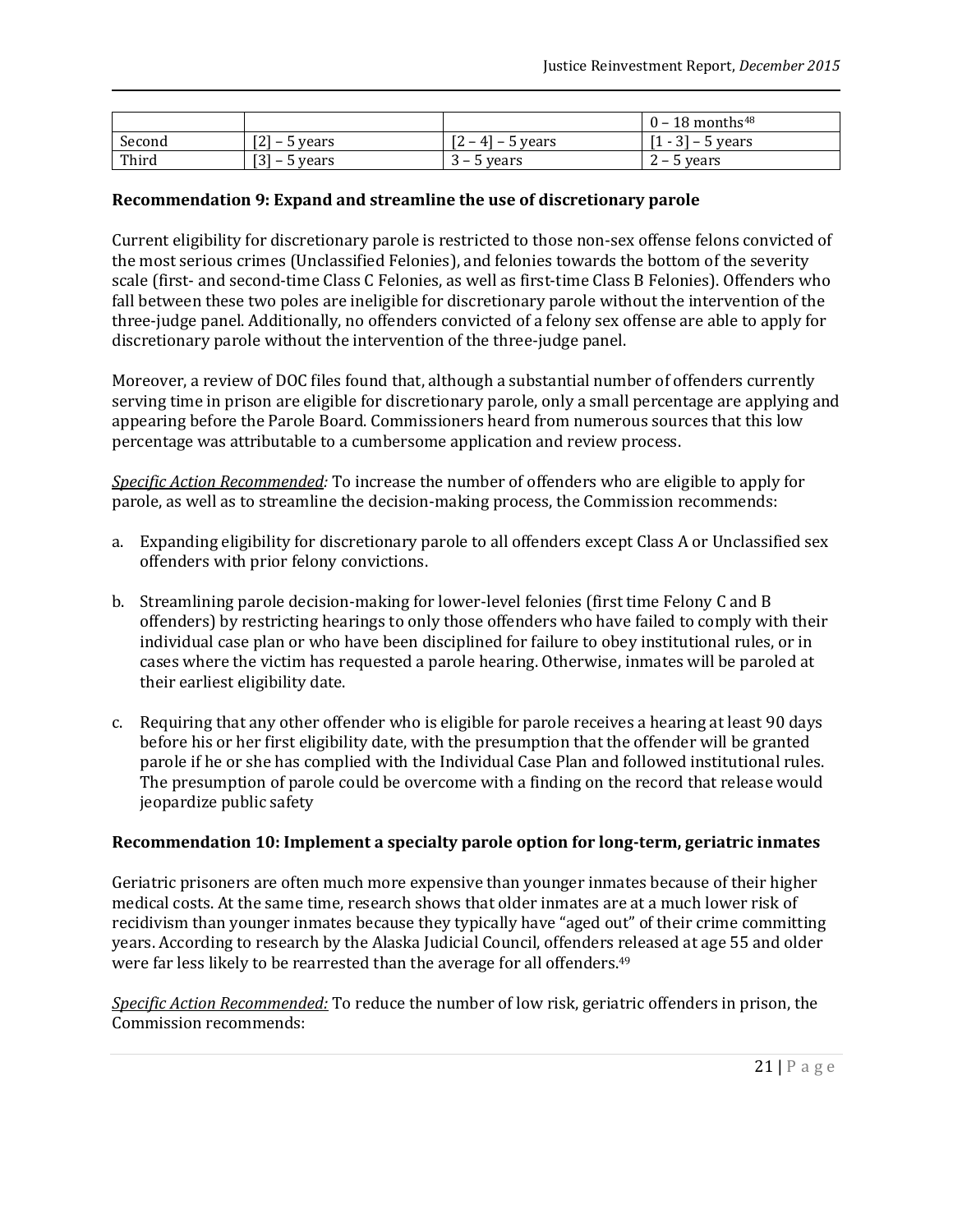- a. Providing for automatic parole hearings for offenders, including those incarcerated prior to the implementation of the legislation, who are over an age threshold set between 55 and 60 and have served at least 10 years of their sentence.
- b. Ensuring that when evaluating inmates under this policy, the Parole Board considers the inmate's likelihood of re-offending in light of his or her age, as well as criminal history, behavior in prison, participation in treatment, and plans for reentering the community.

#### **Recommendation 11: Incentivize completion of treatment for sex offenders with an earned time policy**

The Commission also reviewed research relating to the efficacy of sex offender treatment. Over the last decade, a growing body of evidence has demonstrated that treatment interventions for sex offenders can be successful. A cost-benefit analysis conducted by the Washington State Institute for Public Policy found that in-prison sex offender treatment had a positive cost-benefit ratio of \$1.87 (i.e. for every dollar spent on treatment, there was \$1.87 returned in benefits to the state and state residents).<sup>50</sup>

Many states utilize earned time to motivate offenders to complete treatment rehabilitation activities – whereby inmate prison terms are reduced from the date on which they might have been released had they not completed the specified programs.<sup>51</sup> Earned time is distinguished from "good time" credits (often referred to in Alaska as "mandatory parole"), which are awarded to offenders exclusively for following prison rules.

*Specific Action Recommended*: To incentivize participation in and completion of sex offender treatment, the Commission recommends:

- a. Implementing an earned time policy for sex offenders who are currently ineligible for mandatory parole, whereby offenders are able to earn up to one-third off their sentence if they complete in-prison treatment requirements set forth by the DOC.
- b. Expanding the DOC's capacity to provide residential, long-term sex offender treatment that focuses on ensuring the offender is held responsible for harmful behavior and teaches cognitive behavioral strategies to end patterns of abuse.

### *Strengthen supervision and interventions to reduce recidivism*

### **Recommendation 12: Implement graduated sanctions and incentives**

Alaska law does not authorize community supervision field officers to respond to technical violations of community supervision, such as missing drug tests or treatment sessions, with intermediate sanctions. Although DOC policies do give field officers the authority to address minor violations administratively, there is no system-wide framework for the use of swift, certain, and proportionate sanctions. As a result, sanctioning practices vary widely across the state.

*Specific Action Recommended:* To reduce recidivism and increase success rates on probation and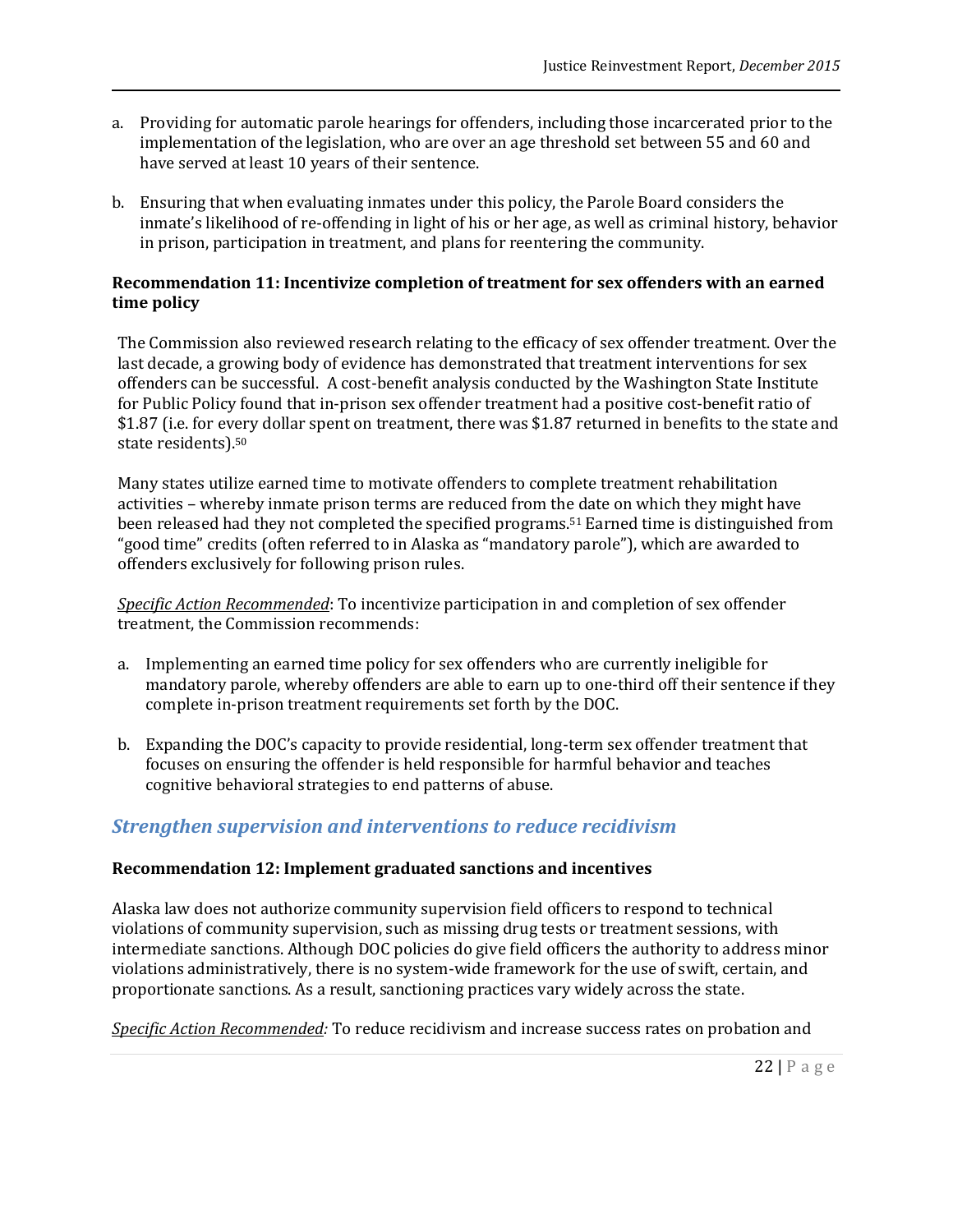parole through the use of swift, certain, and proportional sanctions and incentives, the Commission recommends:

- a. Statutorily authorizing the DOC to create a graduated sanctions and incentives matrix using swift, certain, and proportional responses, and to follow the matrix both when rewarding prosocial behavior and when responding to technical violations of supervision.
- b. Requiring field agents to be trained on principles of effective intervention, case management, and the use of sanctions and rewards.

#### **Recommendation 13: Reduce pre-adjudication length of stay and cap overall incarceration time for technical violations of supervision**

On July 1, 2014, 22 percent of Alaska's prison population was comprised of offenders who have violated the terms of their probation or parole supervision. Of those, most have violated the rules of supervision that do not constitute new criminal conduct, such as failing drug screenings or failing to report to their probation or parole officer.

After revocation, supervision violators are staying incarcerated, on average, for 106 days. Many of these supervision violators also spend a significant amount of time incarcerated before their case is resolved – on average, approximately one month. However, research shows – and Alaska's experiences with the PACE program have demonstrated – that more proportionate sanctions, administered in a swift and certain fashion have a stronger deterrent effect than these less swift and more severe sanctions.

*Specific Action Recommended:* To respond swiftly and proportionately to violations of supervision and to limit the use of prison as a sanction for technical violations, the Commission recommends:

- a. For offenders not participating in the PACE program, limiting revocations to prison as a potential sanction for technical violations of probation or parole as follows:
	- i. First revocation: Up to 3 days
	- ii. Second revocation: Up to 5 days
- iii. Third revocation: Up to 10 days
- iv. Fourth and subsequent revocation: Up to 10 days and a referral to the PACE program; or, if the PACE program is not available in the jurisdiction, the sanction would be left to judicial or Board discretion.
- v. Revocation for absconding52: Up to 30 days.
- vi. These limits would not apply if the probationer or parolee is a sex offender who has failed to complete sex offender treatment.
- b. Requiring that probationers and parolees who are detained awaiting a revocation hearing for a technical violation of their community supervision be released back to probation and/or parole supervision on personal recognizance after serving the maximum allowable time outlined above, unless new criminal charges have been filed.
- c. Requiring that courts convert any unperformed Community Work Service directed in a judgment to a fine – and not to jail time - once the deadline set and announced at the time of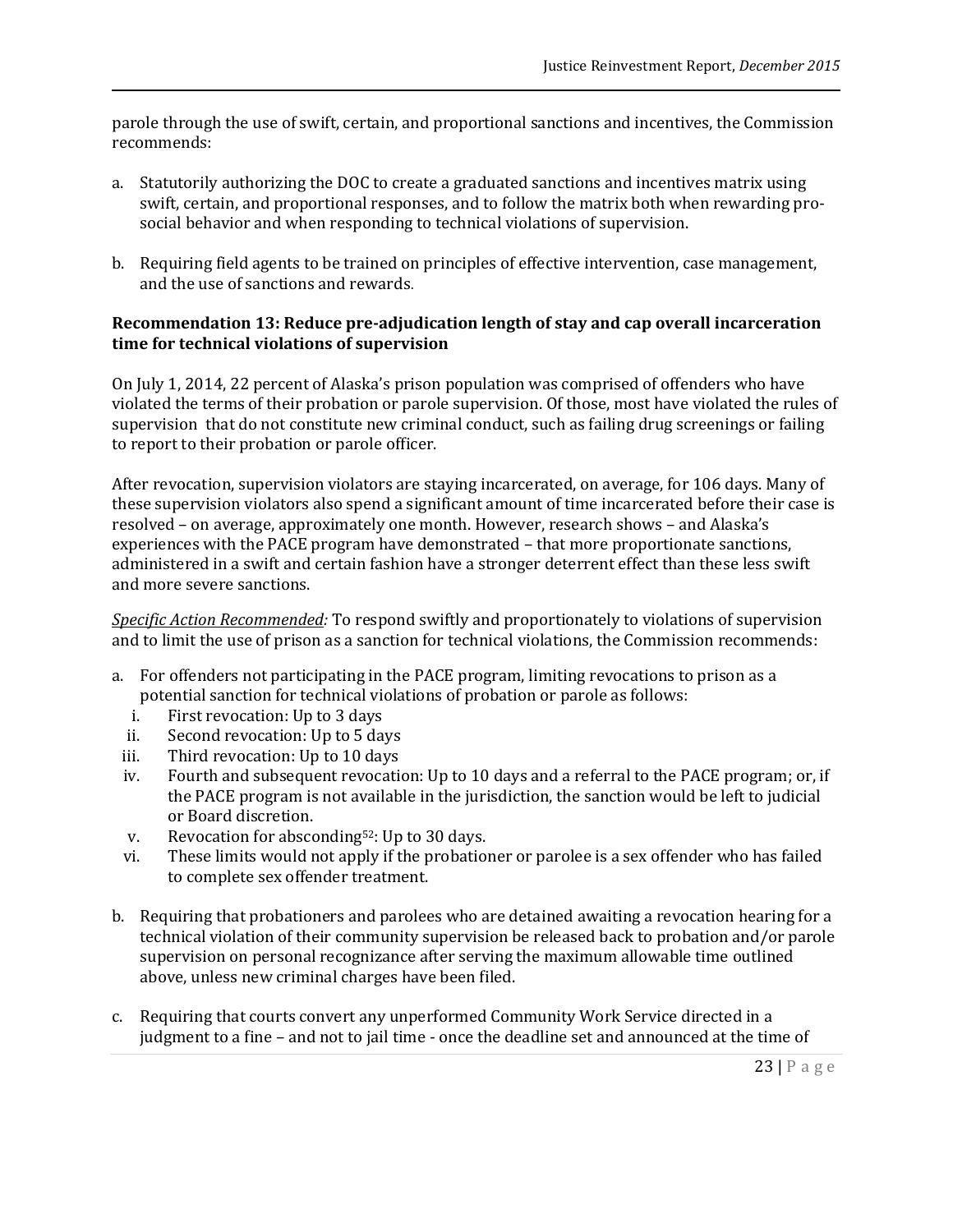sentencing has elapsed.

- d. Stipulating that jail time cannot be imposed because a person failed to complete treatment if, despite having made a good faith effort, they were unable to afford treatment.
	- i. Additionally, including substance abuse treatment as a reinvestment priority for indigent offenders who are:
		- 1. Referred to ASAP by the court; and
		- 2. At a moderate to high risk of re-offending and in need of substance abuse treatment, as determined by a validated risk and needs assessment.

#### **Recommendation 14: Establish a system of earned compliance credits**

A robust body of research shows reduced recidivism when resources are focused on high risk offenders and front-loaded toward the first months following release. However, 39 percent of offenders on probation or parole are classified as low-risk, and supervising these offenders for long periods of time costs Alaska resources without improving public safety.

Earned compliance credits can provide a powerful incentive for offenders to participate in programs, obtain and retain employment, and remain drug‐ and alcohol‐free.<sup>53</sup> As compliant and low risk offenders earn their way off supervision, earned compliance credits also work to focus limited supervision resources on the higher risk offenders who most require attention.

*Specific Action Recommended:* To focus resources on offenders at the highest risk to reoffend and to incentivize compliance with the offender's conditions of probation or parole, the Commission recommends:

- a. Statutorily establishing an earned compliance policy that grants probationers and parolees one month credit towards their probation and/or parole term for each month they are in compliance with the conditions of supervision.
- b. Establishing an automated time accounting system wherein probationers/parolees automatically earn the credit each month unless a violation report has been filed in that month.

### **Recommendation 15: Reduce maximum lengths for probation terms and standardize early discharge proceedings**

Over the past decade, the average time that an offender spends on probation or parole prior to discharge has increased by 13 percent. However, a review of Alaska's data demonstrates that failure on supervision is most likely to happen in the first three months after an offender's release. Longer stays on probation and parole divert supervision resources that could be better focused on higher risk offenders at the time when they are most likely to fail on supervision.

Additionally, while the DOC currently has the option of recommending early termination of probation or parole to the court or Parole Board, there are no guidelines for when this option should be used, leading to differences in practice from region to region. Further, several statutory barriers restrict the usefulness of this option, including a restriction on terminating probation early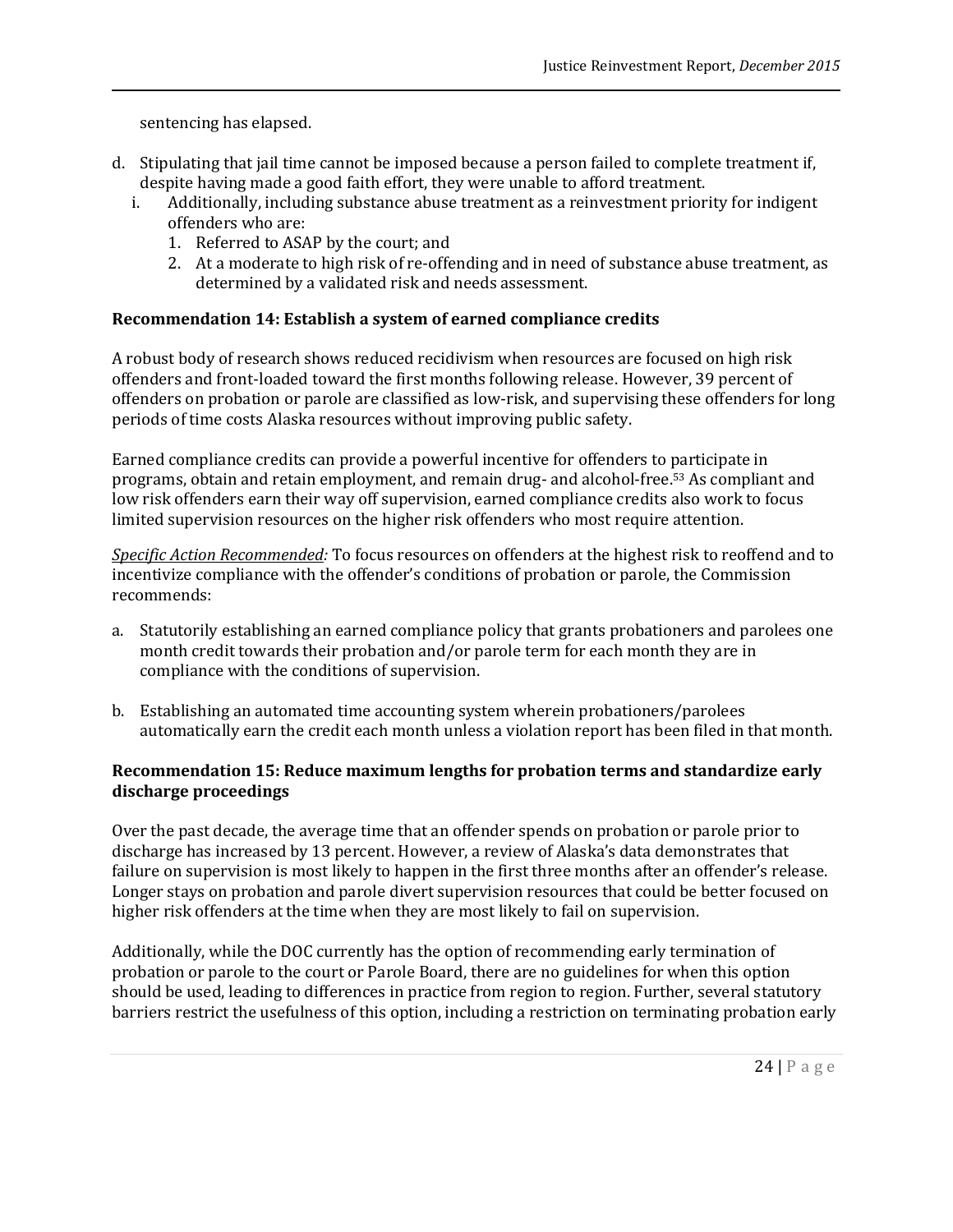for Rule 11 (plea agreement) cases, and a requirement that offenders serve at least two years on parole before being discharged.

*Specific Action Recommended:* To more effectively focus scarce probation and parole resources on offenders at the time they are most likely to re-offend or fail, the Commission recommends:

- a. Capping maximum probation terms at the following:
	- i. A maximum of 5 years for felony sex offenders and Unclassified felony offenders;
	- ii. A maximum of 3 years for all other felony offenders;
- iii. A maximum of 2 years for 2<sup>nd</sup> DUI and DV assault misdemeanor offenders; and
- iv. A maximum of 1 year for all other misdemeanor offenders.
- b. Reducing the minimum time needed to serve on probation or parole prior to being eligible for early discharge to 1 year.
- c. Requiring the DOC to recommend early termination of probation or parole to the court/Parole Board for any offender who has completed all treatment programs required as a condition of supervision and is currently in compliance with all supervision conditions.
- d. Requiring the DOC to provide notification to the victim when recommending early discharge, with an opportunity for the victim to provide input at the court or Parole Board hearing.
- e. Authorizing courts to terminate probation early in cases where the sentence was imposed in accordance with a plea agreement under Rule 11 and DOC is recommending early discharge for good behavior.

### **Recommendation 16: Extend good time eligibility to offenders serving sentences on electronic monitoring**

Most offenders who are housed within an institution have the opportunity to earn "good time" up to one-third off their sentences in acknowledgement of positive behavior. However, offenders who are serving their sentence on electronic monitoring are currently banned by statute from earning this incentive.

*Specific Action Recommended:* To incentivize compliance with the conditions of electronic monitoring, the Commission recommends allowing offenders on electronic monitoring to qualify for good time credits under the same conditions set forth for offenders in DOC institutions.

### **Recommendation 17: Focus ASAP resources to improve program effectiveness**

Alaska's Alcohol Safety Action Program ("ASAP") provides screening and treatment referral services for thousands of misdemeanor offenders who are referred by the court. Unfortunately, the Commission finds that under-funding of ASAP has limited the program's effectiveness.

This Commission believes that the best policy would be to increase funding for ASAP to allow the agency to provide more robust screening and treatment resources to all offenders struggling with substance abuse. The Commission also recognizes that, in the current fiscal climate, this is unlikely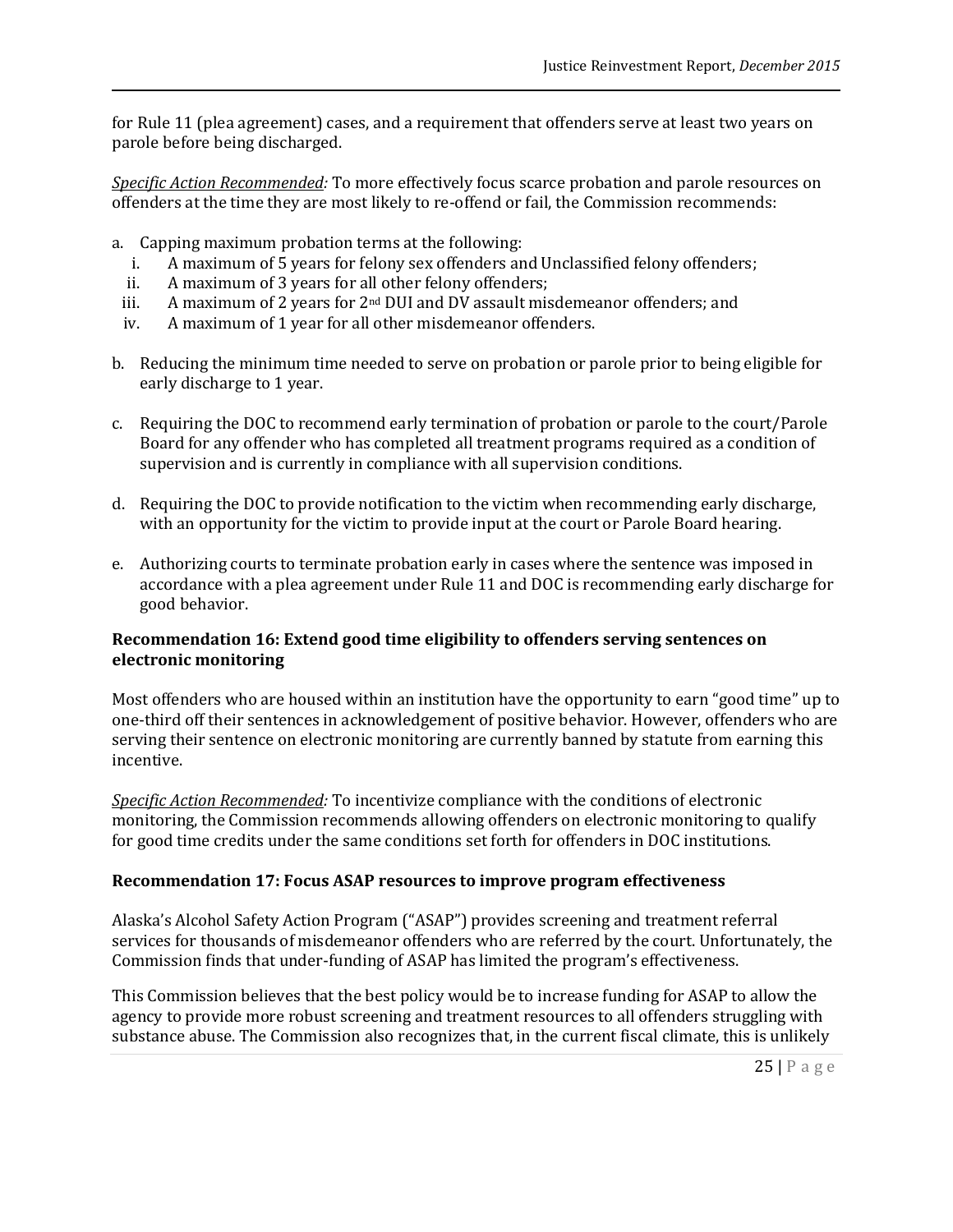– and in light of that, recommends focusing available ASAP resources on a smaller subset of highrisk misdemeanants to achieve better results.

*Specific Action Recommended:* To increase the effectiveness of the ASAP program, the Commission recommends:

- a. Focusing ASAP resources on offenders at the highest risk of taking up future prison resources through one of the following means:<sup>54</sup>
	- i. Limiting the offense categories that courts would be authorized to refer to ASAP to those currently mandated by statute (DUI, refusal to submit to a chemical test, and habitual minor consuming).
	- ii. Alternatively, limiting the offense categories that courts would be authorized to refer to ASAP to second-time misdemeanor DUI and refusal to submit to a chemical test offenses, as well as alcohol-related assault 4 offenses.
- b. Requiring ASAP to expand the services it provides to include:
	- i. Using a validated assessment tool to screen for criminogenic risk;
	- ii. Performing a brief behavioral health screening; and
- iii. Providing referrals to treatment programs designed to address offenders' individual high priority criminogenic needs including, but not limited to, substance abuse.
- c. Requiring ASAP provide increased case supervision for moderate to high risk offenders as resources permit.

### **Recommendation 18: Improve treatment offerings in CRCs and focus use of CRC resources on high-need offenders**

CRCs, otherwise known as halfway houses, have the potential to effectively support offenders who are transitioning back to the community from prison. However, the Commission found that CRCs are likely mixing low and high risk offenders, which research has shown can lead to increased recidivism for low risk offenders.<sup>55</sup> Additionally, the Commission found that CRCs would be more effective at reducing recidivism if the facilities offered treatment for offenders in addition to supervision.

*Specific Action Recommended:* To reduce recidivism and improve outcomes for offenders placed in CRCs, the Commission recommends:

- a. Requiring CRCs to provide treatment (cognitive-behavioral, substance abuse, after care and/or support services) designed to address offenders' individual criminogenic needs.
- b. Adopting quality assurance procedures to ensure CRCs are meeting contractual obligations with regard to safety and offender management.
- c. Implementing admission criteria for CRCs that:
	- i. Prioritize placement in CRCs for people who would benefit most from more intensive supervision and treatment, using the results of a validated risk and needs assessment; and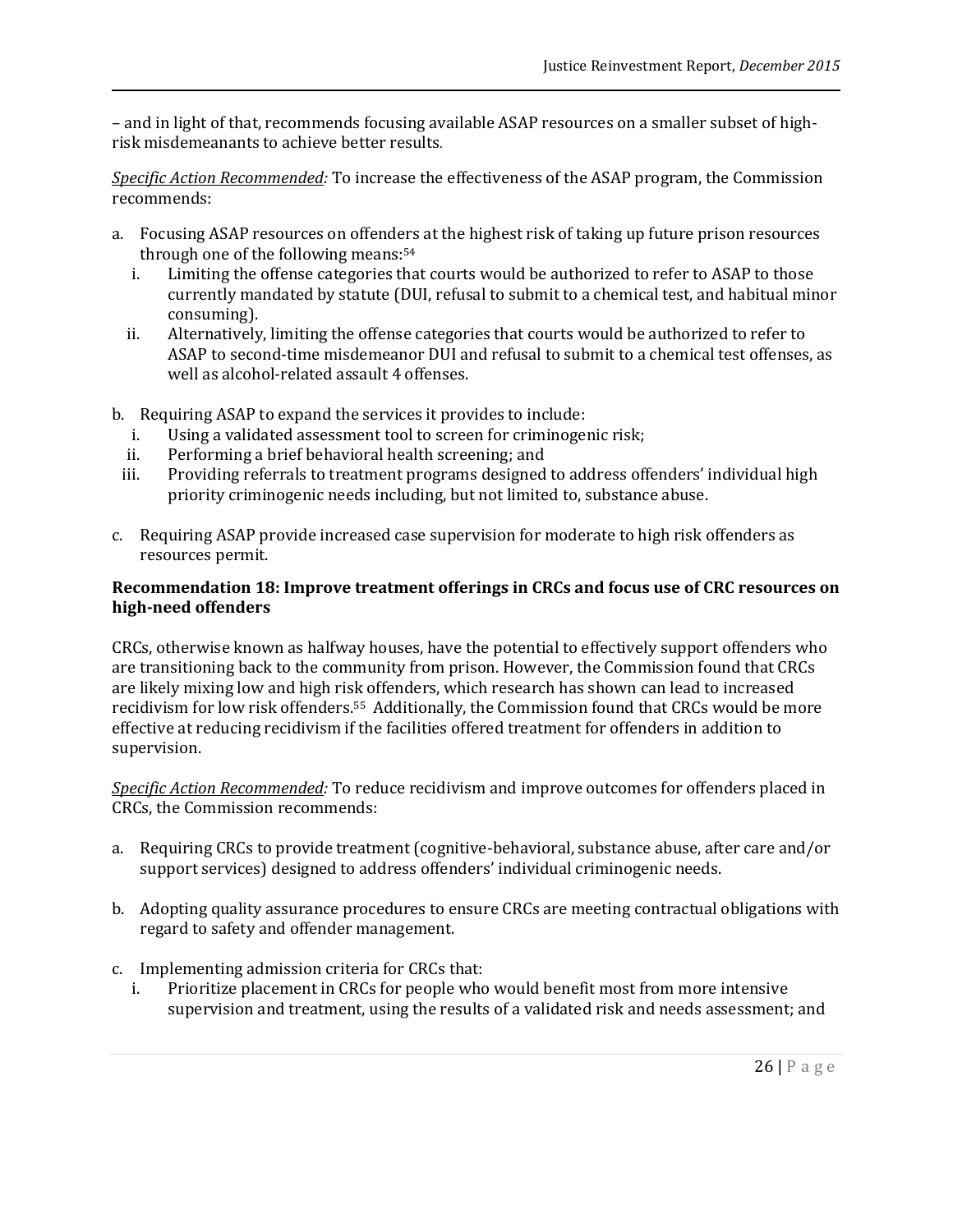ii. Minimize the mixing of low and high risk offenders.

## *Ensure oversight and accountability*

### **Recommendation 19: Require collection of key performance measures and establish an oversight council**

The reforms to Alaska's corrections and criminal justice systems will require careful implementation and oversight. Moreover, additional legislative and administrative reforms may be needed after implementation to enable the state to realize the goals of justice reinvestment. Several states that have enacted similar comprehensive reform packages, including Georgia, South Carolina, and South Dakota, have mandated data collection on key performance measures and required oversight councils to track implementation, report on outcomes, and recommend additional reforms if necessary. Many of these states have also charged the oversight councils with helping to administer ongoing reinvestment dollars based upon the savings associated with the reforms.

*Specific Action Recommended*: To ensure that reforms are monitored for fidelity and efficacy, and to better prepare the state to meet the objectives of justice reinvestment, the Commission recommends:

- a. Requiring the ACS, the DOC, the Department of Health and Social Services ("DHSS"), the DOL, the DPS, and the Parole Board to collect and report data annually on key performance measures.
- b. Creating a Justice Reinvestment Oversight Task Force ("Task Force"), composed of legislative, executive, and judicial branch members, as well as members representing crime victims and Alaska Natives, charged with:
	- i. Monitoring and reporting back to the Legislature and Governor on the implementation and outcomes of the Commission's recommendations;
	- ii. If needed, making additional recommendations for legislative and administrative changes to achieve the state's justice reinvestment goals;
	- iii. Helping to administer reinvestment dollars and develop plans on an annual basis for ongoing reinvestment of a portion of the state general fund savings achieved through pretrial, sentencing, and corrections reforms, based on observed outcomes and cost-benefit estimates; and
	- iv. Assessing state government processes to ensure victim restitution and violent crimes compensation are working effectively to meet crime victim needs.

#### **Recommendation 20: Ensure policymakers are aware of the impact of all future legislative proposals that could affect prison populations**

Many sentencing and corrections reforms do not affect biennial budgets, but have significant impact on budgets four, six, and eight years out or longer. Fiscal impact statements that cover a longer period of time would give policymakers a more accurate account of the implications of proposed sentencing and corrections policies on the state prison population and budget.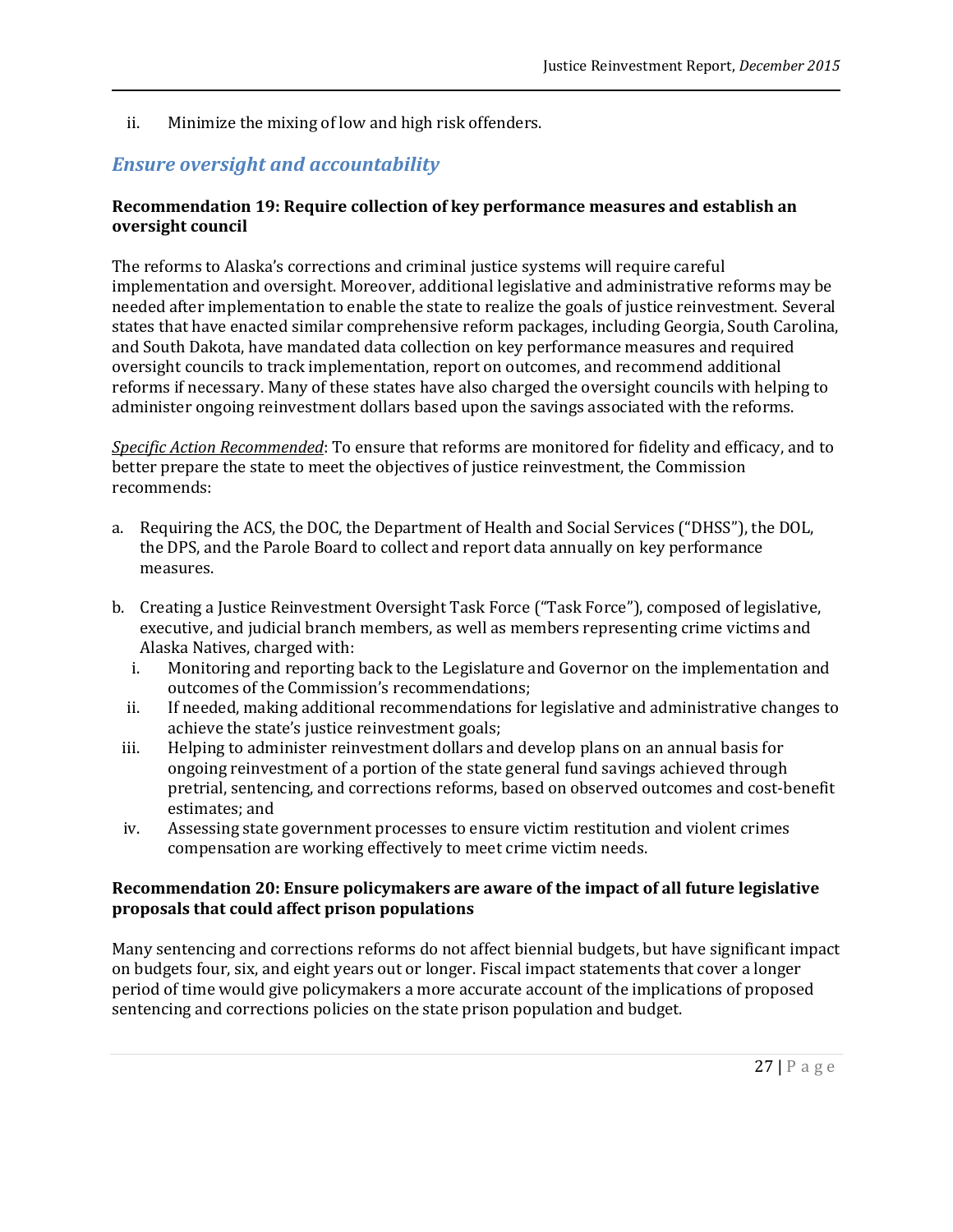*Specific Action Recommended*: To ensure that policymakers are informed of the long-term fiscal impact of proposed corrections policies, require 10-year fiscal impact statements to accompany future sentencing and corrections legislation.

### *Recommendation 21: Advance crime victim priorities*

Crime victims, survivors, and victim advocates are important stakeholders in the work of the Commission. Two roundtable discussions were held in September 2015 to provide survivors and advocates with an overview of the Commission's work, and to seek their input in establishing priorities for crime victims and those who serve them in Alaska. These roundtables were supplemented with significant additional outreach to victim advocates in the state. The Commission did not make data- or fact-findings related to crime victims or victim services. Instead, the following recommendations reflect the shared concerns expressed by victims, survivors, and advocates in the state.

*Proposed Administrative Reforms*: To advance reforms addressing the needs of crime victims, the Commission recommends the following administrative reforms:

- a. The DOL and District Attorneys' offices should make enhanced efforts to increase the number of crime victims signed up for court notifications through VINE.
- b. The DOC should review and revise policies and procedures related to inmate phone calls and visitation to reduce the likelihood of offenders contacting victims.
- c. The DOC should review and revise policies and procedures to include an increased focus on crime victim needs during offender transition and reentry planning.
- d. The training standards for criminal justice professionals should contain more specific provisions related to the frequency and content of victim-focused training, with input as appropriate from victim advocacy organizations in the state.
- e. The state should authorize the DHSS to provide similar trauma-informed services for child victims as the services that exist for adult victims.
- f. The courts and criminal justice agencies should take steps to make communications and documents more accessible for non-English speakers and people with low levels of literacy.

# **Impacts of Commission's Consensus Recommendations**

Enacting all 21 of the Commission's consensus recommendations is projected to reduce the average daily prison population by 21 percent over the next 10 years, netting an estimated \$424 million in prison costs through 2024. (See figure 7, next page.) This number includes both the savings associated with averting projected prison growth (\$169 million) and the savings associated with reducing the population below current levels (\$255 million).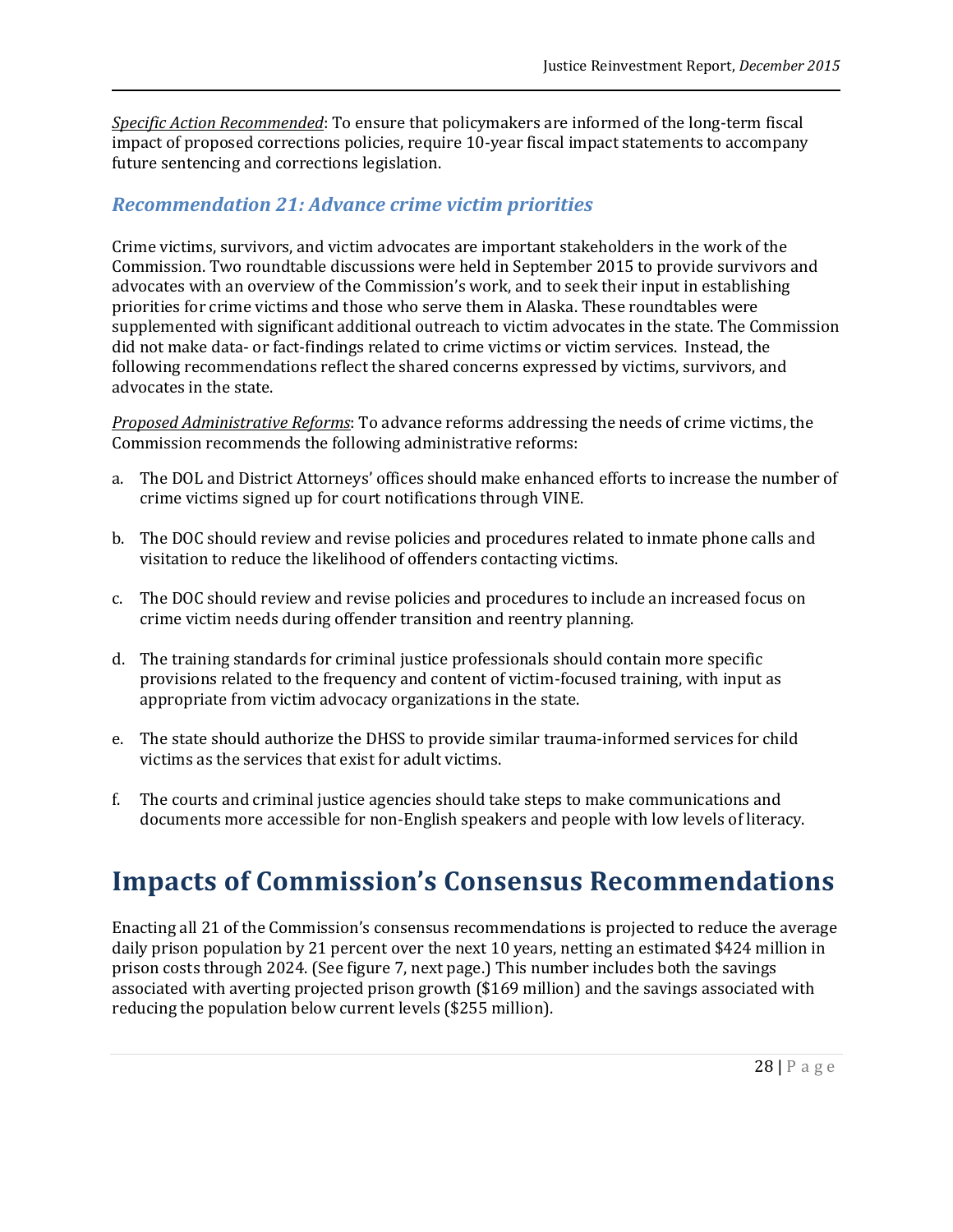These impacts are contingent upon successful implementation and funding of the above recommendations.



#### Figure 7.

Source: The Alaska Department of Corrections; the Pew Charitable Trusts.

## **Reinvestment Priorities**

Recognizing that these recommendations will result in substantial state general fund savings over the next decade, the Commission strongly recommends reinvesting a portion of the savings into priority services designed to protect public safety, reduce victimization, and sustain reductions in the prison population.

With the understanding that prison population reductions and the associated savings will likely be achieved in the near future, the Commission recommends that the state provide an upfront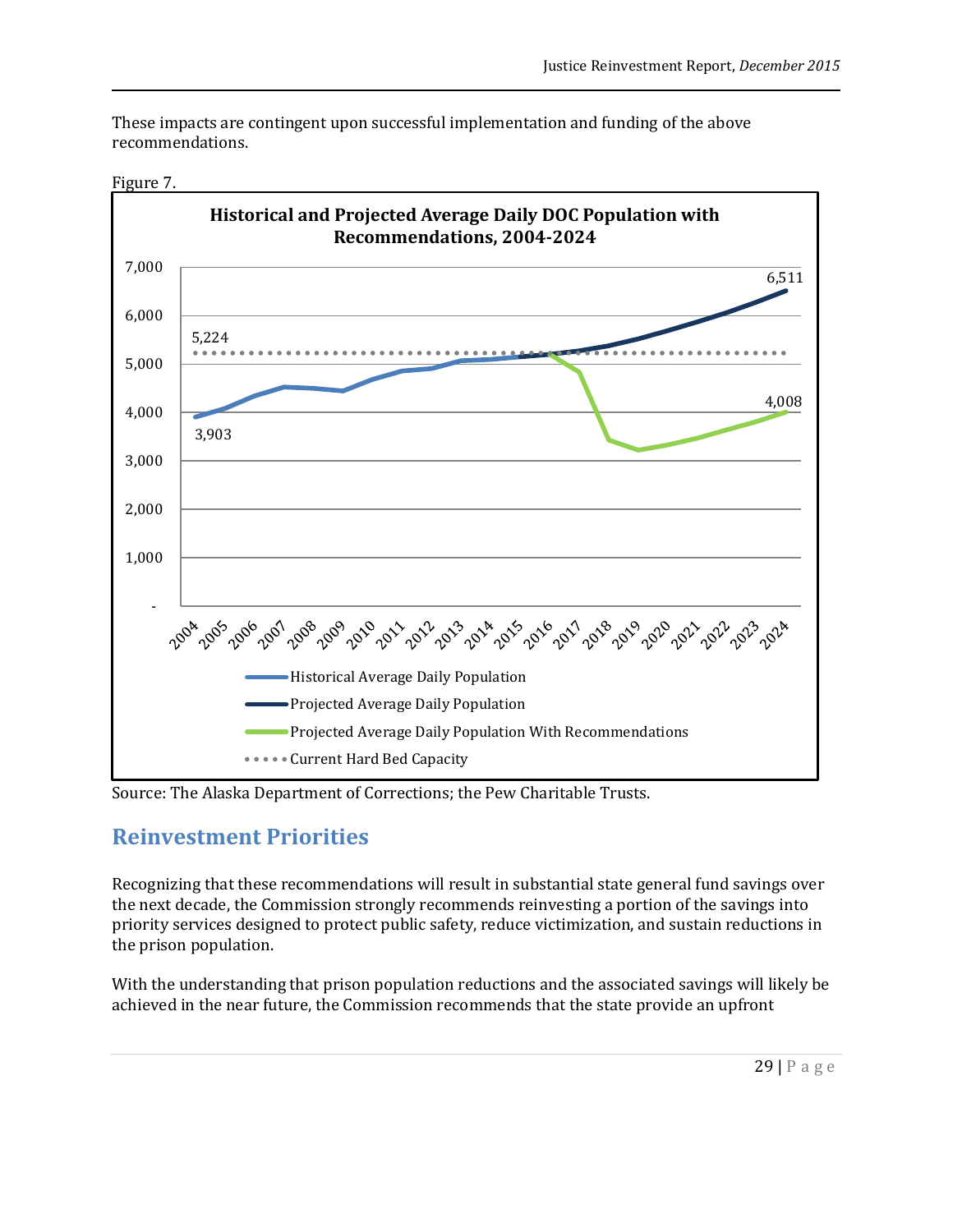investment, and ongoing reinvestment based on guidance from the Justice Reinvestment Oversight Task Force, into the following priority services:

- a. Pretrial services. Provide resources for the DOC to conduct pretrial risk assessments, make recommendations to the court regarding release and release conditions, and provide varying levels of supervision in the community.
- b. Victims' services in remote and bush communities. Provide for emergency housing and travel, forensic exam training and equipment for health care providers, and community-driven programs that address cultural and geographic issues.
- c. Violence prevention. Provide for community-based programming focused on prevention, education, bystander intervention, restorative justice, evidence-based offender intervention, and building healthy communities.
- d. Treatment services. Fund treatment and programming in facilities and in the community to address criminogenic needs, behavioral health, substance abuse, and sexual offending behavior.
- e. Reentry and support services. Expand transitional housing, employment, case management, and support for addiction recovery.

# **Additional Recommendations for Legislative Consideration**

In addition to the consensus package of reforms above, the Commission also voted to forward the following six recommendations that received majority approval. Taken in concert with the consensus policy package, these policies are projected to reduce the average daily prison population by 26 percent and save the state an estimated \$447 million dollars over the following decade.

### **Additional Recommendation 1: Require that all misdemeanor DUI and refusal to submit to a chemical test offenders serve their incarceration terms in proven prison alternatives**  (variation on recommendation 5(e))

In 2014, over 2,500 offenders were admitted to prison post-conviction for a misdemeanor DUI, and an additional 105 offenders were admitted for refusal to submit to a chemical test – together, comprising a quarter of all post-conviction admissions in that year. The Commission reviewed a number of studies on the effective management of DUI offenders, including a 2014 study which found that jail sentences for DUI offenders were associated with higher recidivism rates than sentences to probation, even when controlling for differences between offender groups.<sup>56</sup> Additional studies have found that, no matter that number of past DUI convictions (1, 2, or 3 or more), sanctions involving jail time were associated with the highest recidivism rates.<sup>57</sup>

*Specific Action Recommended*: In recognition of the limited and potentially negative impacts of jail sanctions for DUI offenders, including repeat DUI offenders, a majority of Commission members recommend requiring all misdemeanor DUI and refusal to submit to a chemical test offenders (including those with a prior offense) to serve their incarceration terms in prison alternatives – specifically supervision under remote surveillance technologies or a CRC. In cases where electronic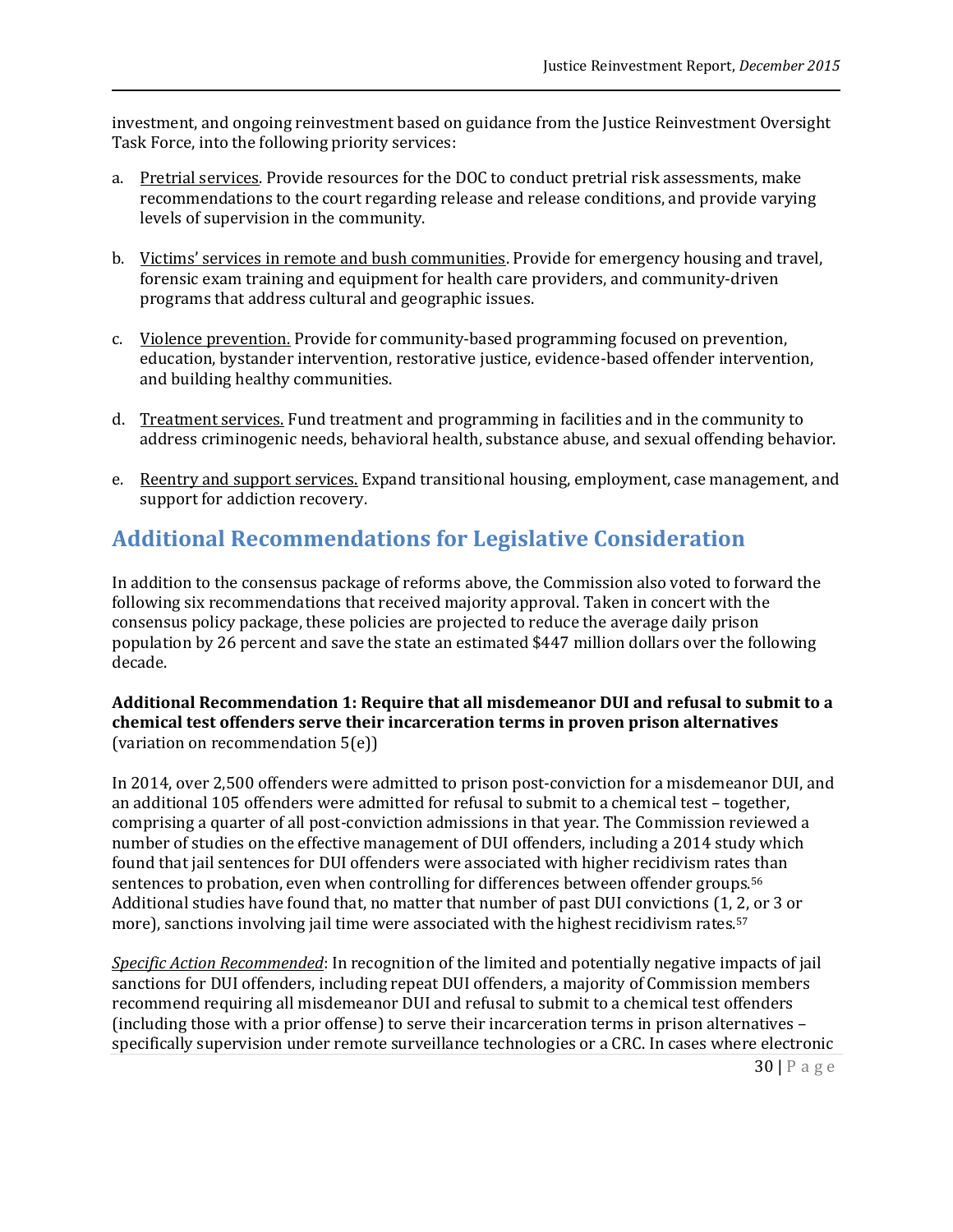monitoring is not available, the offenders can be assigned to serve their incarceration sentence on supervised probation.

### **Additional Recommendation 2: Set the weight threshold at which more serious commercial drug offenses are differentiated from less serious offenses at 5g** (variation on recommendation 6(c))

While the Commission unanimously sought to differentiate more serious commercial drug offenses from less serious commercial drug offenses through the use of a weight-based system, a number of Commissioners sought to set the dividing weight at an amount higher than 2.5g, with the understanding that many drug addicts engage in low-level sale offenses primarily to support their habit, and therefore do not fall into the category of serious drug dealers.

*Specific Action Recommended*: A majority of Commission members recommend setting the weight at which more serious drug commercial drug offenses are differentiated from less serious offenses at 5g.

### **Additional Recommendation 3: Bring presumptive ranges under the ceiling of prior presumptive terms** (variation on recommendation 8)

While the Commission unanimously sought to align non-sex presumptive sentencing ranges with prior presumptive terms, a number of Commissioners also sought to reduce average prison stays below 2005 levels – pointing to the robust body of research demonstrating that, even when controlling for offender characteristics, inmates who are sentenced to longer periods of incarceration are not less likely to commit a crime upon release than similarly situated offenders sentenced to shorter periods of incarceration.

*Specific Action Recommended*: In accordance with the research demonstrating that longer prison stays do not reduce recidivism more than shorter prison stays, a majority of Commission members recommend bringing presumptive ranges under the ceiling of the 2005 presumptive terms, and extending presumptive probation to both first- and second-time Class C Felony offenders.

### **Additional Recommendation 4: Return sentence lengths for Felony C and B sex offenders to pre-2006 levels**

Over the last decade, the average length of stay behind bars for felony sex offenders has grown by 84 percent. Since 2005, Felony B sex offenders are staying an average of 120 percent longer and Felony C sex offenders are staying an average of 45 percent longer in prison. These longer prison stays were likely driven in part by significant increases in the lengths of sex offender sentences (both minimums and maximums) pursuant to legislative changes in 2006.

The Commission reviewed research demonstrating that sex offenders have a low risk of recidivism compared to other offense types. The most recent Alaska Judicial Council study of recidivism in the state found that sex offenders have substantially lower rates of rearrest within one year than other offense groups.<sup>58</sup> The same study found that sex offenders were reconvicted for a new sex offense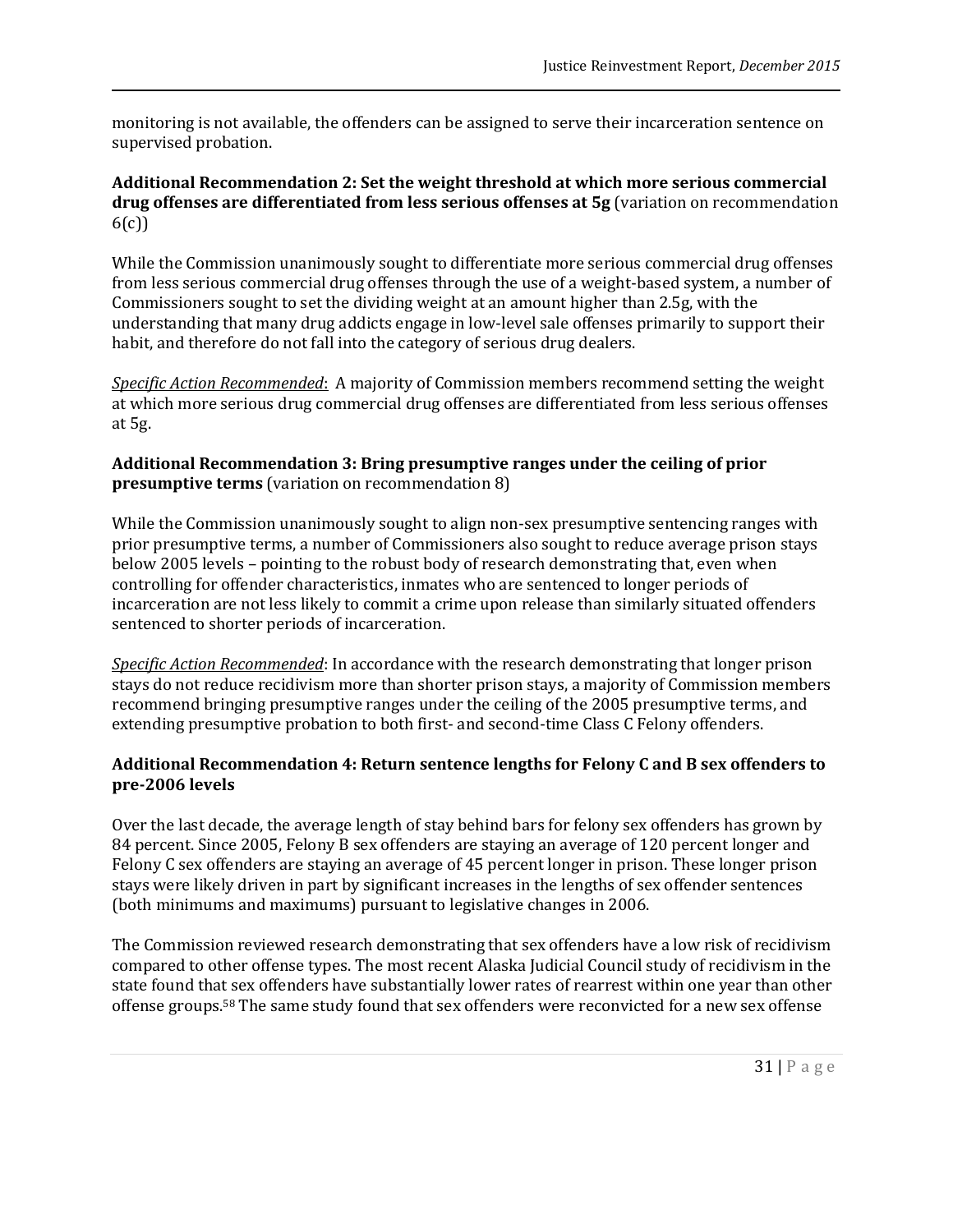within two years at a rate of two percent.<sup>59</sup> Similar findings have also been borne out in national studies of recidivism rates.<sup>60</sup>

*Specific Action Recommended*: In accordance with the research demonstrating that sex offenders have a low risk of recidivism compared to other offense types, and that longer prison stays do not reduce recidivism more than shorter prison stays, a majority of Commission members recommend returning sentence lengths for Felony C and B sex offenders to 2005 levels.

#### **Additional Recommendation 5: Expand Medicaid funding to provide substance abuse treatment for indigent offenders**

Substance abuse and mental illness are associated with a substantial number of crimes committed in Alaska. A 2012 study found that Mental Health Trust beneficiaries, defined as individuals with mental illness, chronic alcoholism, traumatic brain injuries, and developmental disabilities, comprised 30 percent of individuals entering the prison system and 65 percent of the standing prison population. 61

Yet stakeholders report that the need for substance abuse and mental health treatment far exceeds demand, both in institutions and in the community. In communities that do have some form of treatment available, waitlists are long, and free or subsidized options are limited; in much of rural Alaska, options are limited or non-existent.

*Specific Action Recommended*: To reduce the likelihood that high risk offenders in need of substance abuse and/or mental health treatment will re-offend, a majority of Commission members recommend expanding the availability of funding for treatment by both maximizing the enrollment of eligible offenders and better equipping private providers to bill Medicaid.

### **Additional Recommendation 6: Limit the use of multiple misdemeanor revocations for the same allegation of program noncompliance**

*Specific Action Recommended*: To motivate probationers to participate in and complete treatment and programming, while also reducing the number of misdemeanants who are revoked and serve multiple jail terms for the same allegation of program noncompliance, a majority of Commission members recommend:

- a. Requiring that the court process misdemeanor revocations for failure to comply with substance abuse or other programming in such a manner that one single petition is processed for that violation.
- b. Ensuring that, after adjudication, the defendant is offered the opportunity to complete the required programming and a disposition hearing is continued for the purpose of assuring either successful completion of the program condition or a one-time suspended jail imposition and deletion of the program condition.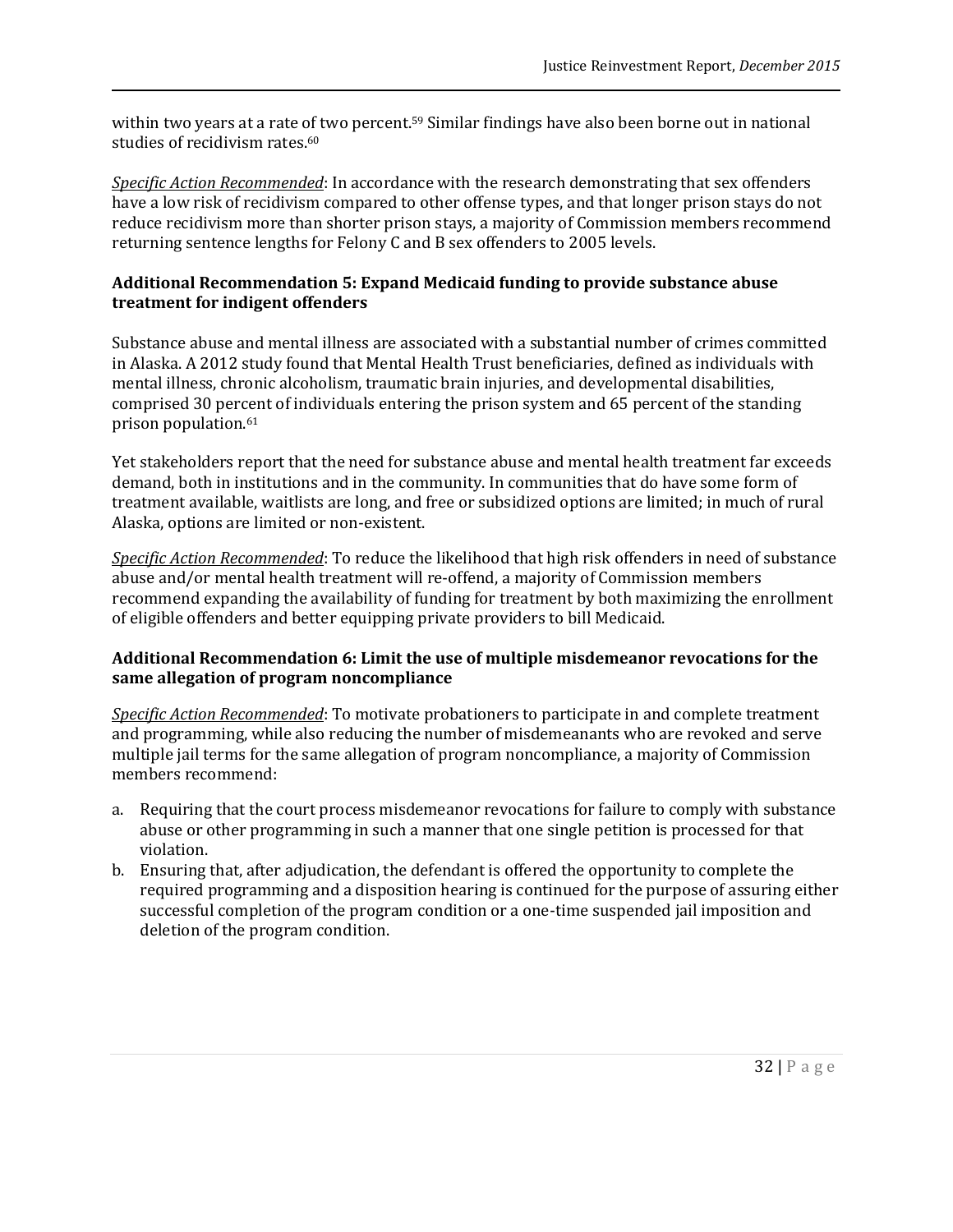# **Endnotes**

 $\overline{\phantom{a}}$ 

<sup>1</sup> Note: Unless otherwise cited, the analyses in this report were conducted for the Alaska Criminal Justice Commission by the Public Safety Performance Project of the Pew Charitable Trusts using annual cohort recidivism rates, prison and probation/parole admission, release, and stock population data 2005-2014 as well as aggregate community residential center and electronic monitoring counts provided by the Alaska Department of Corrections; criminal charge information 2005-2014 provided by the Alaska Court System; and national data from sources including the Federal Bureau of Investigation Uniform Crime Reports and the US Census Bureau population forecasts.

<sup>2</sup> Ben Anderson, (2012) "Opening Soon: Alaska's \$240 million Goose Creek Prison," *Alaska Dispatch News*,

[http://www.adn.com/article/opening-soon-alaskas-240-million-goose-creek-prison.](http://www.adn.com/article/opening-soon-alaskas-240-million-goose-creek-prison)  <sup>3</sup> National Association of State Budget Officers (1987), "The State Expenditure Report",

[http://www.nasbo.org/sites/default/files/ER\\_1987.](http://www.nasbo.org/sites/default/files/ER_1987)PDF; National Association of State Budget Officers (2007), State Expenditure Report Fiscal 2006", [http://www.nasbo.org/sites/default/files/ER\\_2006.pdf.](http://www.nasbo.org/sites/default/files/ER_2006.pdf) Note: Comparison excludes capital expenditures.

<sup>4</sup> National Association of State Budget Officers (2014) "Examining Fiscal State Spending 2011-2013", [http://www.nasbo.org/sites/default/files/State%20Expenditure%20Report%20%28Fiscal%202011-](http://www.nasbo.org/sites/default/files/State%20Expenditure%20Report%20%28Fiscal%202011-2013%20Data%29.pdf) [2013%20Data%29.pdf.](http://www.nasbo.org/sites/default/files/State%20Expenditure%20Report%20%28Fiscal%202011-2013%20Data%29.pdf)

<sup>5</sup> Bureau of Justice Statistics, Corrections Statistical Analysis Tool (CSAT), [http://www.bjs.gov/index.cfm?ty=nps;](http://www.bjs.gov/index.cfm?ty=nps) Bureau of Justice Statistics (2015), "Prisoners in 2014", http://www.bjs.gov/content/pub/pdf/p14.pdf.

<sup>6</sup> Pew Public Safety Performance Project (2012), "2012 Georgia Public Safety Reform",

[http://www.pewtrusts.org/en/research-and-analysis/reports/0001/01/01/2012-georgia-public-safety-reform.](http://www.pewtrusts.org/en/research-and-analysis/reports/0001/01/01/2012-georgia-public-safety-reform)  <sup>7</sup> Federal Bureau of Investigation, Uniform Crime Reports, UCR Data Tool

[http://www.ucrdatatool.gov/Search/Crime/State/StateCrime.cfm;](http://www.ucrdatatool.gov/Search/Crime/State/StateCrime.cfm) Bureau of Justice Statistics, Corrections Statistical Analysis Tool (CSAT)[, http://www.bjs.gov/index.cfm?ty=nps.](http://www.bjs.gov/index.cfm?ty=nps) 

 $^8$  In Alaska, courts are legally required to consider the likelihood that the defendant will miss their court hearings and the likelihood that the defendant poses a danger to the victim, other persons, or the community (according to AS 12.30.006). <sup>9</sup> Mamalian (2011), "State of the Science of Pretrial Risk Assessment",

[https://www.bja.gov/publications/pji\\_pretrialriskassessment.pdf](https://www.bja.gov/publications/pji_pretrialriskassessment.pdf) ; Lowenkamp & Van Nostrand (2013), "Assessing Pretrial Risk Without a Defendant Interview", [http://www.arnoldfoundation.org/wp-](http://www.arnoldfoundation.org/wp-content/uploads/2014/02/LJAF_Report_no-interview_FNL.pdf)

content/uploads/2014/02/LJAF\_Report\_no-interview\_FNL.pdf.

<sup>10</sup> VanNostrand (2009), "Pretrial Risk Assessment in the Federal Court", [http://www.pretrial.org/download/risk](http://www.pretrial.org/download/risk-assessment/Pretrial%20Risk%20Assessment%20in%20the%20Federal%20Court%20Final%20Report%20(2009).pdf)[assessment/Pretrial%20Risk%20Assessment%20in%20the%20Federal%20Court%20Final%20Report%20\(2009\).pdf.](http://www.pretrial.org/download/risk-assessment/Pretrial%20Risk%20Assessment%20in%20the%20Federal%20Court%20Final%20Report%20(2009).pdf)  <sup>11</sup> Lowenkamp, VanNostrand, & Holsinger (2013), "The Hidden Cost of Pretrial Detention",

[http://www.pretrial.org/download/research/The%20Hidden%20Costs%20of%20Pretrial%20Detention%20-](http://www.pretrial.org/download/research/The%20Hidden%20Costs%20of%20Pretrial%20Detention%20-%20LJAF%202013.pdf)

[%20LJAF%202013.pdf.](http://www.pretrial.org/download/research/The%20Hidden%20Costs%20of%20Pretrial%20Detention%20-%20LJAF%202013.pdf) Note: For this population, pretrial detention of 8-14 days and 31 or more days were not significantly associated with an increase in odds of failure to appear. Statistically significant differences were found for those who were detained for 2-3, 4-7, and 5-30 days as compared to 1 days or less. <sup>12</sup> *Ibid*.

<sup>13</sup> Schnacke (2014), "Money As a Criminal Justice Stakeholder: The Judge's Decision to Release or Detain a Defendant Pretrial", [http://www.pretrial.org/download/research/Money%20as%20a%20Criminal%20Justice%20Stakeholder.pdf.](http://www.pretrial.org/download/research/Money%20as%20a%20Criminal%20Justice%20Stakeholder.pdf)  <sup>14</sup> Jones (2013), "Unsecured Bonds: The As Effective and Most Efficient Pretrial Release Option",

[http://www.pretrial.org/download/research/Unsecured+Bonds,+The+As+Effective+and+Most+Efficient+Pretrial+Relea](http://www.pretrial.org/download/research/Unsecured+Bonds,+The+As+Effective+and+Most+Efficient+Pretrial+Release+Option+-+Jones+2013.pdf) [se+Option+-+Jones+2013.pdf.](http://www.pretrial.org/download/research/Unsecured+Bonds,+The+As+Effective+and+Most+Efficient+Pretrial+Release+Option+-+Jones+2013.pdf) 

<sup>15</sup> *Ibid*.

<sup>16</sup> Note: A random sample of 400 case files (usable bail information N=310) from Anchorage, Juneau, Bethel, Fairbanks, and Nome Courts was selected and reviewed to examine pretrial releases conditions and sentence lengths. Data entry and analysis were conducted by Pew and the Alaska Judicial Council in July 2015. All findings related to bail conditions were derived from this analysis.

<sup>17</sup> National Research Council (2014), "The Growth of Incarceration in the United States",

[http://www.nap.edu/catalog/18613/the-growth-of-incarceration-in-the-united-states-exploring-causes.](http://www.nap.edu/catalog/18613/the-growth-of-incarceration-in-the-united-states-exploring-causes)  <sup>18</sup> *Ibid*.

<sup>19</sup> Campbell Collaboration (2015)," The Effects on Re-Offending of Custodial vs. Non-Custodial Sanctions: An Updated Systematic Review of the State of Knowledge", <http://www.campbellcollaboration.org/lib/project/22/> ; Nagin &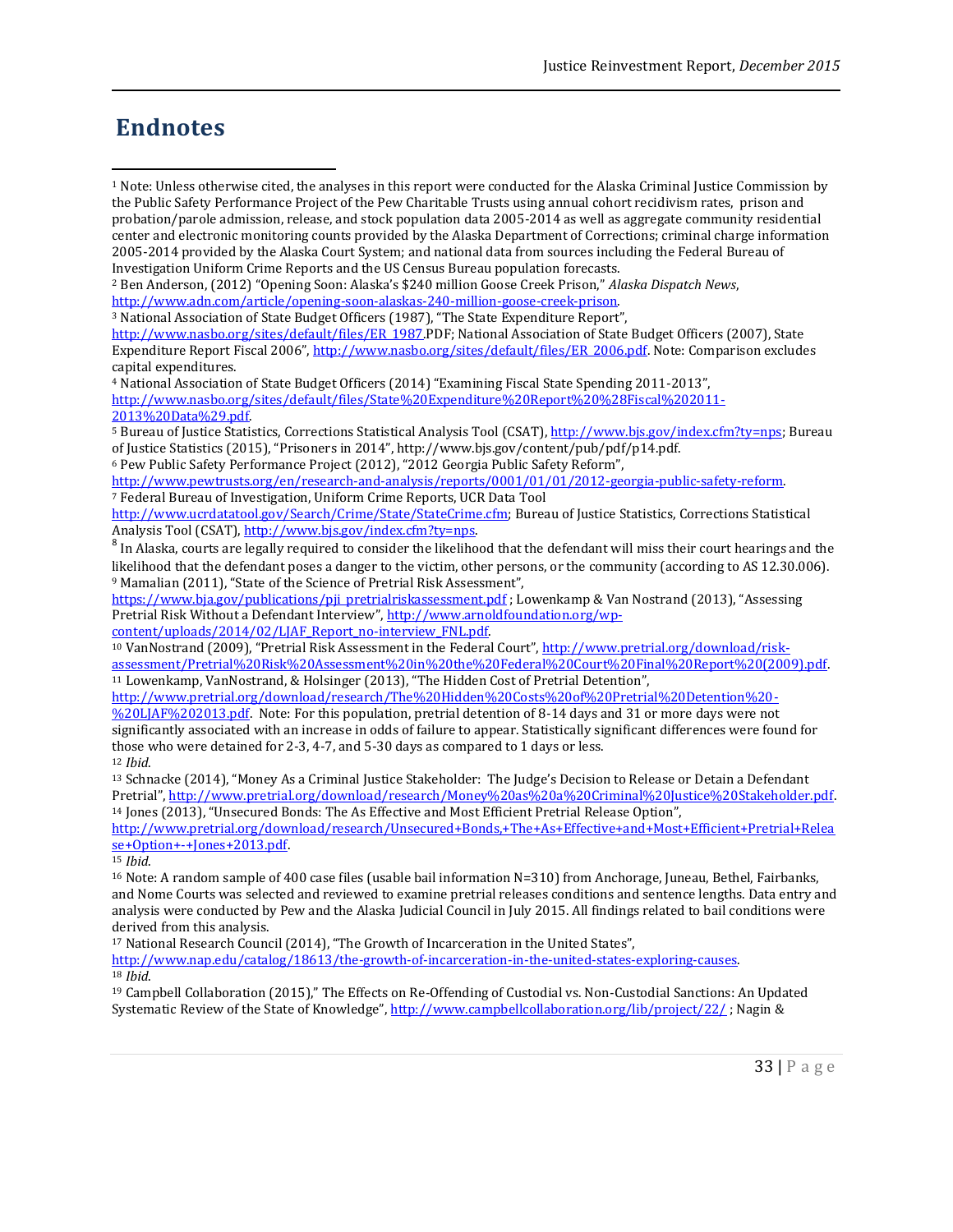Snodgrass (2013), "The Effect of Incarceration on Re-Offending: Evidence from a Natural Experiment in Pennsylvania", <http://repository.cmu.edu/cgi/viewcontent.cgi?article=1407&context=heinzworks> ; Nagin, Cullen, & Lero Jonson (2009), "Imprisonment and Reoffending", [http://www.jstor.org/stable/10.1086/599202?seq=1#page\\_scan\\_tab\\_contents;](http://www.jstor.org/stable/10.1086/599202?seq=1#page_scan_tab_contents) Meade, Steiner, Makarios, & Travis (2012), "Estimating a Dose-Response Relationship Between Time Served in Prison and Recidivism", [http://jrc.sagepub.com/content/50/4/525.abstract.](http://jrc.sagepub.com/content/50/4/525.abstract)

<sup>20</sup> Campbell Collaboration (2015), "The Effects on Re-Offending of Custodial vs. Non-Custodial Sanctions: An Updated Systematic Review of the State of Knowledge"; Nagin, Cullen, & Lero Jonson (2009), "Imprisonment and Reoffending". <sup>21</sup> *Ibid.* 

<sup>22</sup> Spohn & Holleran (2002), "The Effect of Imprisonment on Recidivism Rates of Felony Offenders: A Focus on Drug Offenders", [http://onlinelibrary.wiley.com/doi/10.1111/j.1745-9125.2002.tb00959.x/abstract;](http://onlinelibrary.wiley.com/doi/10.1111/j.1745-9125.2002.tb00959.x/abstract) Nieuwbeerta, Nagin, & Blokland (2009), "Assessing the Impact of First Time Imprisonment on Offender's Subsequent Criminal Career Development: A Matched Samples Comparison", http://link.springer.com/article/10.1007%2Fs10940-009-9069-7, <sup>23</sup> Nagin, Cullen, & Lero Jonson (2009), "Imprisonment and Reoffending".

<sup>24</sup> Note: It is possible the increase in in length of stay for felony sex offense convictions is an underestimate given the long sentences being served by many individuals convicted of sex offenses. The length of stay average is calculated based on the average time spent by offenders in their category released in a given year. As many sex offenders receive very long sentences, especially since sentencing ranges were broadened in 2006, the mean length of stay for offenders in this group might not reflect how long the average sex offender is likely to serve.

<sup>25</sup> Andrews (1999), "Recidivism Is Predictable and Can Be Influenced: Using Risk Assessments to Reduce Recidivism", http://www.csc-scc.gc.ca/research/forum/e012/12j\_e.pdf.

<sup>26</sup> Grasmack & Bryjak (1980), "The Deterrent Effect of Perceived Severity in Punishment",

[http://www.jstor.org/stable/2578032?seq=1#page\\_scan\\_tab\\_contents](http://www.jstor.org/stable/2578032?seq=1#page_scan_tab_contents); Farabee (2005), "Rethinking Rehabilitation: Why Can't We Reform Our Criminals?", http://www.aei.org/wp-content/uploads/2011/10/20050111\_book806text.pdf . <sup>27</sup> Nagin & Pogarsky (2000), "Integrating Celerity, Impulsivity, and Extralegal Sanction Threats into a Model of General Deterrence: Theory and Evidence", https://www.ssc.wisc.edu/econ/Durlauf/networkweb1/London/Criminology1-15- 01.pdf.

<sup>28</sup> Wodahl, Garland, Culhane, & McCarty (2011), "Utilizing Behavioral Interventions to Improve Supervision Outcomes in Community-Based Corrections", [http://cjb.sagepub.com/content/38/4/386.abstract,](http://cjb.sagepub.com/content/38/4/386.abstract) 

<sup>29</sup> National Research Council (2007), "Parole, Desistance from Crime, and Community Integration",

<https://cdpsdocs.state.co.us/ccjj/Resources/Ref/NCR2007.pdf>; Grattet, Petersilia, & Lin (2008), "Parole Violations and Revocations in California", [https://www.ncjrs.gov/pdffiles1/nij/grants/224521.pdf.](https://www.ncjrs.gov/pdffiles1/nij/grants/224521.pdf)

<sup>30</sup> Ibid.

 $\overline{\phantom{a}}$ 

<sup>31</sup> Washington State Institute for Public Policy. Adult Criminal Justice "Benefit-Cost Results.". [http://www.wsipp.wa.gov/BenefitCost?topicId=2.](http://www.wsipp.wa.gov/BenefitCost?topicId=2) 

<sup>32</sup> Note: For these categories of defendants, in order for the court to depart from a recommendation of personal recognizance or unsecured bond, and order secured money bond, it would have to find on the record that there is clear and convincing evidence that no other conditions of release can reasonably assure court appearance and public safety. <sup>33</sup> Note: A performance bond is an agreement between the defendant and the court that if the defendant violates his or her conditions of release, he or she will forfeit a certain amount of money. A *secured* performance bond requires the defendant to pay upfront in order to be released, and the defendant would get that money back if they successfully completed the pretrial period. An *unsecured* performance bond does not require an upfront payment, but if the defendant violates conditions of release, the court can order the defendant to pay that amount of money. A *partially-secured* performance bond would require payment of 10 percent of the bond amount upfront in order to be released. That amount would be recoverable if the defendant successfully completes the pretrial period. Currently in Alaska, courts only have authority to issue *secured* performance bonds. As used in the policy description on the pretrial release decisionmaking grid, "unsecured bond" would refer to both appearance bonds and performance bonds, but statutes would have to change to permit courts to issue unsecured performance bonds.

<sup>34</sup> VanNostrand (2009), "Pretrial Risk Assessment in the Federal Court", [http://www.pretrial.org/download/risk](http://www.pretrial.org/download/risk-assessment/Pretrial%20Risk%20Assessment%20in%20the%20Federal%20Court%20Final%20Report%20%282009%29.pdf)[assessment/Pretrial%20Risk%20Assessment%20in%20the%20Federal%20Court%20Final%20Report%20%282009%](http://www.pretrial.org/download/risk-assessment/Pretrial%20Risk%20Assessment%20in%20the%20Federal%20Court%20Final%20Report%20%282009%29.pdf) [29.pdf.](http://www.pretrial.org/download/risk-assessment/Pretrial%20Risk%20Assessment%20in%20the%20Federal%20Court%20Final%20Report%20%282009%29.pdf) 

<sup>35</sup> Note: Currently, the statute disqualifies a person from serving as a third-party custodian if they *may be called* as a witness.

<sup>36</sup> Note: FTA with intent to avoid prosecution and FTA for more than 30 days; and for violation of a protective order or nocontact order.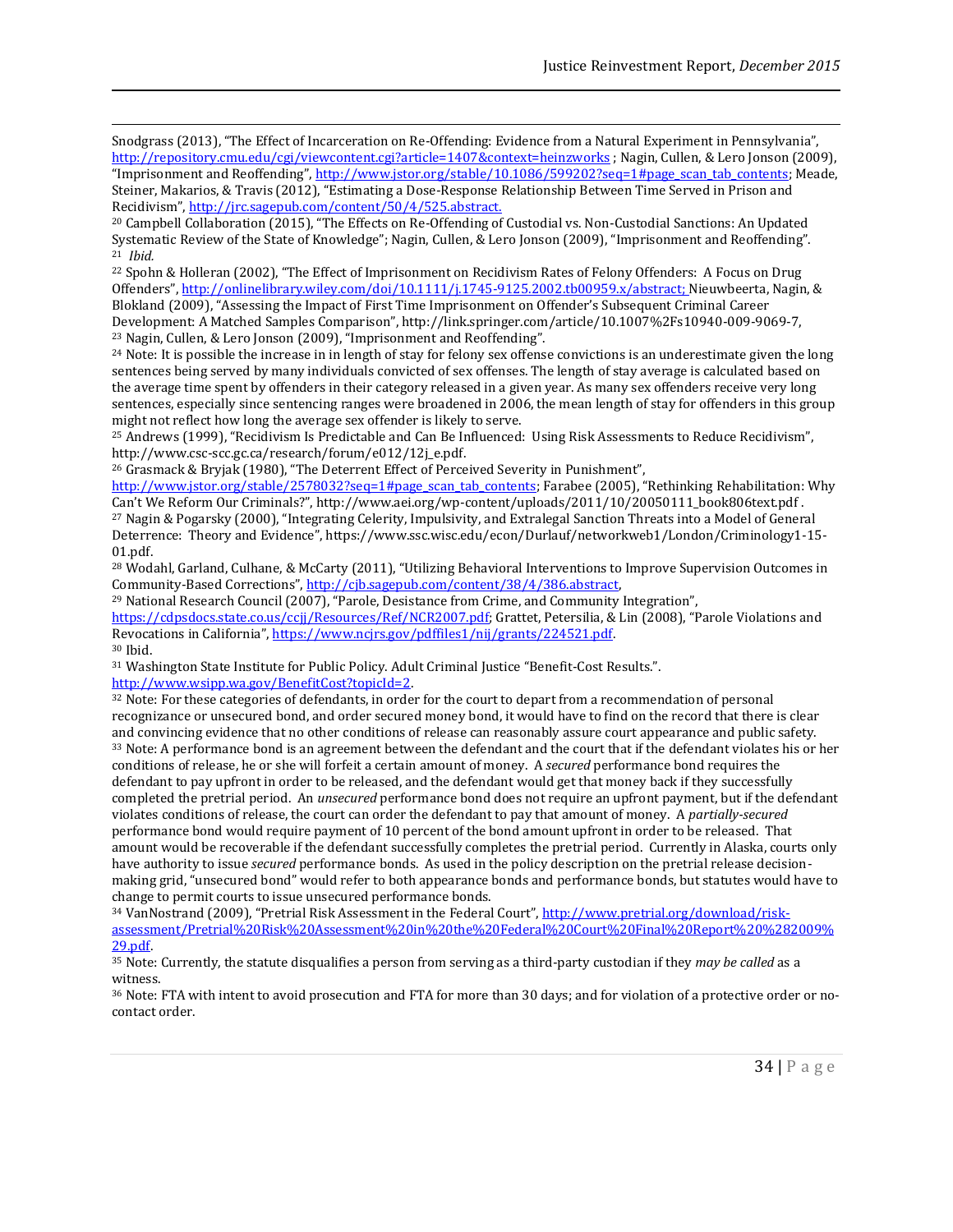<sup>37</sup> Boyum & Reuter (2005), "An Analytic Assessment of Drug Policy, American Enterprise Institute for Public Policy Research", http://www.aei.org/wp-content/uploads/2014/07/-an-analytic-assessment-of-us-drugpolicy\_112041831996.pdf .

 $^{38}$  Note: This policy would reclassify all unaggravated simple possession as a misdemeanor offense (currently set forth in AS 11.71.040(a)(3).

<sup>39</sup> Note: This policy extends to commercial offenses relating to IA controlled substances (currently set forth in AS 11.71.020(a)(1).

<sup>40</sup> Note: This policy extends to commercial offenses related to IA, IIA and IIIA controlled substances (currently set forth in AS 11.71.020(a)(1) and AS 11.71.030(a)(1).

<sup>41</sup> Pew Charitable Trusts (forthcoming), "The Effects of Changing State Theft Penalties".

42 Note: Includes theft, concealing merchandise, issuing a bad check, vehicle theft, criminal mischief, unlawful possession, misapplication of property, criminal simulation, and removal of I.D. marks.

<sup>43</sup> Alaska State Legislature (2005), "Senate Bill 56".

<sup>44</sup> Note: Comparison years are 2006 and 2014.

<sup>45</sup> Note: Excludes Unclassified felonies.

 $\overline{\phantom{a}}$ 

<sup>46</sup> Note: The enhanced sentence applies to possessed a firearm, used a dangerous instrument, or caused serious physical injury or death during the commission of the offense, or knowingly directed the conduct at a peace officer or first responder who was engaged in official duties and to manufacturing of methamphetamine offenses if knowing within presence of children.

<sup>47</sup> Note: The enhanced sentence applies to violations of AS 11.41.130 (CN Homicide) and the victim was a child under 16 and to manufacturing of methamphetamine offenses if reckless within presence of children.

<sup>48</sup> Note: Maximum allowable imprisonment term if probation is not imposed.

<sup>49</sup> Alaska Judicial Council (2011), "Criminal Recidivism in Alaska, 2008 and 2009",

[http://www.ajc.state.ak.us/reports/recid2011.pdf.](http://www.ajc.state.ak.us/reports/recid2011.pdf) 

<sup>50</sup> Washington State Institute for Public Policy (2015),"What Works and What Does Not?: Cost-Benefit Findings from WSIPP", [http://www.wsipp.wa.gov/ReportFile/1602/Wsipp\\_What-Works-and-What-Does-Not-Benefit-Cost-Findings](http://www.wsipp.wa.gov/ReportFile/1602/Wsipp_What-Works-and-What-Does-Not-Benefit-Cost-Findings-from-WSIPP_Report.pdf)[from-WSIPP\\_Report.pdf.](http://www.wsipp.wa.gov/ReportFile/1602/Wsipp_What-Works-and-What-Does-Not-Benefit-Cost-Findings-from-WSIPP_Report.pdf) 

<sup>51</sup> National Conference of State Legislatures, (2009) "Cutting Corrections Costs: Earned Time Policies for State Prisoners," http://www.ncsl.org/documents/cj/earned\_time\_report.pdf.

 $\frac{52}{12}$  As used here, "absconding" is defined as failing to report within 5 working days after release or failing to report for 30 days.

<sup>53</sup> Petersilia (2007), "Employ Behavioral Contracting for "Earned Discharge" Parole",

http://onlinelibrary.wiley.com/doi/10.1111/j.1745-9133.2007.00472.x/pdf ; Wodahl, Garland, Culhane, & McCarty (2011), "Utilizing Behavioral Interventions to Improve Supervision Outcomes in Community-Based Corrections"; American Probation and Parole Association (2014), "Administrative Responses in Probation and Parole Supervision: A Research Memo", [http://www.appa-net.org/eWeb/Resources/SPSP/Research-Memo.pdf.](http://www.appa-net.org/eWeb/Resources/SPSP/Research-Memo.pdf) 

<sup>54</sup> The Commission has chosen to forward two iterations of this policy to the legislature for its consideration. <sup>55</sup> Lowenkamp & Latessa (2002), "Evaluation of Ohio's Community Based Correctional Facilities and Halfway House Programs", [https://www.uc.edu/content/dam/uc/ccjr/docs/reports/project\\_reports/HH\\_CBCF\\_Report1.pdf.](https://www.uc.edu/content/dam/uc/ccjr/docs/reports/project_reports/HH_CBCF_Report1.pdf)

<sup>56</sup> Bachmann & Dixon (2014), "DWI Sentencing in the United States: Toward Promising Punishment Alternatives in Texas", <http://www.sascv.org/ijcjs/pdfs/bachmanndixsonijcjs2014vol9issue2.pdf> ; Martin, Annan, & Forst(1993), "The Special Deterrent Effects of a Jail Sanction on First-Time Drunk Drivers: A Quasi-Experimental Study",

http://www.researchgate.net/publication/14800968 The special deterrent effects of a jail sanction on first[time\\_drunk\\_drivers\\_A\\_quasi-experimental\\_study](http://www.researchgate.net/publication/14800968_The_special_deterrent_effects_of_a_jail_sanction_on_first-time_drunk_drivers_A_quasi-experimental_study) ; Annan, Sampson, Martin, & Forst (1986), "Deterring the Drunk Driver: A Feasibility Study", [http://www.worldcat.org/title/deterring-the-drunk-driver-a-feasibility-study-technical](http://www.worldcat.org/title/deterring-the-drunk-driver-a-feasibility-study-technical-report/oclc/18578880)[report/oclc/18578880.](http://www.worldcat.org/title/deterring-the-drunk-driver-a-feasibility-study-technical-report/oclc/18578880)

<sup>57</sup> DeYoung (1997), "An Evaluation of the Effectiveness of Alcohol Treatment , Driver License Actions and Jail Terms in Reducing Drunk Driving Recidivism in California", [http://www.ncbi.nlm.nih.gov/pubmed/9376781.](http://www.ncbi.nlm.nih.gov/pubmed/9376781) <sup>58</sup> Alaska Judicial Council (2011),"Criminal Recidivism in Alaska, 2008 and 2009".

<sup>59</sup> *Ibid.* 

<sup>60</sup> Bureau of Justice Statistics (2003), "Recidivism of Sex Offenders Released from Prison in 1994", [http://www.bjs.gov/index.cfm?ty=pbdetail&iid=1136.](http://www.bjs.gov/index.cfm?ty=pbdetail&iid=1136)